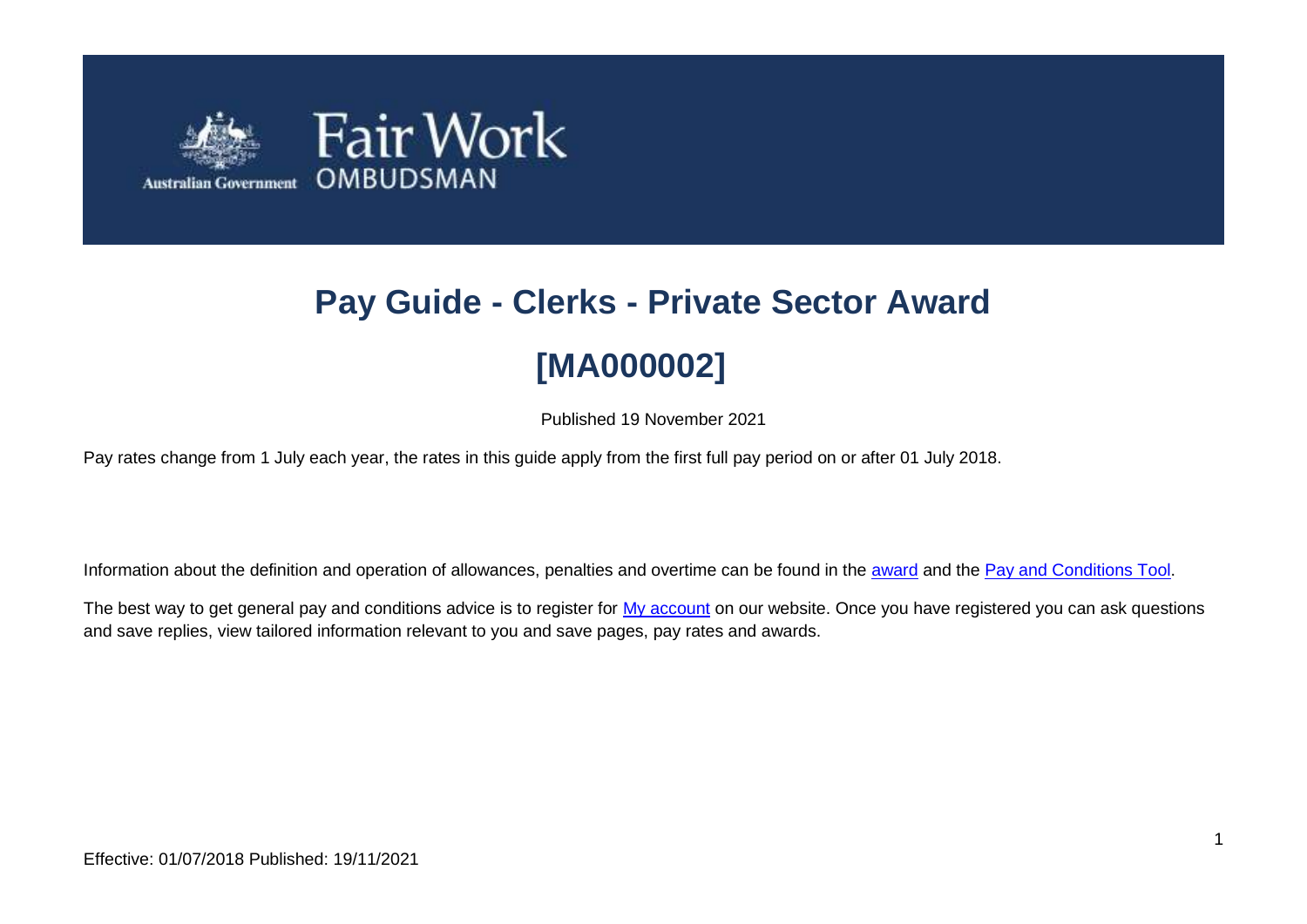# **Rates of pay**

### **Adult**

# **Full-time & part-time**

| <b>Classification</b>                                | <b>Weekly pay</b><br>rate | <b>Hourly pay</b><br>rate | Saturday -<br>between<br>7am and<br>12.30pm -<br>not<br>shiftworker | Sunday -<br>not<br>shiftworker | <b>Public</b><br>holiday -<br>not<br>shiftworker | Overtime -<br><b>Monday to</b><br>Saturday -<br>first 2 hours<br>- not<br>shiftworker | Overtime -<br><b>Monday to</b><br>Saturday -<br>after 2<br>hours - not<br>shiftworker | Working<br>through a<br>meal break |
|------------------------------------------------------|---------------------------|---------------------------|---------------------------------------------------------------------|--------------------------------|--------------------------------------------------|---------------------------------------------------------------------------------------|---------------------------------------------------------------------------------------|------------------------------------|
| Level 1 - year 1                                     | \$764.70                  | \$20.12                   | \$25.15                                                             | \$40.24                        | \$50.30                                          | \$30.18                                                                               | \$40.24                                                                               | \$40.24                            |
| Level 1 - year 2                                     | \$802.50                  | \$21.12                   | \$26.40                                                             | \$42.24                        | \$52.80                                          | \$31.68                                                                               | \$42.24                                                                               | \$42.24                            |
| Level 1 - year 3                                     | \$827.60                  | \$21.78                   | \$27.23                                                             | \$43.56                        | \$54.45                                          | \$32.67                                                                               | \$43.56                                                                               | \$43.56                            |
| Level 2 - year 1                                     | \$837.40                  | \$22.04                   | \$27.55                                                             | \$44.08                        | \$55.10                                          | \$33.06                                                                               | \$44.08                                                                               | \$44.08                            |
| Level 2 - year 2                                     | \$852.90                  | \$22.44                   | \$28.05                                                             | \$44.88                        | \$56.10                                          | \$33.66                                                                               | \$44.88                                                                               | \$44.88                            |
| Level 3                                              | \$884.50                  | \$23.28                   | \$29.10                                                             | \$46.56                        | \$58.20                                          | \$34.92                                                                               | \$46.56                                                                               | \$46.56                            |
| Call centre principal<br>customer contact specialist | \$890.70                  | \$23.44                   | \$29.30                                                             | \$46.88                        | \$58.60                                          | \$35.16                                                                               | \$46.88                                                                               | \$46.88                            |
| Level 4                                              | \$928.80                  | \$24.44                   | \$30.55                                                             | \$48.88                        | \$61.10                                          | \$36.66                                                                               | \$48.88                                                                               | \$48.88                            |
| Level 5                                              | \$966.50                  | \$25.43                   | \$31.79                                                             | \$50.86                        | \$63.58                                          | \$38.15                                                                               | \$50.86                                                                               | \$50.86                            |
| Call centre technical<br>associate                   | \$1,058.70                | \$27.86                   | \$34.83                                                             | \$55.72                        | \$69.65                                          | \$41.79                                                                               | \$55.72                                                                               | \$55.72                            |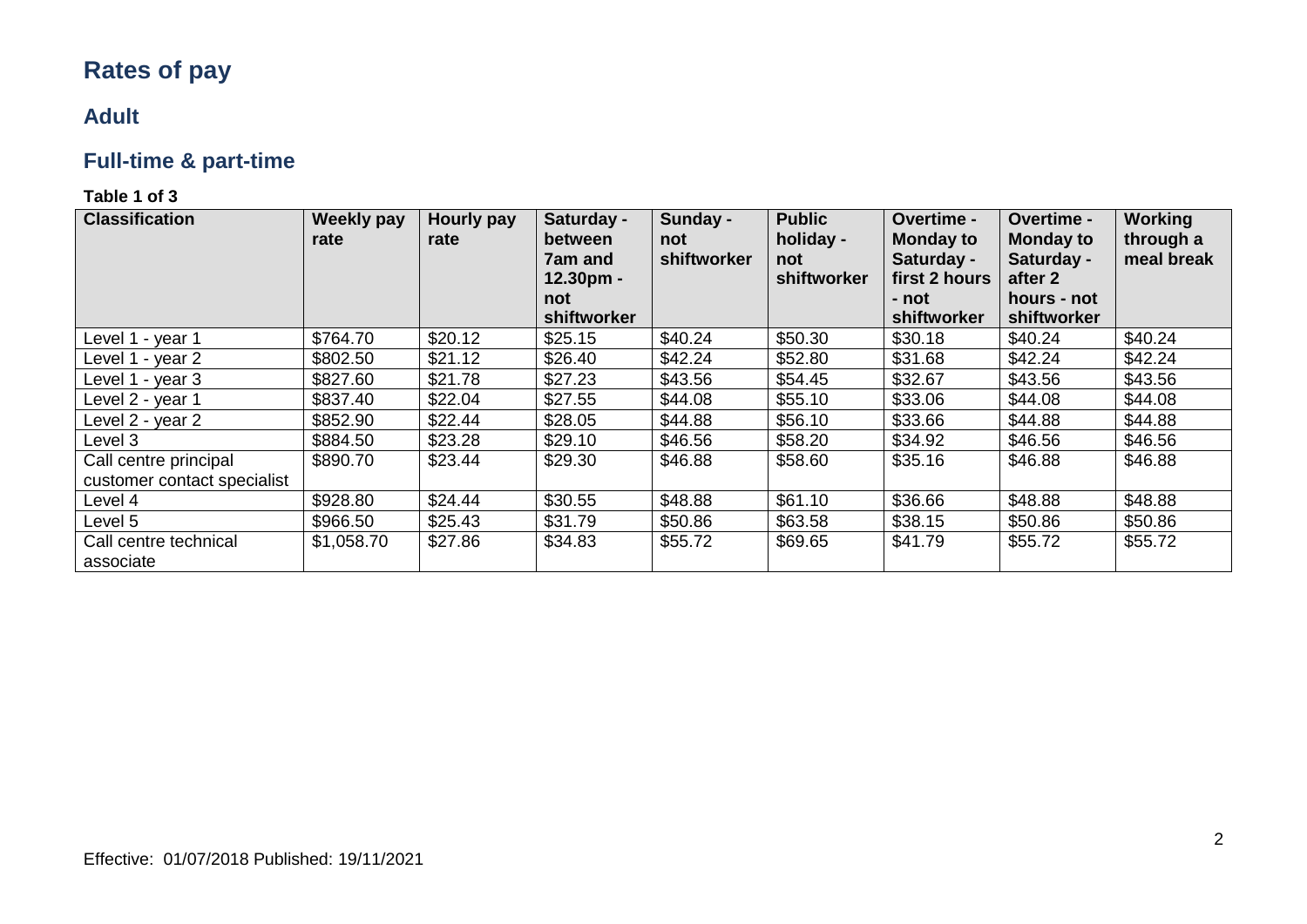| <b>Classification</b>                                | <b>Afternoon</b><br>shift | <b>Permanent</b><br>night shift | <b>Night shift</b> | Saturday -<br>shiftworker | Sunday -<br>shiftworker | <b>Public</b><br>holiday -<br>shiftworker | <b>Overtime -</b><br>Saturday -<br>outside<br>ordinary<br>working<br>period -<br>shiftworker | Overtime -<br>Sunday -<br>outside<br>ordinary<br>working<br>period -<br>shiftworker |
|------------------------------------------------------|---------------------------|---------------------------------|--------------------|---------------------------|-------------------------|-------------------------------------------|----------------------------------------------------------------------------------------------|-------------------------------------------------------------------------------------|
| Level 1 - year 1                                     | \$23.14                   | \$26.16                         | \$23.14            | \$30.18                   | \$30.18                 | \$30.18                                   | \$40.24                                                                                      | \$40.24                                                                             |
| Level 1 - year 2                                     | \$24.29                   | \$27.46                         | \$24.29            | \$31.68                   | \$31.68                 | \$31.68                                   | \$42.24                                                                                      | \$42.24                                                                             |
| Level 1 - year 3                                     | \$25.05                   | \$28.31                         | \$25.05            | \$32.67                   | \$32.67                 | \$32.67                                   | \$43.56                                                                                      | \$43.56                                                                             |
| Level 2 - year 1                                     | \$25.35                   | \$28.65                         | \$25.35            | \$33.06                   | \$33.06                 | \$33.06                                   | \$44.08                                                                                      | \$44.08                                                                             |
| Level 2 - year 2                                     | \$25.81                   | \$29.17                         | \$25.81            | \$33.66                   | \$33.66                 | \$33.66                                   | \$44.88                                                                                      | \$44.88                                                                             |
| Level 3                                              | \$26.77                   | \$30.26                         | \$26.77            | \$34.92                   | \$34.92                 | \$34.92                                   | \$46.56                                                                                      | \$46.56                                                                             |
| Call centre principal<br>customer contact specialist | \$26.96                   | \$30.47                         | \$26.96            | \$35.16                   | \$35.16                 | \$35.16                                   | \$46.88                                                                                      | \$46.88                                                                             |
| Level 4                                              | \$28.11                   | \$31.77                         | \$28.11            | \$36.66                   | \$36.66                 | \$36.66                                   | \$48.88                                                                                      | \$48.88                                                                             |
| Level 5                                              | \$29.24                   | \$33.06                         | \$29.24            | \$38.15                   | \$38.15                 | \$38.15                                   | \$50.86                                                                                      | \$50.86                                                                             |
| Call centre technical<br>associate                   | \$32.04                   | \$36.22                         | \$32.04            | \$41.79                   | \$41.79                 | \$41.79                                   | \$55.72                                                                                      | \$55.72                                                                             |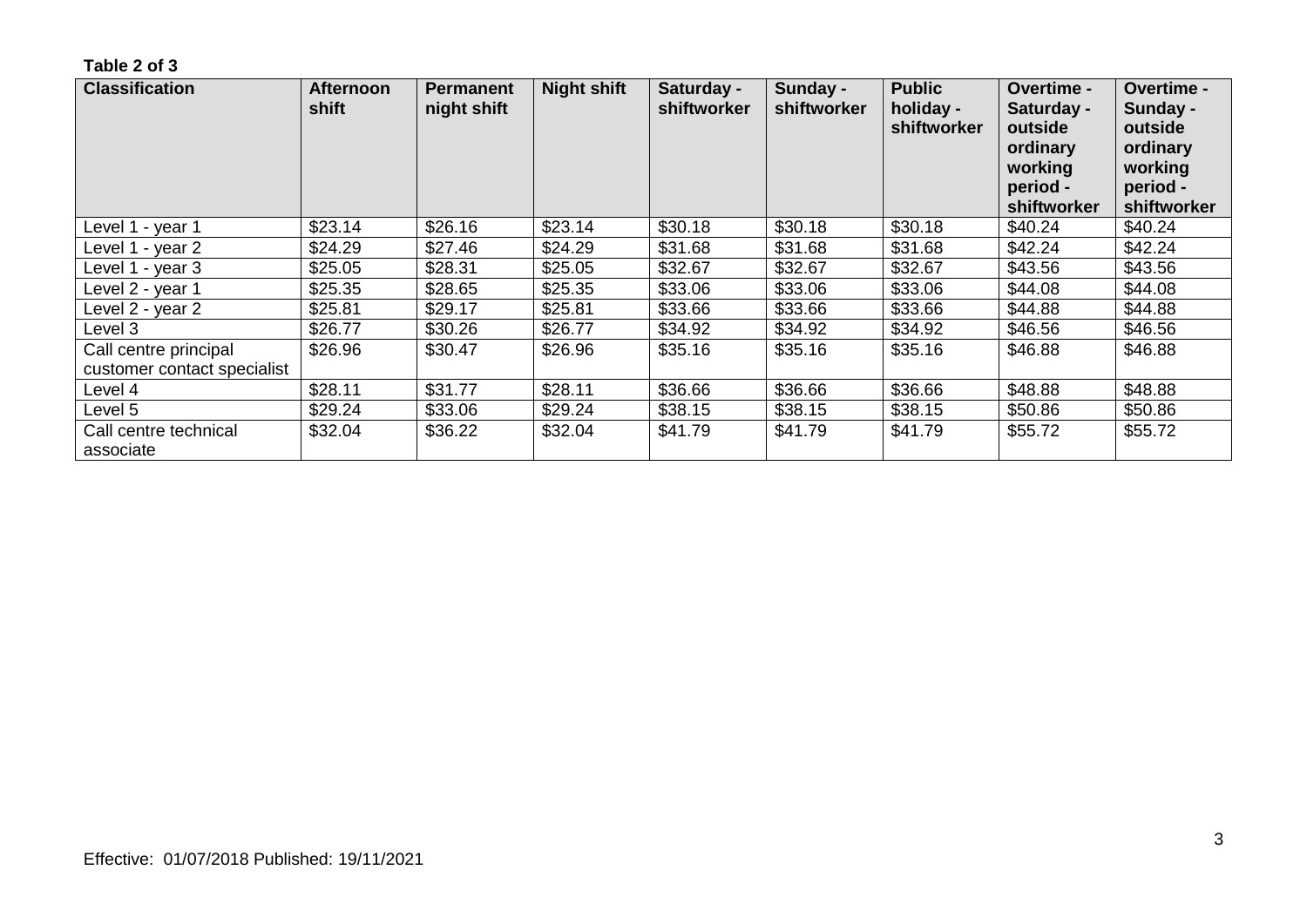| <b>Classification</b>                                | Overtime -<br>public holiday<br>- outside<br>ordinary<br>working<br>period -<br>shiftworker | <b>Overtime -</b><br>more than the<br>weekly hours<br>- shiftworker -<br>first 3 hours | <b>Overtime -</b><br>more than the<br>weekly hours<br>- shiftworker -<br>after 3 hours | <b>Overtime -</b><br>more than the<br>daily hours -<br>shiftworker -<br>first 2 hours | <b>Overtime -</b><br>more than the<br>daily hours -<br>shiftworker -<br>after 2 hours | Less than 10<br>hour break<br>between<br>shifts | Less than 8<br>hour break<br><b>between</b><br>shifts -<br>change to<br>shift |
|------------------------------------------------------|---------------------------------------------------------------------------------------------|----------------------------------------------------------------------------------------|----------------------------------------------------------------------------------------|---------------------------------------------------------------------------------------|---------------------------------------------------------------------------------------|-------------------------------------------------|-------------------------------------------------------------------------------|
| Level 1 - year 1                                     | \$40.24                                                                                     | \$30.18                                                                                | \$40.24                                                                                | \$30.18                                                                               | \$40.24                                                                               | \$40.24                                         | \$40.24                                                                       |
| Level 1 - year 2                                     | \$42.24                                                                                     | \$31.68                                                                                | \$42.24                                                                                | \$31.68                                                                               | \$42.24                                                                               | \$42.24                                         | \$42.24                                                                       |
| Level 1 - year 3                                     | \$43.56                                                                                     | \$32.67                                                                                | \$43.56                                                                                | \$32.67                                                                               | \$43.56                                                                               | \$43.56                                         | \$43.56                                                                       |
| Level 2 - year 1                                     | \$44.08                                                                                     | \$33.06                                                                                | \$44.08                                                                                | \$33.06                                                                               | \$44.08                                                                               | \$44.08                                         | \$44.08                                                                       |
| Level 2 - year 2                                     | \$44.88                                                                                     | \$33.66                                                                                | \$44.88                                                                                | \$33.66                                                                               | \$44.88                                                                               | \$44.88                                         | \$44.88                                                                       |
| Level 3                                              | \$46.56                                                                                     | \$34.92                                                                                | \$46.56                                                                                | \$34.92                                                                               | \$46.56                                                                               | \$46.56                                         | \$46.56                                                                       |
| Call centre principal<br>customer contact specialist | \$46.88                                                                                     | \$35.16                                                                                | \$46.88                                                                                | \$35.16                                                                               | \$46.88                                                                               | \$46.88                                         | \$46.88                                                                       |
| Level 4                                              | \$48.88                                                                                     | \$36.66                                                                                | \$48.88                                                                                | \$36.66                                                                               | \$48.88                                                                               | \$48.88                                         | \$48.88                                                                       |
| Level 5                                              | \$50.86                                                                                     | \$38.15                                                                                | \$50.86                                                                                | \$38.15                                                                               | \$50.86                                                                               | \$50.86                                         | \$50.86                                                                       |
| Call centre technical<br>associate                   | \$55.72                                                                                     | \$41.79                                                                                | \$55.72                                                                                | \$41.79                                                                               | \$55.72                                                                               | \$55.72                                         | \$55.72                                                                       |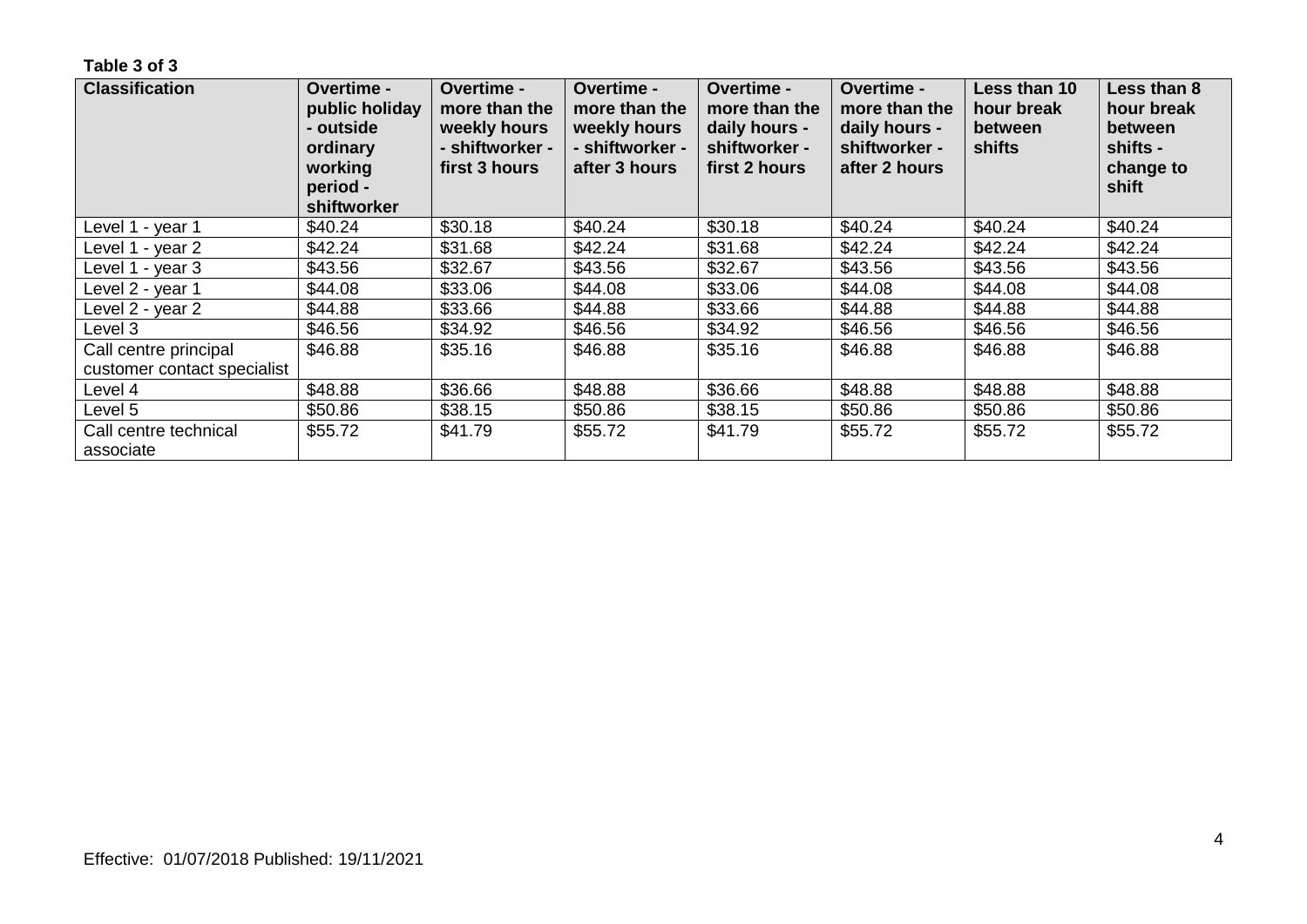### **Casual**

| <b>Classification</b>                                | Hourly pay<br>rate | Saturday -<br>between<br><b>7am and</b><br>12.30pm -<br>not<br>shiftworker | Sunday -<br>not<br>shiftworker | <b>Public</b><br>holiday -<br>not<br>shiftworker | Overtime -<br><b>Monday to</b><br>Saturday -<br>first 2 hours<br>- not<br>shiftworker | Overtime -<br><b>Monday to</b><br>Saturday -<br>after 2<br>hours - not<br>shiftworker | <b>Working</b><br>through a<br>meal break | <b>Afternoon</b><br>shift |
|------------------------------------------------------|--------------------|----------------------------------------------------------------------------|--------------------------------|--------------------------------------------------|---------------------------------------------------------------------------------------|---------------------------------------------------------------------------------------|-------------------------------------------|---------------------------|
| Level 1 - year 1                                     | \$25.15            | \$30.18                                                                    | \$45.27                        | \$55.33                                          | \$35.21                                                                               | \$45.27                                                                               | \$45.27                                   | \$28.17                   |
| Level 1 - year 2                                     | \$26.40            | \$31.68                                                                    | \$47.52                        | \$58.08                                          | \$36.96                                                                               | \$47.52                                                                               | \$47.52                                   | \$29.57                   |
| Level 1 - year 3                                     | \$27.23            | \$32.67                                                                    | \$49.01                        | \$59.90                                          | \$38.12                                                                               | \$49.01                                                                               | \$49.01                                   | \$30.49                   |
| Level 2 - year 1                                     | \$27.55            | \$33.06                                                                    | \$49.59                        | \$60.61                                          | \$38.57                                                                               | \$49.59                                                                               | \$49.59                                   | \$30.86                   |
| Level 2 - year 2                                     | \$28.05            | \$33.66                                                                    | \$50.49                        | \$61.71                                          | \$39.27                                                                               | \$50.49                                                                               | \$50.49                                   | \$31.42                   |
| Level 3                                              | \$29.10            | \$34.92                                                                    | \$52.38                        | \$64.02                                          | \$40.74                                                                               | \$52.38                                                                               | \$52.38                                   | \$32.59                   |
| Call centre principal<br>customer contact specialist | \$29.30            | \$35.16                                                                    | \$52.74                        | \$64.46                                          | \$41.02                                                                               | \$52.74                                                                               | \$52.74                                   | \$32.82                   |
| Level 4                                              | \$30.55            | \$36.66                                                                    | \$54.99                        | \$67.21                                          | \$42.77                                                                               | \$54.99                                                                               | \$54.99                                   | \$34.22                   |
| Level 5                                              | \$31.79            | \$38.15                                                                    | \$57.22                        | \$69.93                                          | \$44.50                                                                               | \$57.22                                                                               | \$57.22                                   | \$35.60                   |
| Call centre technical<br>associate                   | \$34.83            | \$41.79                                                                    | \$62.69                        | \$76.62                                          | \$48.76                                                                               | \$62.69                                                                               | \$62.69                                   | \$39.00                   |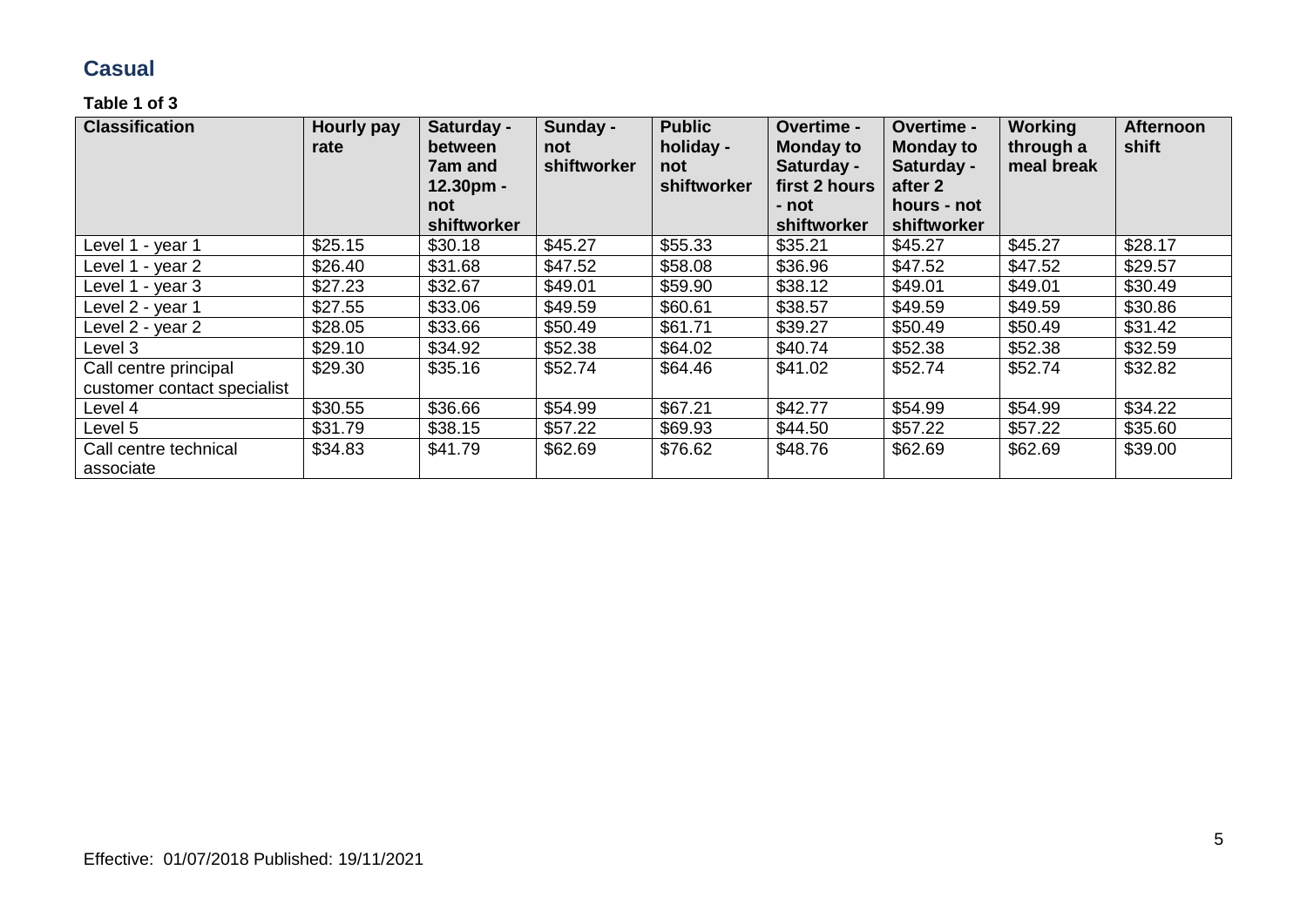| <b>Classification</b>                                | <b>Permanent</b><br>night shift | <b>Night shift</b> | Saturday -<br>shiftworker | Sunday -<br>shiftworker | <b>Public</b><br>holiday -<br>shiftworker | <b>Overtime -</b><br>Saturday -<br>outside<br>ordinary<br>working<br>period -<br>shiftworker | <b>Overtime -</b><br>Sunday -<br>outside<br>ordinary<br>working<br>period -<br>shiftworker | Overtime -<br>public<br>holiday -<br>outside<br>ordinary<br>working<br>period -<br>shiftworker |
|------------------------------------------------------|---------------------------------|--------------------|---------------------------|-------------------------|-------------------------------------------|----------------------------------------------------------------------------------------------|--------------------------------------------------------------------------------------------|------------------------------------------------------------------------------------------------|
| Level 1 - year 1                                     | \$31.19                         | \$28.17            | \$35.21                   | \$35.21                 | \$35.21                                   | \$45.27                                                                                      | \$45.27                                                                                    | \$45.27                                                                                        |
| Level 1 - year 2                                     | \$32.74                         | \$29.57            | \$36.96                   | \$36.96                 | \$36.96                                   | \$47.52                                                                                      | \$47.52                                                                                    | \$47.52                                                                                        |
| Level 1 - year 3                                     | \$33.76                         | \$30.49            | \$38.12                   | \$38.12                 | \$38.12                                   | \$49.01                                                                                      | \$49.01                                                                                    | \$49.01                                                                                        |
| Level 2 - year 1                                     | \$34.16                         | \$30.86            | \$38.57                   | \$38.57                 | \$38.57                                   | \$49.59                                                                                      | \$49.59                                                                                    | \$49.59                                                                                        |
| Level 2 - year 2                                     | \$34.78                         | \$31.42            | \$39.27                   | \$39.27                 | \$39.27                                   | \$50.49                                                                                      | \$50.49                                                                                    | \$50.49                                                                                        |
| Level 3                                              | \$36.08                         | \$32.59            | \$40.74                   | \$40.74                 | \$40.74                                   | \$52.38                                                                                      | \$52.38                                                                                    | \$52.38                                                                                        |
| Call centre principal<br>customer contact specialist | \$36.33                         | \$32.82            | \$41.02                   | \$41.02                 | \$41.02                                   | \$52.74                                                                                      | \$52.74                                                                                    | \$52.74                                                                                        |
| Level 4                                              | \$37.88                         | \$34.22            | \$42.77                   | \$42.77                 | \$42.77                                   | \$54.99                                                                                      | \$54.99                                                                                    | \$54.99                                                                                        |
| Level 5                                              | \$39.42                         | \$35.60            | \$44.50                   | \$44.50                 | \$44.50                                   | \$57.22                                                                                      | \$57.22                                                                                    | \$57.22                                                                                        |
| Call centre technical<br>associate                   | \$43.18                         | \$39.00            | \$48.76                   | \$48.76                 | \$48.76                                   | \$62.69                                                                                      | \$62.69                                                                                    | \$62.69                                                                                        |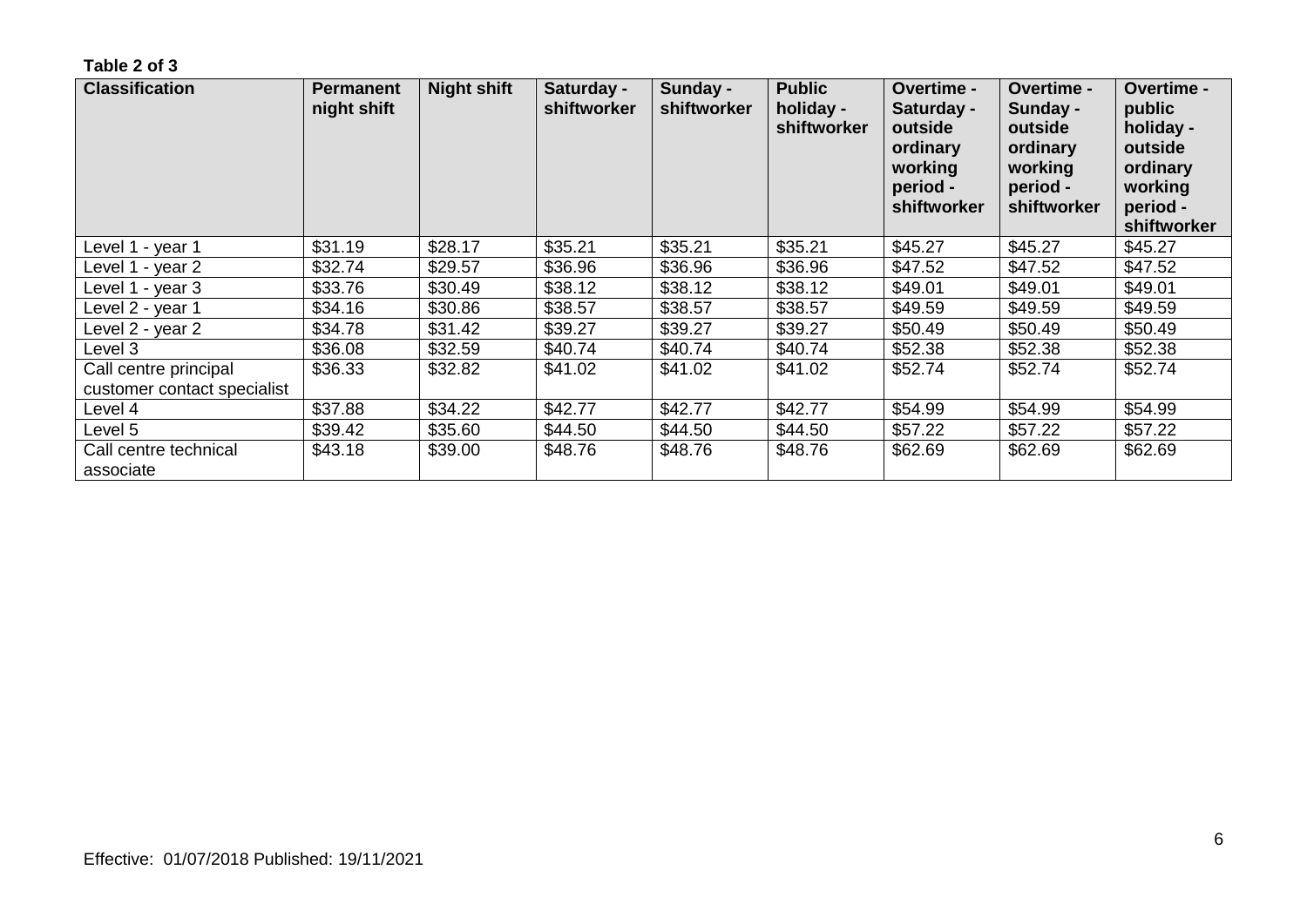| <b>Classification</b>       | Overtime - more than the<br>weekly hours - | Overtime - more than the<br>weekly hours - | Overtime - more than the<br>daily hours - shiftworker - | Overtime - more than the<br>daily hours - shiftworker - |
|-----------------------------|--------------------------------------------|--------------------------------------------|---------------------------------------------------------|---------------------------------------------------------|
|                             | shiftworker - first 3 hours                | shiftworker - after 3 hours                | first 2 hours                                           | after 2 hours                                           |
| Level 1 - year 1            | \$35.21                                    | \$45.27                                    | \$35.21                                                 | \$45.27                                                 |
| Level 1 - year 2            | \$36.96                                    | \$47.52                                    | \$36.96                                                 | \$47.52                                                 |
| Level 1 - year 3            | \$38.12                                    | \$49.01                                    | \$38.12                                                 | \$49.01                                                 |
| Level 2 - year 1            | \$38.57                                    | \$49.59                                    | \$38.57                                                 | \$49.59                                                 |
| Level 2 - year 2            | \$39.27                                    | \$50.49                                    | \$39.27                                                 | \$50.49                                                 |
| Level 3                     | \$40.74                                    | \$52.38                                    | \$40.74                                                 | \$52.38                                                 |
| Call centre principal       | \$41.02                                    | \$52.74                                    | \$41.02                                                 | \$52.74                                                 |
| customer contact specialist |                                            |                                            |                                                         |                                                         |
| Level 4                     | \$42.77                                    | \$54.99                                    | \$42.77                                                 | \$54.99                                                 |
| Level 5                     | \$44.50                                    | \$57.22                                    | \$44.50                                                 | \$57.22                                                 |
| Call centre technical       | \$48.76                                    | \$62.69                                    | \$48.76                                                 | \$62.69                                                 |
| associate                   |                                            |                                            |                                                         |                                                         |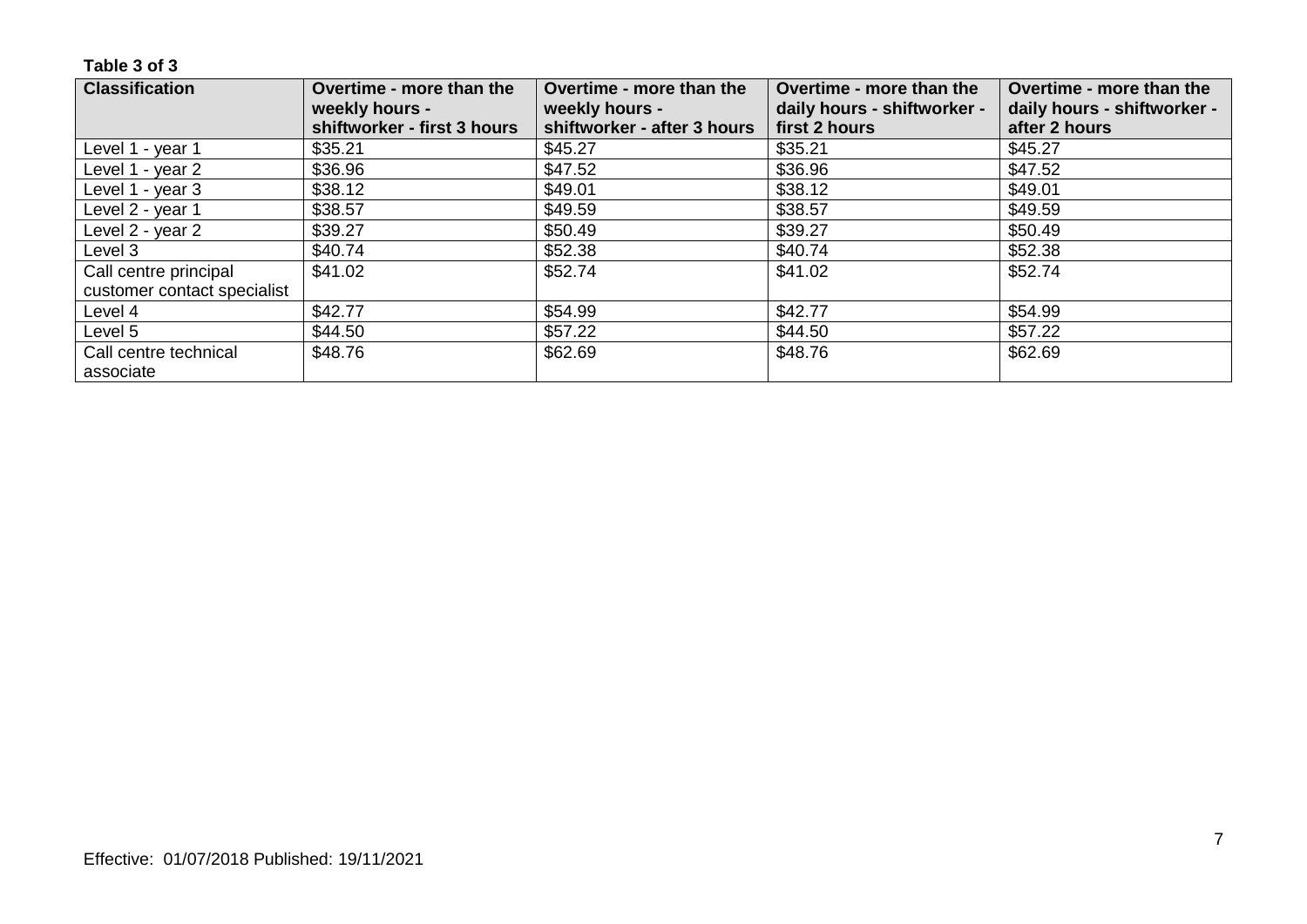# **Junior - Full-time & part-time - Under 16 years**

| <b>Classification</b>                                | <b>Hourly pay</b><br>rate | Saturday -<br>between<br><b>7am and</b><br>$12.30pm -$<br>not | Sunday -<br>not<br>shiftworker | <b>Public</b><br>holiday -<br>not<br>shiftworker | Overtime -<br><b>Monday to</b><br>Saturday -<br>first 2 hours<br>- not | Overtime -<br><b>Monday to</b><br>Saturday -<br>after 2<br>hours - not | <b>Working</b><br>through a<br>meal break | <b>Afternoon</b><br>shift |
|------------------------------------------------------|---------------------------|---------------------------------------------------------------|--------------------------------|--------------------------------------------------|------------------------------------------------------------------------|------------------------------------------------------------------------|-------------------------------------------|---------------------------|
| Level 1 - year 1                                     | \$9.05                    | shiftworker<br>\$11.31                                        | \$18.10                        | \$22.63                                          | shiftworker<br>\$13.58                                                 | shiftworker<br>\$18.10                                                 | \$18.10                                   | \$10.41                   |
| Level 1 - year 2                                     | \$9.50                    | \$11.88                                                       | \$19.00                        | \$23.75                                          | \$14.25                                                                | \$19.00                                                                | \$19.00                                   | \$10.93                   |
| Level 1 - year 3                                     | \$9.80                    | \$12.25                                                       | \$19.60                        | \$24.50                                          | \$14.70                                                                | \$19.60                                                                | \$19.60                                   | \$11.27                   |
| Level 2 - year 1                                     | \$9.92                    | \$12.40                                                       | \$19.84                        | \$24.80                                          | \$14.88                                                                | \$19.84                                                                | \$19.84                                   | \$11.41                   |
| Level 2 - year 2                                     | \$10.10                   | \$12.63                                                       | \$20.20                        | \$25.25                                          | \$15.15                                                                | \$20.20                                                                | \$20.20                                   | \$11.62                   |
| Level 3                                              | \$10.48                   | \$13.10                                                       | \$20.96                        | \$26.20                                          | \$15.72                                                                | \$20.96                                                                | \$20.96                                   | \$12.05                   |
| Call centre principal<br>customer contact specialist | \$10.55                   | \$13.19                                                       | \$21.10                        | \$26.38                                          | \$15.83                                                                | \$21.10                                                                | \$21.10                                   | \$12.13                   |
| Level 4                                              | \$11.00                   | \$13.75                                                       | \$22.00                        | \$27.50                                          | \$16.50                                                                | \$22.00                                                                | \$22.00                                   | \$12.65                   |
| Level 5                                              | \$11.44                   | \$14.30                                                       | \$22.88                        | \$28.60                                          | \$17.16                                                                | \$22.88                                                                | \$22.88                                   | \$13.16                   |
| Call centre technical<br>associate                   | \$12.54                   | \$15.68                                                       | \$25.08                        | \$31.35                                          | \$18.81                                                                | \$25.08                                                                | \$25.08                                   | \$14.42                   |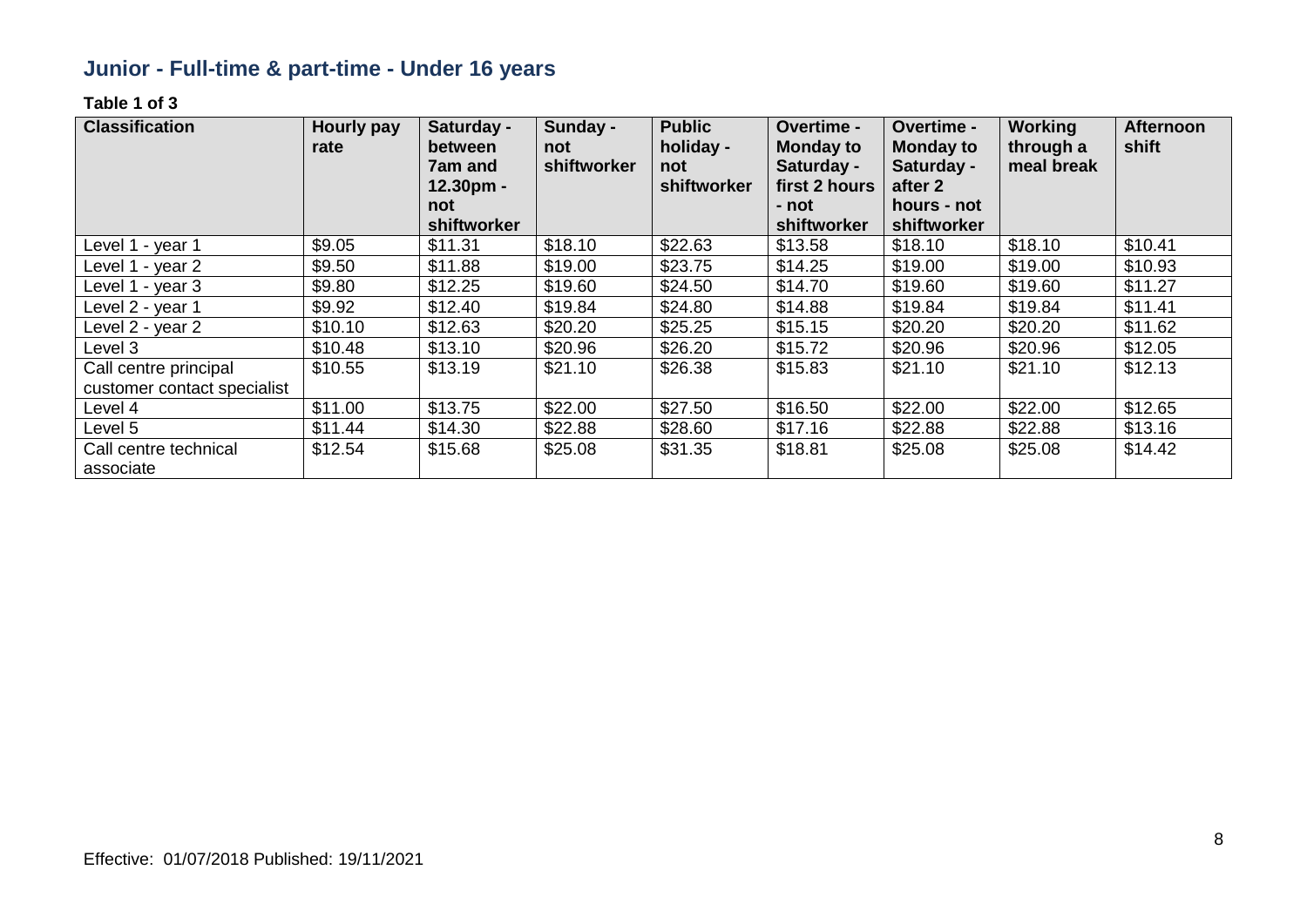| <b>Classification</b>                                | <b>Permanent</b><br>night shift | <b>Night shift</b> | Saturday -<br>shiftworker | Sunday -<br>shiftworker | <b>Public</b><br>holiday -<br>shiftworker | Overtime -<br>Saturday -<br>outside<br>ordinary<br>working<br>period -<br>shiftworker | <b>Overtime -</b><br>Sunday -<br>outside<br>ordinary<br>working<br>period -<br>shiftworker | Overtime -<br>public<br>holiday -<br>outside<br>ordinary<br>working<br>period -<br>shiftworker |
|------------------------------------------------------|---------------------------------|--------------------|---------------------------|-------------------------|-------------------------------------------|---------------------------------------------------------------------------------------|--------------------------------------------------------------------------------------------|------------------------------------------------------------------------------------------------|
| Level 1 - year 1                                     | \$11.77                         | \$10.41            | \$13.58                   | \$13.58                 | \$13.58                                   | \$18.10                                                                               | \$18.10                                                                                    | \$18.10                                                                                        |
| Level 1 - year 2                                     | \$12.35                         | \$10.93            | \$14.25                   | \$14.25                 | \$14.25                                   | \$19.00                                                                               | \$19.00                                                                                    | \$19.00                                                                                        |
| Level 1 - year 3                                     | \$12.74                         | \$11.27            | \$14.70                   | \$14.70                 | \$14.70                                   | \$19.60                                                                               | \$19.60                                                                                    | \$19.60                                                                                        |
| Level 2 - year 1                                     | \$12.90                         | \$11.41            | \$14.88                   | \$14.88                 | \$14.88                                   | \$19.84                                                                               | \$19.84                                                                                    | \$19.84                                                                                        |
| Level 2 - year 2                                     | \$13.13                         | \$11.62            | \$15.15                   | \$15.15                 | \$15.15                                   | \$20.20                                                                               | \$20.20                                                                                    | \$20.20                                                                                        |
| Level 3                                              | \$13.62                         | \$12.05            | \$15.72                   | \$15.72                 | \$15.72                                   | \$20.96                                                                               | \$20.96                                                                                    | \$20.96                                                                                        |
| Call centre principal<br>customer contact specialist | \$13.72                         | \$12.13            | \$15.83                   | \$15.83                 | \$15.83                                   | \$21.10                                                                               | \$21.10                                                                                    | \$21.10                                                                                        |
| Level 4                                              | \$14.30                         | \$12.65            | \$16.50                   | \$16.50                 | \$16.50                                   | \$22.00                                                                               | \$22.00                                                                                    | \$22.00                                                                                        |
| Level 5                                              | \$14.87                         | \$13.16            | \$17.16                   | \$17.16                 | \$17.16                                   | \$22.88                                                                               | \$22.88                                                                                    | \$22.88                                                                                        |
| Call centre technical<br>associate                   | \$16.30                         | \$14.42            | \$18.81                   | \$18.81                 | \$18.81                                   | \$25.08                                                                               | \$25.08                                                                                    | \$25.08                                                                                        |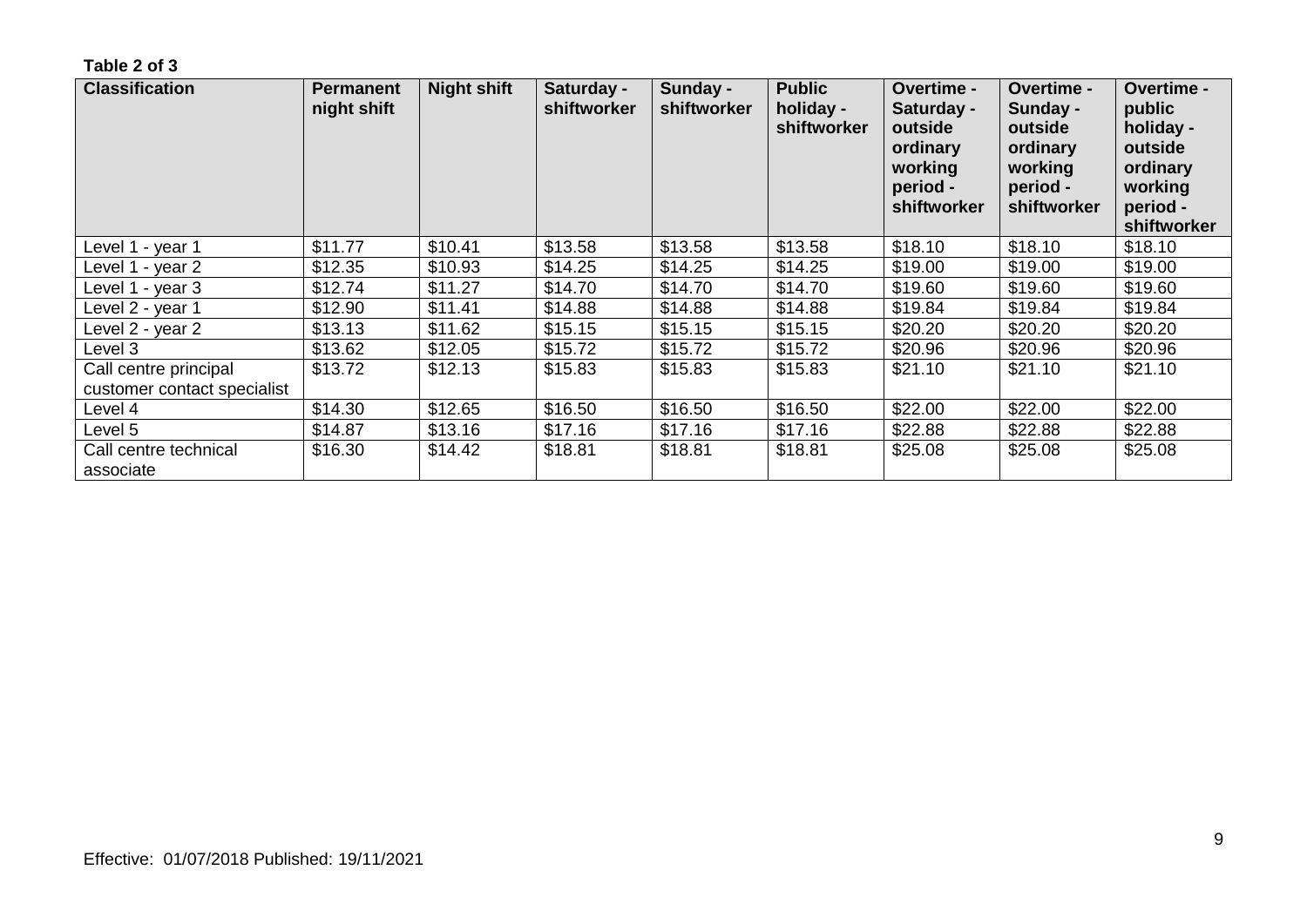| <b>Classification</b>              | <b>Overtime - more</b><br>than the weekly<br>hours - | <b>Overtime - more</b><br>than the weekly<br>hours - | <b>Overtime - more</b><br>than the daily<br>hours - | <b>Overtime - more</b><br>than the daily<br>hours - | Less than 10<br>hour break<br>between shifts | Less than 8 hour<br>break between<br>shifts - change |
|------------------------------------|------------------------------------------------------|------------------------------------------------------|-----------------------------------------------------|-----------------------------------------------------|----------------------------------------------|------------------------------------------------------|
|                                    | shiftworker -<br>first 3 hours                       | shiftworker -<br>after 3 hours                       | shiftworker -<br>first 2 hours                      | shiftworker -<br>after 2 hours                      |                                              | to shift                                             |
| Level 1 - year 1                   | \$13.58                                              | \$18.10                                              | \$13.58                                             | \$18.10                                             | \$18.10                                      | \$18.10                                              |
| Level 1 - year 2                   | \$14.25                                              | \$19.00                                              | \$14.25                                             | \$19.00                                             | \$19.00                                      | \$19.00                                              |
| Level 1 - year 3                   | \$14.70                                              | \$19.60                                              | \$14.70                                             | \$19.60                                             | \$19.60                                      | \$19.60                                              |
| Level 2 - year 1                   | \$14.88                                              | \$19.84                                              | \$14.88                                             | \$19.84                                             | \$19.84                                      | \$19.84                                              |
| Level 2 - year 2                   | \$15.15                                              | \$20.20                                              | \$15.15                                             | \$20.20                                             | \$20.20                                      | \$20.20                                              |
| Level 3                            | \$15.72                                              | \$20.96                                              | \$15.72                                             | \$20.96                                             | \$20.96                                      | \$20.96                                              |
| Call centre principal              | \$15.83                                              | \$21.10                                              | \$15.83                                             | \$21.10                                             | \$21.10                                      | \$21.10                                              |
| customer contact specialist        |                                                      |                                                      |                                                     |                                                     |                                              |                                                      |
| Level 4                            | \$16.50                                              | \$22.00                                              | \$16.50                                             | \$22.00                                             | \$22.00                                      | \$22.00                                              |
| Level 5                            | \$17.16                                              | \$22.88                                              | \$17.16                                             | \$22.88                                             | \$22.88                                      | \$22.88                                              |
| Call centre technical<br>associate | \$18.81                                              | \$25.08                                              | \$18.81                                             | \$25.08                                             | \$25.08                                      | \$25.08                                              |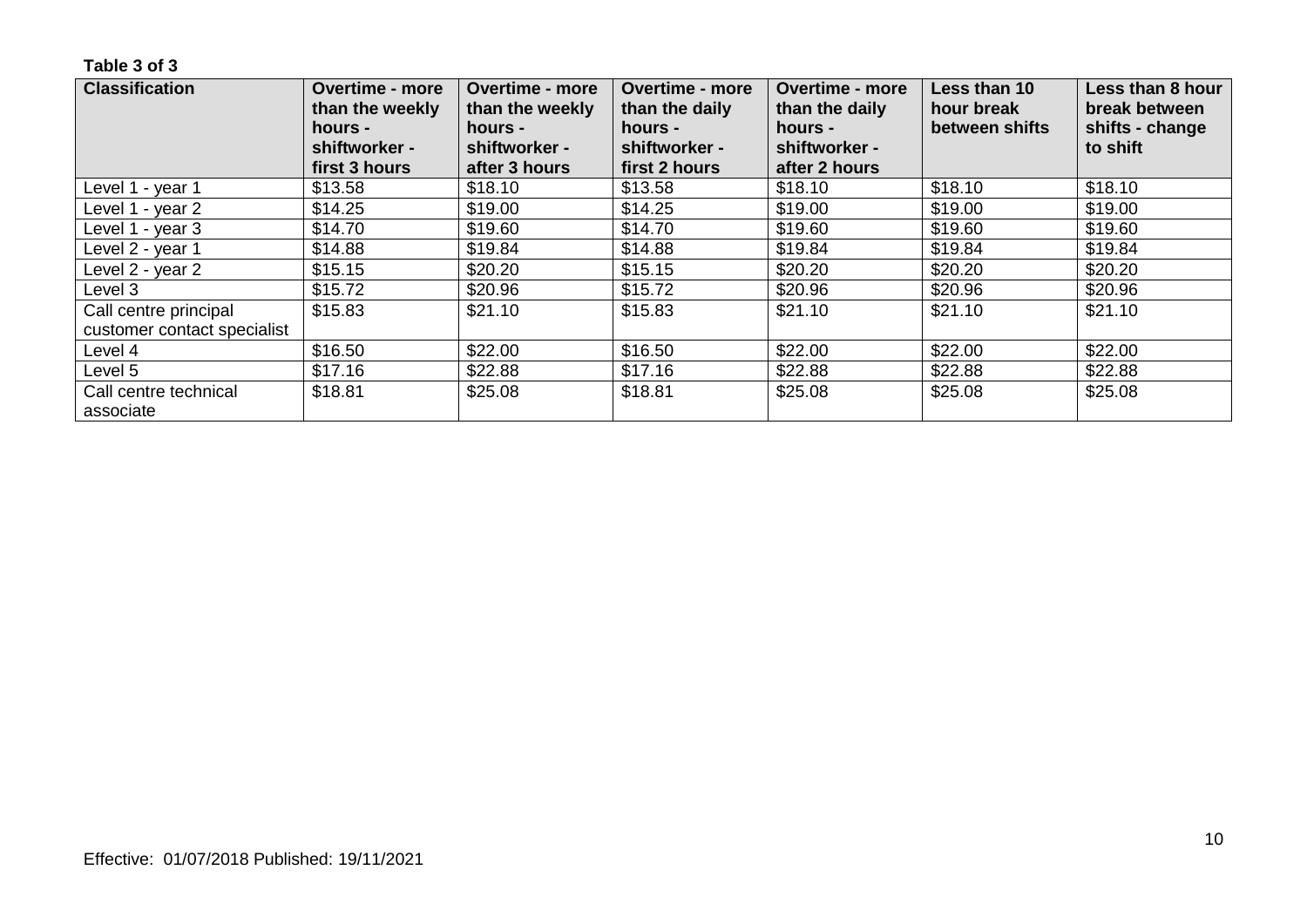# **Junior - Full-time & part-time - 16 years**

| <b>Classification</b>                                | <b>Hourly pay</b><br>rate | Saturday -<br>between<br><b>7am and</b><br>12.30pm -<br>not<br>shiftworker | Sunday -<br>not<br>shiftworker | <b>Public</b><br>holiday -<br>not<br>shiftworker | Overtime -<br><b>Monday to</b><br>Saturday -<br>first 2 hours<br>- not<br>shiftworker | Overtime -<br><b>Monday to</b><br>Saturday -<br>after 2<br>hours - not<br>shiftworker | <b>Working</b><br>through a<br>meal break | <b>Afternoon</b><br>shift |
|------------------------------------------------------|---------------------------|----------------------------------------------------------------------------|--------------------------------|--------------------------------------------------|---------------------------------------------------------------------------------------|---------------------------------------------------------------------------------------|-------------------------------------------|---------------------------|
| Level 1 - year 1                                     | \$10.06                   | \$12.58                                                                    | \$20.12                        | \$25.15                                          | \$15.09                                                                               | \$20.12                                                                               | \$20.12                                   | \$11.57                   |
| Level 1 - year 2                                     | \$10.56                   | \$13.20                                                                    | \$21.12                        | \$26.40                                          | \$15.84                                                                               | \$21.12                                                                               | \$21.12                                   | \$12.14                   |
| Level 1 - year 3                                     | \$10.89                   | \$13.61                                                                    | \$21.78                        | \$27.23                                          | \$16.34                                                                               | \$21.78                                                                               | \$21.78                                   | \$12.52                   |
| Level 2 - year 1                                     | \$11.02                   | \$13.78                                                                    | \$22.04                        | \$27.55                                          | \$16.53                                                                               | \$22.04                                                                               | \$22.04                                   | \$12.67                   |
| Level 2 - year 2                                     | \$11.22                   | \$14.03                                                                    | \$22.44                        | \$28.05                                          | \$16.83                                                                               | \$22.44                                                                               | \$22.44                                   | \$12.90                   |
| Level 3                                              | \$11.64                   | \$14.55                                                                    | \$23.28                        | \$29.10                                          | \$17.46                                                                               | \$23.28                                                                               | \$23.28                                   | \$13.39                   |
| Call centre principal<br>customer contact specialist | \$11.72                   | \$14.65                                                                    | \$23.44                        | \$29.30                                          | \$17.58                                                                               | \$23.44                                                                               | \$23.44                                   | \$13.48                   |
| Level 4                                              | \$12.22                   | \$15.28                                                                    | \$24.44                        | \$30.55                                          | \$18.33                                                                               | \$24.44                                                                               | \$24.44                                   | \$14.05                   |
| Level 5                                              | \$12.72                   | \$15.90                                                                    | \$25.44                        | \$31.80                                          | \$19.08                                                                               | \$25.44                                                                               | \$25.44                                   | \$14.63                   |
| Call centre technical<br>associate                   | \$13.93                   | \$17.41                                                                    | \$27.86                        | \$34.83                                          | \$20.90                                                                               | \$27.86                                                                               | \$27.86                                   | \$16.02                   |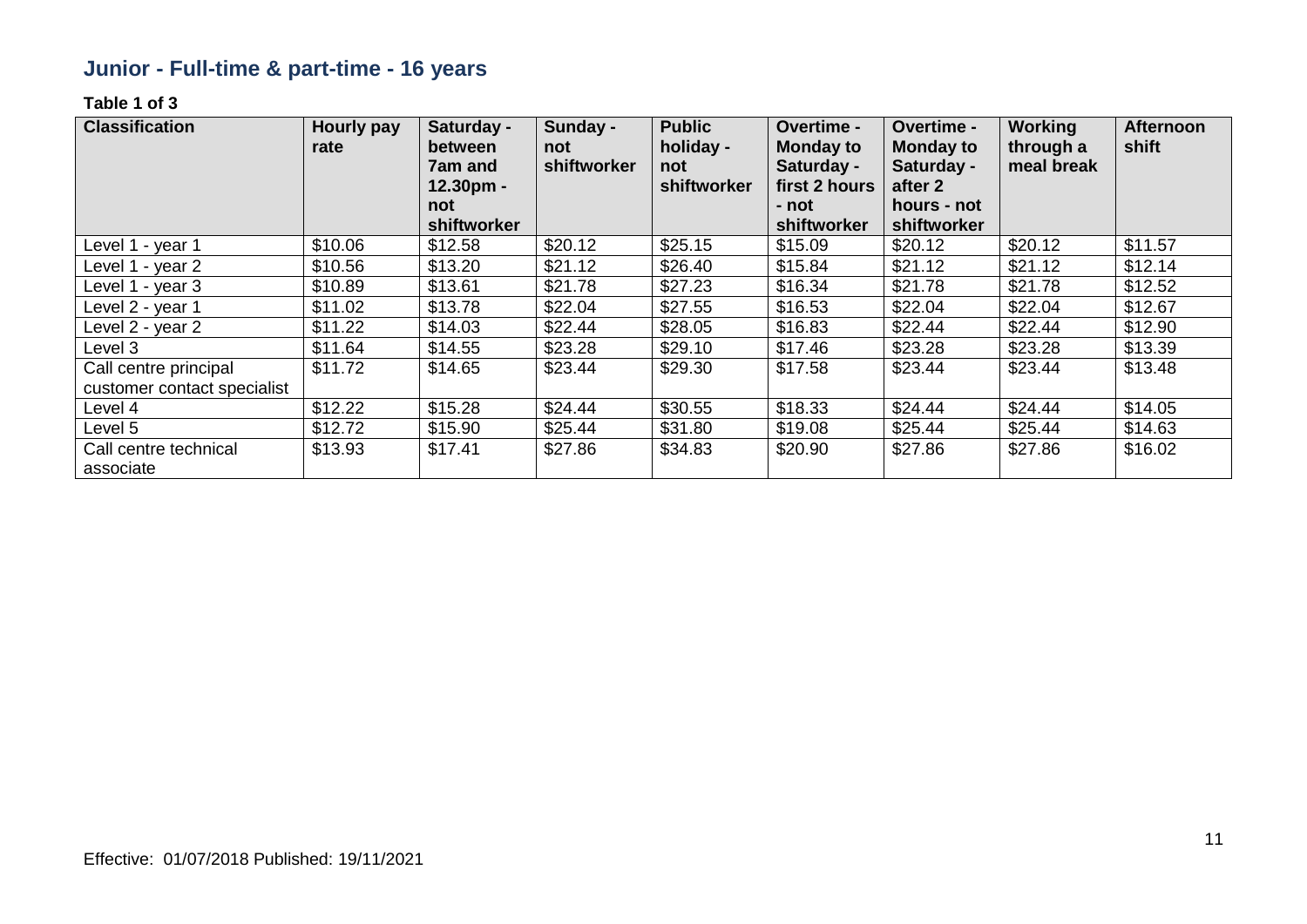| <b>Classification</b>                                | <b>Permanent</b><br>night shift | <b>Night shift</b> | Saturday -<br>shiftworker | Sunday -<br>shiftworker | <b>Public</b><br>holiday -<br>shiftworker | <b>Overtime -</b><br>Saturday -<br>outside<br>ordinary<br>working<br>period -<br>shiftworker | Overtime -<br>Sunday -<br>outside<br>ordinary<br>working<br>period -<br>shiftworker | Overtime -<br>public<br>holiday -<br>outside<br>ordinary<br>working<br>period -<br>shiftworker |
|------------------------------------------------------|---------------------------------|--------------------|---------------------------|-------------------------|-------------------------------------------|----------------------------------------------------------------------------------------------|-------------------------------------------------------------------------------------|------------------------------------------------------------------------------------------------|
| Level 1 - year 1                                     | \$13.08                         | \$11.57            | \$15.09                   | \$15.09                 | \$15.09                                   | \$20.12                                                                                      | \$20.12                                                                             | \$20.12                                                                                        |
| Level 1 - year 2                                     | \$13.73                         | \$12.14            | \$15.84                   | \$15.84                 | \$15.84                                   | \$21.12                                                                                      | \$21.12                                                                             | \$21.12                                                                                        |
| Level 1 - year 3                                     | \$14.16                         | \$12.52            | \$16.34                   | \$16.34                 | \$16.34                                   | \$21.78                                                                                      | \$21.78                                                                             | \$21.78                                                                                        |
| Level 2 - year 1                                     | \$14.33                         | \$12.67            | \$16.53                   | \$16.53                 | \$16.53                                   | \$22.04                                                                                      | \$22.04                                                                             | \$22.04                                                                                        |
| Level 2 - year 2                                     | \$14.59                         | \$12.90            | \$16.83                   | \$16.83                 | \$16.83                                   | \$22.44                                                                                      | \$22.44                                                                             | \$22.44                                                                                        |
| Level 3                                              | \$15.13                         | \$13.39            | \$17.46                   | \$17.46                 | \$17.46                                   | \$23.28                                                                                      | \$23.28                                                                             | \$23.28                                                                                        |
| Call centre principal<br>customer contact specialist | \$15.24                         | \$13.48            | \$17.58                   | \$17.58                 | \$17.58                                   | \$23.44                                                                                      | \$23.44                                                                             | \$23.44                                                                                        |
| Level 4                                              | \$15.89                         | \$14.05            | \$18.33                   | \$18.33                 | \$18.33                                   | \$24.44                                                                                      | \$24.44                                                                             | \$24.44                                                                                        |
| Level 5                                              | \$16.54                         | \$14.63            | \$19.08                   | \$19.08                 | \$19.08                                   | \$25.44                                                                                      | \$25.44                                                                             | \$25.44                                                                                        |
| Call centre technical<br>associate                   | \$18.11                         | \$16.02            | \$20.90                   | \$20.90                 | \$20.90                                   | \$27.86                                                                                      | \$27.86                                                                             | \$27.86                                                                                        |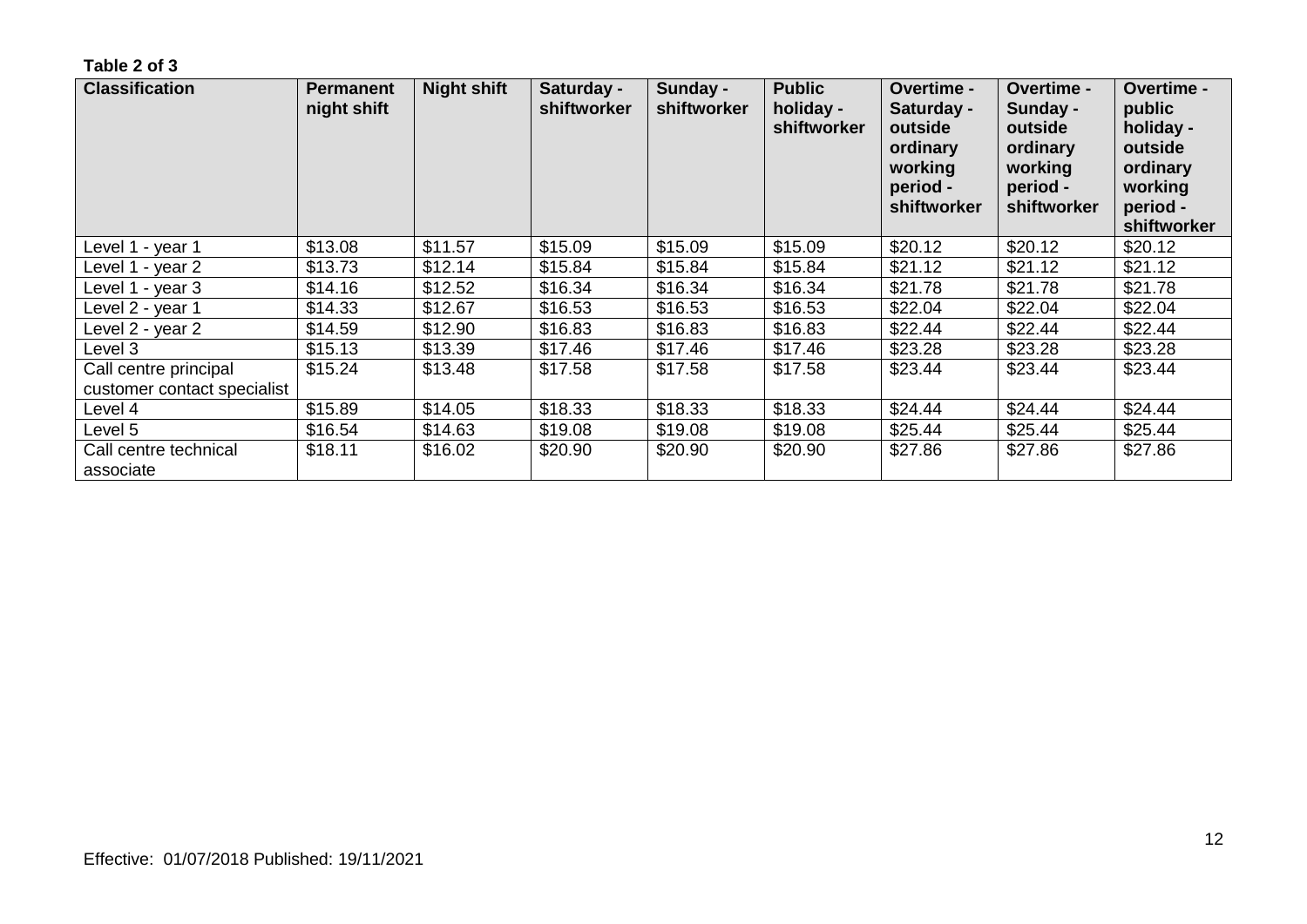| <b>Classification</b>              | <b>Overtime - more</b><br>than the weekly<br>hours - | <b>Overtime - more</b><br>than the weekly<br>hours - | <b>Overtime - more</b><br>than the daily<br>hours - | <b>Overtime - more</b><br>than the daily<br>hours - | Less than 10<br>hour break<br>between shifts | Less than 8 hour<br>break between<br>shifts - change |
|------------------------------------|------------------------------------------------------|------------------------------------------------------|-----------------------------------------------------|-----------------------------------------------------|----------------------------------------------|------------------------------------------------------|
|                                    | shiftworker -<br>first 3 hours                       | shiftworker -<br>after 3 hours                       | shiftworker -<br>first 2 hours                      | shiftworker -<br>after 2 hours                      |                                              | to shift                                             |
| Level 1 - year 1                   | \$15.09                                              | \$20.12                                              | \$15.09                                             | \$20.12                                             | \$20.12                                      | \$20.12                                              |
| Level 1 - year 2                   | \$15.84                                              | \$21.12                                              | \$15.84                                             | \$21.12                                             | \$21.12                                      | \$21.12                                              |
| Level 1 - year 3                   | \$16.34                                              | \$21.78                                              | \$16.34                                             | \$21.78                                             | \$21.78                                      | \$21.78                                              |
| Level 2 - year 1                   | \$16.53                                              | \$22.04                                              | \$16.53                                             | \$22.04                                             | \$22.04                                      | \$22.04                                              |
| Level 2 - year 2                   | \$16.83                                              | \$22.44                                              | \$16.83                                             | \$22.44                                             | \$22.44                                      | \$22.44                                              |
| Level 3                            | \$17.46                                              | \$23.28                                              | \$17.46                                             | \$23.28                                             | \$23.28                                      | \$23.28                                              |
| Call centre principal              | \$17.58                                              | \$23.44                                              | \$17.58                                             | \$23.44                                             | \$23.44                                      | \$23.44                                              |
| customer contact specialist        |                                                      |                                                      |                                                     |                                                     |                                              |                                                      |
| Level 4                            | \$18.33                                              | \$24.44                                              | \$18.33                                             | \$24.44                                             | \$24.44                                      | \$24.44                                              |
| Level 5                            | \$19.08                                              | \$25.44                                              | \$19.08                                             | \$25.44                                             | \$25.44                                      | \$25.44                                              |
| Call centre technical<br>associate | \$20.90                                              | \$27.86                                              | \$20.90                                             | \$27.86                                             | \$27.86                                      | \$27.86                                              |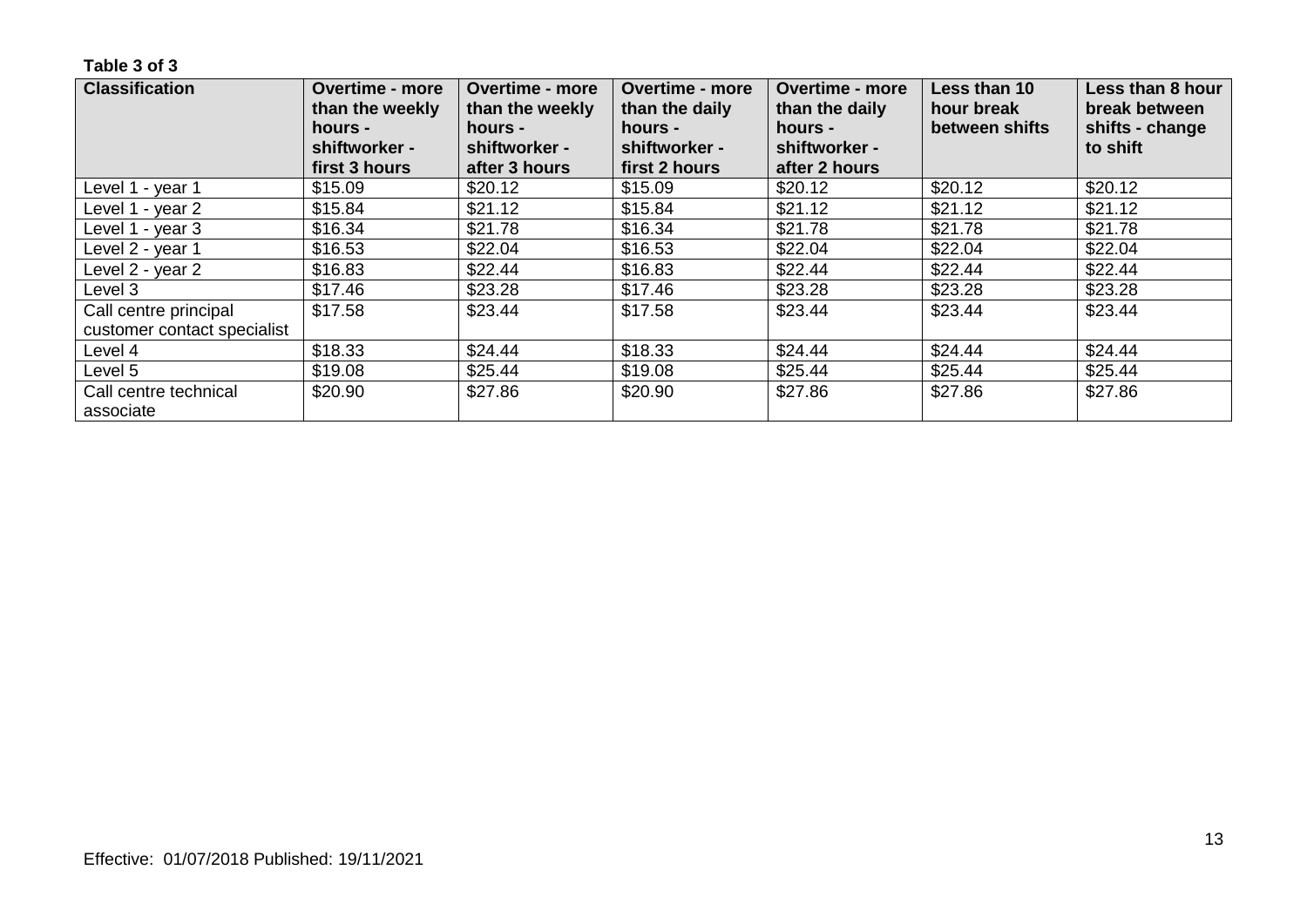# **Junior - Full-time & part-time - 17 years**

| <b>Classification</b>       | <b>Hourly pay</b><br>rate | Saturday -<br>between<br>7am and<br>12.30pm -<br>not | Sunday -<br>not<br>shiftworker | <b>Public</b><br>holiday -<br>not<br>shiftworker | Overtime -<br><b>Monday to</b><br>Saturday -<br>first 2 hours<br>- not | Overtime -<br><b>Monday to</b><br>Saturday -<br>after 2<br>hours - not | <b>Working</b><br>through a<br>meal break | <b>Afternoon</b><br>shift |
|-----------------------------|---------------------------|------------------------------------------------------|--------------------------------|--------------------------------------------------|------------------------------------------------------------------------|------------------------------------------------------------------------|-------------------------------------------|---------------------------|
| Level 1 - year 1            | \$12.07                   | shiftworker<br>\$15.09                               | \$24.14                        | \$30.18                                          | shiftworker<br>\$18.11                                                 | shiftworker<br>\$24.14                                                 | \$24.14                                   | \$13.88                   |
|                             |                           |                                                      |                                |                                                  |                                                                        |                                                                        |                                           |                           |
| Level 1 - year 2            | \$12.67                   | \$15.84                                              | \$25.34                        | \$31.68                                          | \$19.01                                                                | \$25.34                                                                | \$25.34                                   | \$14.57                   |
| Level 1 - year 3            | \$13.07                   | \$16.34                                              | \$26.14                        | \$32.68                                          | \$19.61                                                                | \$26.14                                                                | \$26.14                                   | \$15.03                   |
| Level 2 - year 1            | \$13.22                   | \$16.53                                              | \$26.44                        | \$33.05                                          | \$19.83                                                                | \$26.44                                                                | \$26.44                                   | \$15.20                   |
| Level 2 - year 2            | \$13.46                   | \$16.83                                              | \$26.92                        | \$33.65                                          | \$20.19                                                                | \$26.92                                                                | \$26.92                                   | \$15.48                   |
| Level 3                     | \$13.97                   | \$17.46                                              | \$27.94                        | \$34.93                                          | \$20.96                                                                | \$27.94                                                                | \$27.94                                   | \$16.07                   |
| Call centre principal       | \$14.06                   | \$17.58                                              | \$28.12                        | \$35.15                                          | \$21.09                                                                | \$28.12                                                                | \$28.12                                   | \$16.17                   |
| customer contact specialist |                           |                                                      |                                |                                                  |                                                                        |                                                                        |                                           |                           |
| Level 4                     | \$14.66                   | \$18.33                                              | \$29.32                        | \$36.65                                          | \$21.99                                                                | \$29.32                                                                | \$29.32                                   | \$16.86                   |
| Level 5                     | \$15.26                   | \$19.08                                              | \$30.52                        | \$38.15                                          | \$22.89                                                                | \$30.52                                                                | \$30.52                                   | \$17.55                   |
| Call centre technical       | \$16.72                   | \$20.90                                              | \$33.44                        | \$41.80                                          | \$25.08                                                                | \$33.44                                                                | \$33.44                                   | \$19.23                   |
| associate                   |                           |                                                      |                                |                                                  |                                                                        |                                                                        |                                           |                           |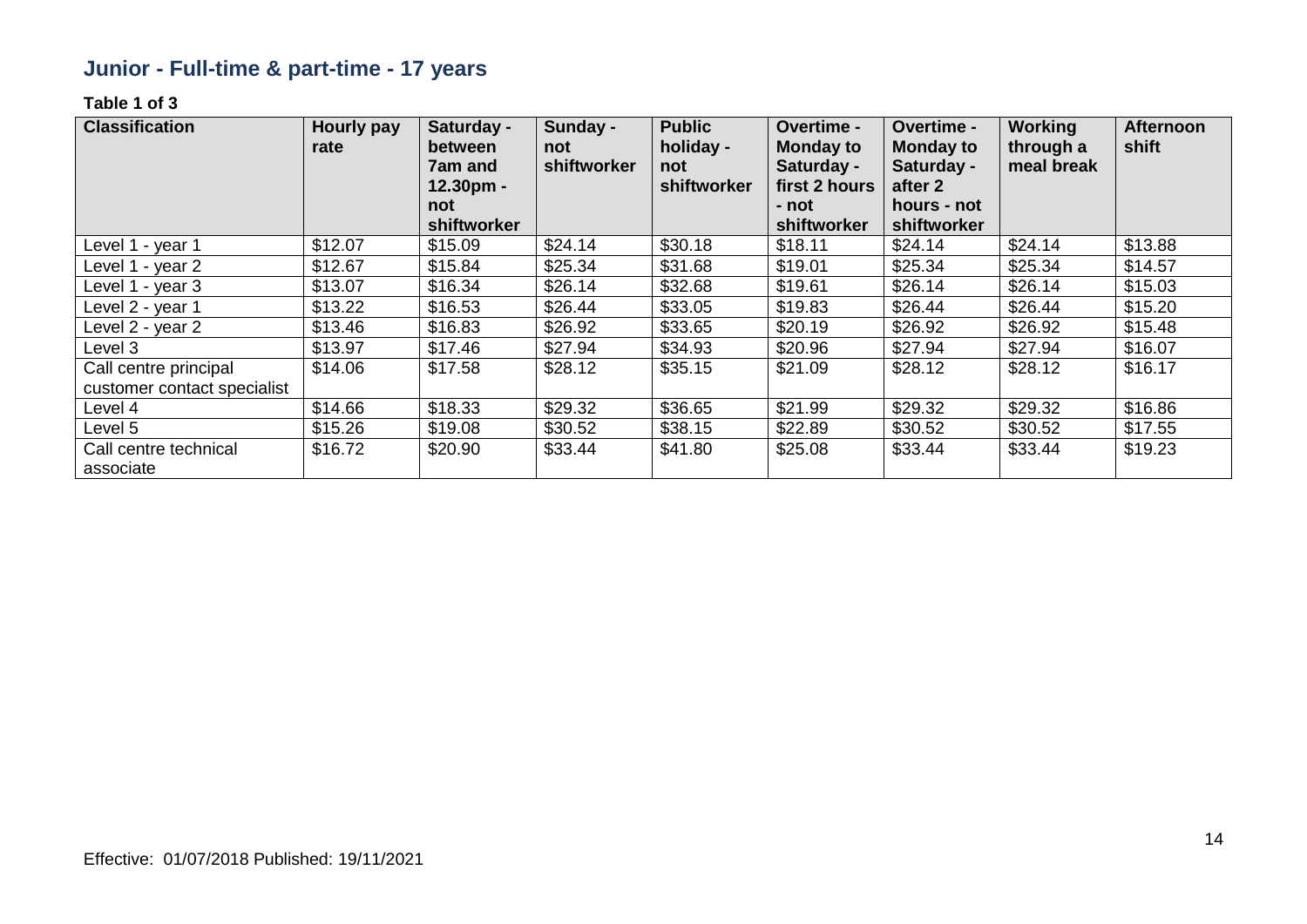| <b>Classification</b>                                | <b>Permanent</b><br>night shift | <b>Night shift</b> | Saturday -<br>shiftworker | Sunday -<br>shiftworker | <b>Public</b><br>holiday -<br>shiftworker | Overtime -<br>Saturday -<br>outside<br>ordinary<br>working<br>period -<br>shiftworker | Overtime -<br>Sunday -<br>outside<br>ordinary<br>working<br>period -<br>shiftworker | <b>Overtime -</b><br>public<br>holiday -<br>outside<br>ordinary<br>working<br>period -<br>shiftworker |
|------------------------------------------------------|---------------------------------|--------------------|---------------------------|-------------------------|-------------------------------------------|---------------------------------------------------------------------------------------|-------------------------------------------------------------------------------------|-------------------------------------------------------------------------------------------------------|
| Level 1 - year 1                                     | \$15.69                         | \$13.88            | \$18.11                   | \$18.11                 | \$18.11                                   | \$24.14                                                                               | \$24.14                                                                             | \$24.14                                                                                               |
| Level 1 - year 2                                     | \$16.47                         | \$14.57            | \$19.01                   | \$19.01                 | \$19.01                                   | \$25.34                                                                               | \$25.34                                                                             | \$25.34                                                                                               |
| Level 1 - year 3                                     | \$16.99                         | \$15.03            | \$19.61                   | \$19.61                 | \$19.61                                   | \$26.14                                                                               | \$26.14                                                                             | \$26.14                                                                                               |
| Level 2 - year 1                                     | \$17.19                         | \$15.20            | \$19.83                   | \$19.83                 | \$19.83                                   | \$26.44                                                                               | \$26.44                                                                             | \$26.44                                                                                               |
| Level 2 - year 2                                     | \$17.50                         | \$15.48            | \$20.19                   | \$20.19                 | \$20.19                                   | \$26.92                                                                               | \$26.92                                                                             | \$26.92                                                                                               |
| Level 3                                              | \$18.16                         | \$16.07            | \$20.96                   | \$20.96                 | \$20.96                                   | \$27.94                                                                               | \$27.94                                                                             | \$27.94                                                                                               |
| Call centre principal<br>customer contact specialist | \$18.28                         | \$16.17            | \$21.09                   | \$21.09                 | \$21.09                                   | \$28.12                                                                               | \$28.12                                                                             | \$28.12                                                                                               |
| Level 4                                              | \$19.06                         | \$16.86            | \$21.99                   | \$21.99                 | \$21.99                                   | \$29.32                                                                               | \$29.32                                                                             | \$29.32                                                                                               |
| Level 5                                              | \$19.84                         | \$17.55            | \$22.89                   | \$22.89                 | \$22.89                                   | \$30.52                                                                               | \$30.52                                                                             | \$30.52                                                                                               |
| Call centre technical<br>associate                   | \$21.74                         | \$19.23            | \$25.08                   | \$25.08                 | \$25.08                                   | \$33.44                                                                               | \$33.44                                                                             | \$33.44                                                                                               |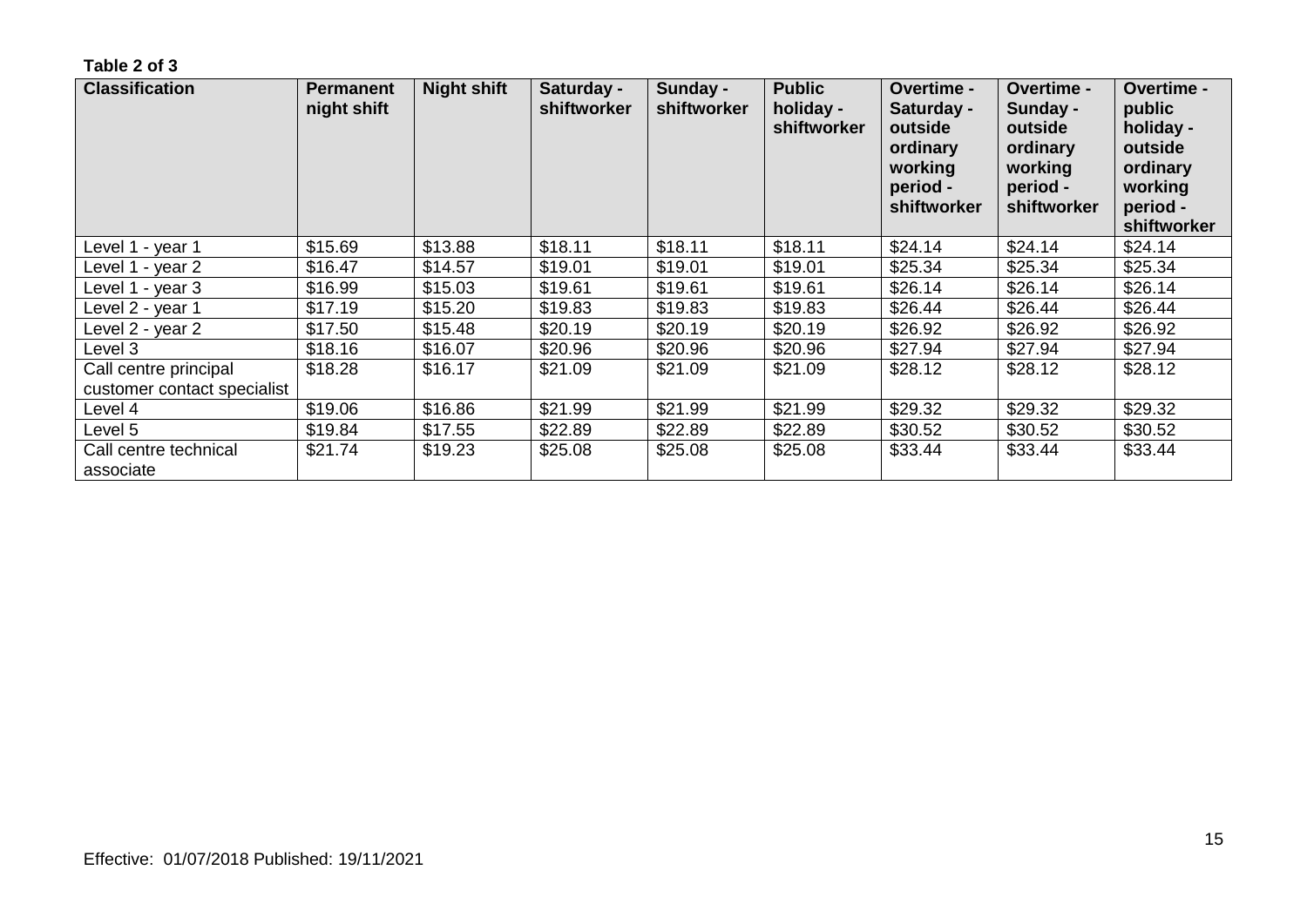| <b>Classification</b>              | <b>Overtime - more</b><br>than the weekly<br>hours -<br>shiftworker - | <b>Overtime - more</b><br>than the weekly<br>hours -<br>shiftworker - | <b>Overtime - more</b><br>than the daily<br>hours -<br>shiftworker - | <b>Overtime - more</b><br>than the daily<br>hours -<br>shiftworker - | Less than 10<br>hour break<br>between shifts | Less than 8 hour<br>break between<br>shifts - change<br>to shift |
|------------------------------------|-----------------------------------------------------------------------|-----------------------------------------------------------------------|----------------------------------------------------------------------|----------------------------------------------------------------------|----------------------------------------------|------------------------------------------------------------------|
|                                    | first 3 hours                                                         | after 3 hours                                                         | first 2 hours                                                        | after 2 hours                                                        |                                              |                                                                  |
| Level 1 - year 1                   | \$18.11                                                               | \$24.14                                                               | \$18.11                                                              | \$24.14                                                              | \$24.14                                      | \$24.14                                                          |
| Level 1 - year 2                   | \$19.01                                                               | \$25.34                                                               | \$19.01                                                              | \$25.34                                                              | \$25.34                                      | \$25.34                                                          |
| Level 1 - year 3                   | \$19.61                                                               | \$26.14                                                               | \$19.61                                                              | \$26.14                                                              | \$26.14                                      | \$26.14                                                          |
| Level 2 - year 1                   | \$19.83                                                               | \$26.44                                                               | \$19.83                                                              | \$26.44                                                              | \$26.44                                      | \$26.44                                                          |
| Level 2 - year 2                   | \$20.19                                                               | \$26.92                                                               | \$20.19                                                              | \$26.92                                                              | \$26.92                                      | \$26.92                                                          |
| Level 3                            | \$20.96                                                               | \$27.94                                                               | \$20.96                                                              | \$27.94                                                              | \$27.94                                      | \$27.94                                                          |
| Call centre principal              | \$21.09                                                               | \$28.12                                                               | \$21.09                                                              | \$28.12                                                              | \$28.12                                      | \$28.12                                                          |
| customer contact specialist        |                                                                       |                                                                       |                                                                      |                                                                      |                                              |                                                                  |
| Level 4                            | \$21.99                                                               | \$29.32                                                               | \$21.99                                                              | \$29.32                                                              | \$29.32                                      | \$29.32                                                          |
| Level 5                            | \$22.89                                                               | \$30.52                                                               | \$22.89                                                              | \$30.52                                                              | \$30.52                                      | \$30.52                                                          |
| Call centre technical<br>associate | \$25.08                                                               | \$33.44                                                               | \$25.08                                                              | \$33.44                                                              | \$33.44                                      | \$33.44                                                          |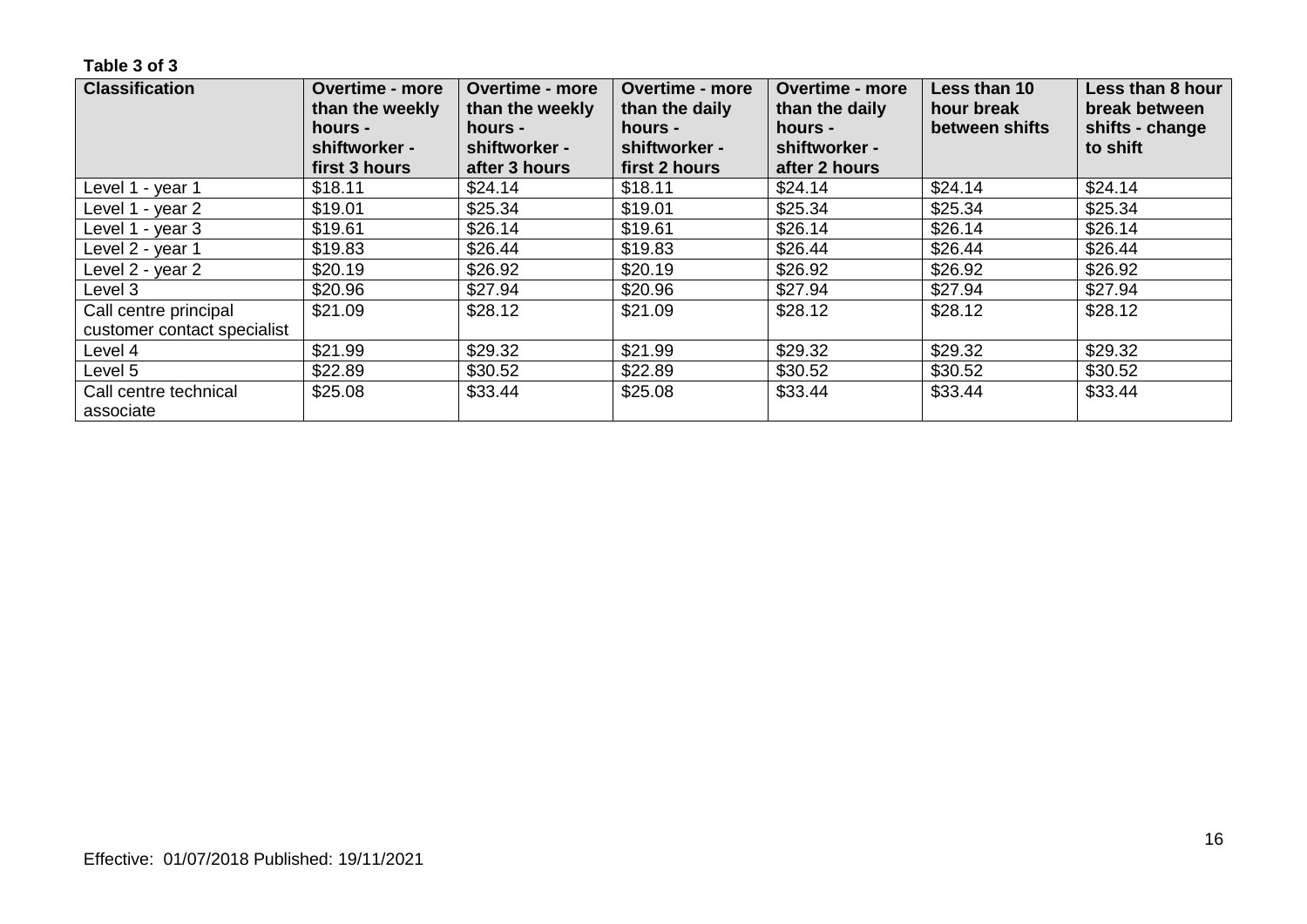# **Junior - Full-time & part-time - 18 years**

| <b>Classification</b>                                | <b>Hourly pay</b><br><b>rate</b> | Saturday -<br>between<br>7am and<br>$12.30pm -$ | Sunday -<br>not<br>shiftworker | <b>Public</b><br>holiday -<br>not<br>shiftworker | Overtime -<br><b>Monday to</b><br>Saturday -<br>first 2 | Overtime -<br><b>Monday to</b><br>Saturday -<br>after 2 | Working<br>through a<br>meal break | <b>Afternoon</b><br>shift |
|------------------------------------------------------|----------------------------------|-------------------------------------------------|--------------------------------|--------------------------------------------------|---------------------------------------------------------|---------------------------------------------------------|------------------------------------|---------------------------|
|                                                      |                                  | not                                             |                                |                                                  | hours - not                                             | hours - not                                             |                                    |                           |
|                                                      |                                  | shiftworker                                     |                                |                                                  | shiftworker                                             | shiftworker                                             |                                    |                           |
| Level 1 - year 1                                     | \$14.08                          | \$17.60                                         | \$28.16                        | \$35.20                                          | \$21.12                                                 | \$28.16                                                 | \$28.16                            | \$16.19                   |
| Level 1 - year 2                                     | \$14.78                          | \$18.48                                         | \$29.56                        | \$36.95                                          | \$22.17                                                 | \$29.56                                                 | \$29.56                            | \$17.00                   |
| Level 1 - year 3                                     | \$15.25                          | \$19.06                                         | \$30.50                        | \$38.13                                          | \$22.88                                                 | \$30.50                                                 | \$30.50                            | \$17.54                   |
| Level 2 - year 1                                     | \$15.43                          | \$19.29                                         | \$30.86                        | \$38.58                                          | \$23.15                                                 | \$30.86                                                 | \$30.86                            | \$17.74                   |
| Level 2 - year 2                                     | \$15.71                          | \$19.64                                         | \$31.42                        | \$39.28                                          | \$23.57                                                 | \$31.42                                                 | \$31.42                            | \$18.07                   |
| Level 3                                              | \$16.30                          | \$20.38                                         | \$32.60                        | \$40.75                                          | \$24.45                                                 | \$32.60                                                 | \$32.60                            | \$18.75                   |
| Call centre principal<br>customer contact specialist | \$16.41                          | \$20.51                                         | \$32.82                        | \$41.03                                          | \$24.62                                                 | \$32.82                                                 | \$32.82                            | \$18.87                   |
| Level 4                                              | \$17.11                          | \$21.39                                         | \$34.22                        | \$42.78                                          | \$25.67                                                 | \$34.22                                                 | \$34.22                            | \$19.68                   |
| Level 5                                              | \$17.80                          | \$22.25                                         | \$35.60                        | \$44.50                                          | \$26.70                                                 | \$35.60                                                 | \$35.60                            | \$20.47                   |
| Call centre technical<br>associate                   | \$19.50                          | \$24.38                                         | \$39.00                        | \$48.75                                          | \$29.25                                                 | \$39.00                                                 | \$39.00                            | \$22.43                   |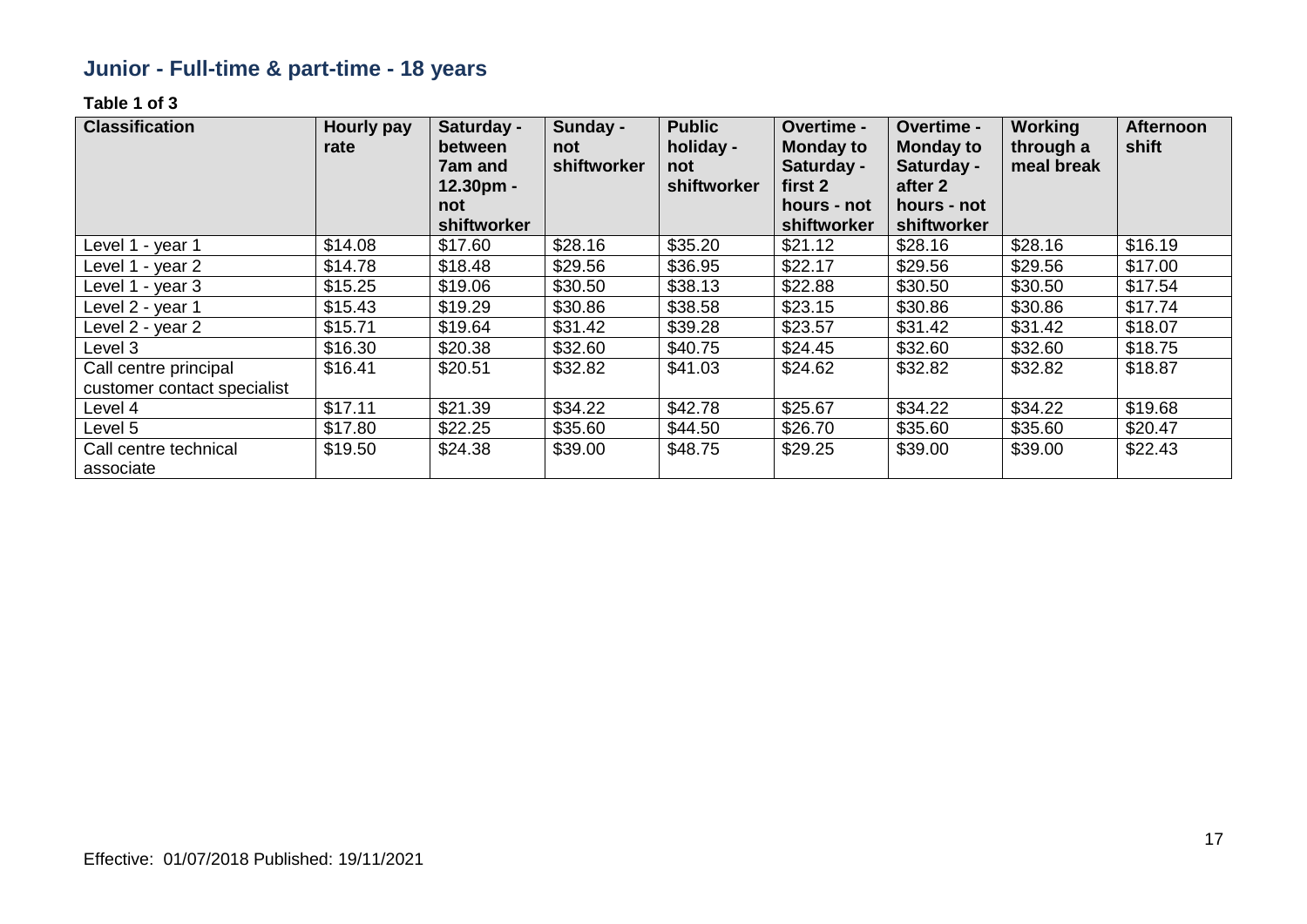| <b>Classification</b>              | <b>Permanent</b><br>night shift | <b>Night shift</b> | Saturday -<br>shiftworker | Sunday -<br>shiftworker | <b>Public</b><br>holiday -<br>shiftworker | Overtime -<br>Saturday -<br>outside<br>ordinary<br>working<br>period -<br>shiftworker | <b>Overtime -</b><br>Sunday -<br>outside<br>ordinary<br>working<br>period -<br>shiftworker | <b>Overtime -</b><br>public<br>holiday -<br>outside<br>ordinary<br>working<br>period -<br>shiftworker |
|------------------------------------|---------------------------------|--------------------|---------------------------|-------------------------|-------------------------------------------|---------------------------------------------------------------------------------------|--------------------------------------------------------------------------------------------|-------------------------------------------------------------------------------------------------------|
| Level 1 - year 1                   | \$18.30                         | \$16.19            | \$21.12                   | \$21.12                 | \$21.12                                   | \$28.16                                                                               | \$28.16                                                                                    | \$28.16                                                                                               |
| Level 1 - year 2                   | \$19.21                         | \$17.00            | \$22.17                   | \$22.17                 | \$22.17                                   | \$29.56                                                                               | \$29.56                                                                                    | \$29.56                                                                                               |
| Level 1 - year 3                   | \$19.83                         | \$17.54            | \$22.88                   | \$22.88                 | \$22.88                                   | \$30.50                                                                               | \$30.50                                                                                    | \$30.50                                                                                               |
| Level 2 - year 1                   | \$20.06                         | \$17.74            | \$23.15                   | \$23.15                 | \$23.15                                   | \$30.86                                                                               | \$30.86                                                                                    | \$30.86                                                                                               |
| Level 2 - year 2                   | \$20.42                         | \$18.07            | \$23.57                   | \$23.57                 | \$23.57                                   | \$31.42                                                                               | \$31.42                                                                                    | \$31.42                                                                                               |
| Level 3                            | \$21.19                         | \$18.75            | \$24.45                   | \$24.45                 | \$24.45                                   | \$32.60                                                                               | \$32.60                                                                                    | \$32.60                                                                                               |
| Call centre principal              | \$21.33                         | \$18.87            | \$24.62                   | \$24.62                 | \$24.62                                   | \$32.82                                                                               | \$32.82                                                                                    | \$32.82                                                                                               |
| customer contact specialist        |                                 |                    |                           |                         |                                           |                                                                                       |                                                                                            |                                                                                                       |
| Level 4                            | \$22.24                         | \$19.68            | \$25.67                   | \$25.67                 | \$25.67                                   | \$34.22                                                                               | \$34.22                                                                                    | \$34.22                                                                                               |
| Level 5                            | \$23.14                         | \$20.47            | \$26.70                   | \$26.70                 | \$26.70                                   | \$35.60                                                                               | \$35.60                                                                                    | \$35.60                                                                                               |
| Call centre technical<br>associate | \$25.35                         | \$22.43            | \$29.25                   | \$29.25                 | \$29.25                                   | \$39.00                                                                               | \$39.00                                                                                    | \$39.00                                                                                               |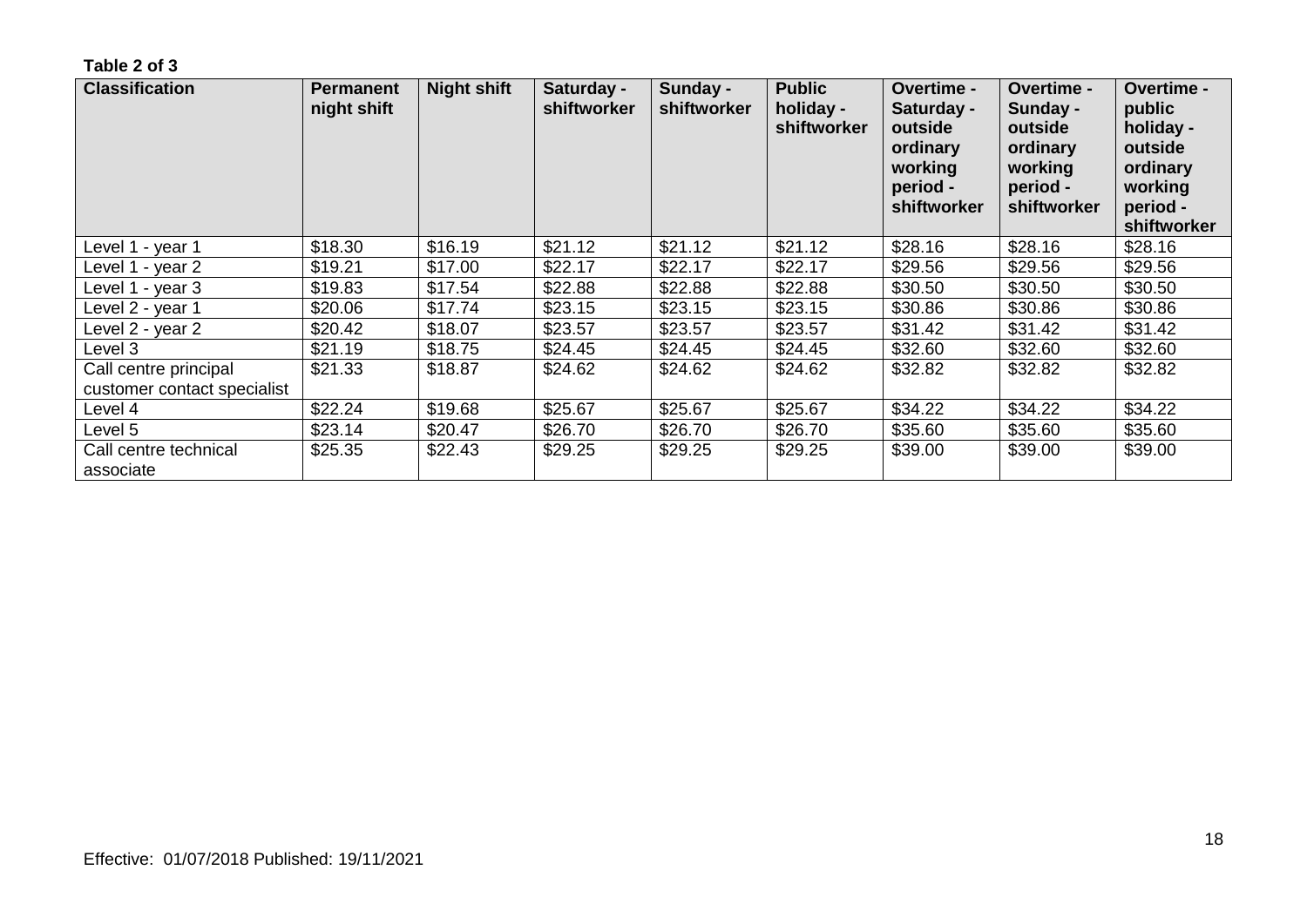| <b>Classification</b>       | <b>Overtime - more</b><br>than the weekly<br>hours - | <b>Overtime - more</b><br>than the weekly | <b>Overtime - more</b><br><b>Overtime - more</b><br>than the daily<br>than the daily<br>hours -<br>hours - |                          | Less than 10<br>hour break<br>between shifts | Less than 8 hour<br>break between<br>shifts - change |
|-----------------------------|------------------------------------------------------|-------------------------------------------|------------------------------------------------------------------------------------------------------------|--------------------------|----------------------------------------------|------------------------------------------------------|
|                             | shiftworker -                                        | shiftworker -                             | shiftworker -                                                                                              | hours -<br>shiftworker - |                                              | to shift                                             |
|                             | first 3 hours                                        | after 3 hours                             | first 2 hours                                                                                              | after 2 hours            |                                              |                                                      |
| Level 1 - year 1            | \$21.12                                              | \$28.16                                   | \$21.12                                                                                                    | \$28.16                  | \$28.16                                      | \$28.16                                              |
| Level 1 - year 2            | \$22.17                                              | \$29.56                                   | \$22.17                                                                                                    | \$29.56                  | \$29.56                                      | \$29.56                                              |
| Level 1 - year 3            | \$22.88                                              | \$30.50                                   | \$22.88                                                                                                    | \$30.50                  | \$30.50                                      | \$30.50                                              |
| Level 2 - year 1            | \$23.15                                              | \$30.86                                   | \$23.15                                                                                                    | \$30.86                  | \$30.86                                      | \$30.86                                              |
| Level 2 - year 2            | \$23.57                                              | \$31.42                                   | \$23.57                                                                                                    | \$31.42                  | \$31.42                                      | \$31.42                                              |
| Level 3                     | \$24.45                                              | \$32.60                                   | \$24.45                                                                                                    | \$32.60                  | \$32.60                                      | \$32.60                                              |
| Call centre principal       | \$24.62                                              | \$32.82                                   | \$24.62                                                                                                    | \$32.82                  | \$32.82                                      | \$32.82                                              |
| customer contact specialist |                                                      |                                           |                                                                                                            |                          |                                              |                                                      |
| Level 4                     | \$25.67                                              | \$34.22                                   | \$25.67                                                                                                    | \$34.22                  | \$34.22                                      | \$34.22                                              |
| Level 5                     | \$26.70                                              | \$35.60                                   | \$26.70                                                                                                    | \$35.60                  | \$35.60                                      | \$35.60                                              |
| Call centre technical       | \$29.25                                              | \$39.00                                   | \$29.25                                                                                                    | \$39.00                  | \$39.00                                      | \$39.00                                              |
| associate                   |                                                      |                                           |                                                                                                            |                          |                                              |                                                      |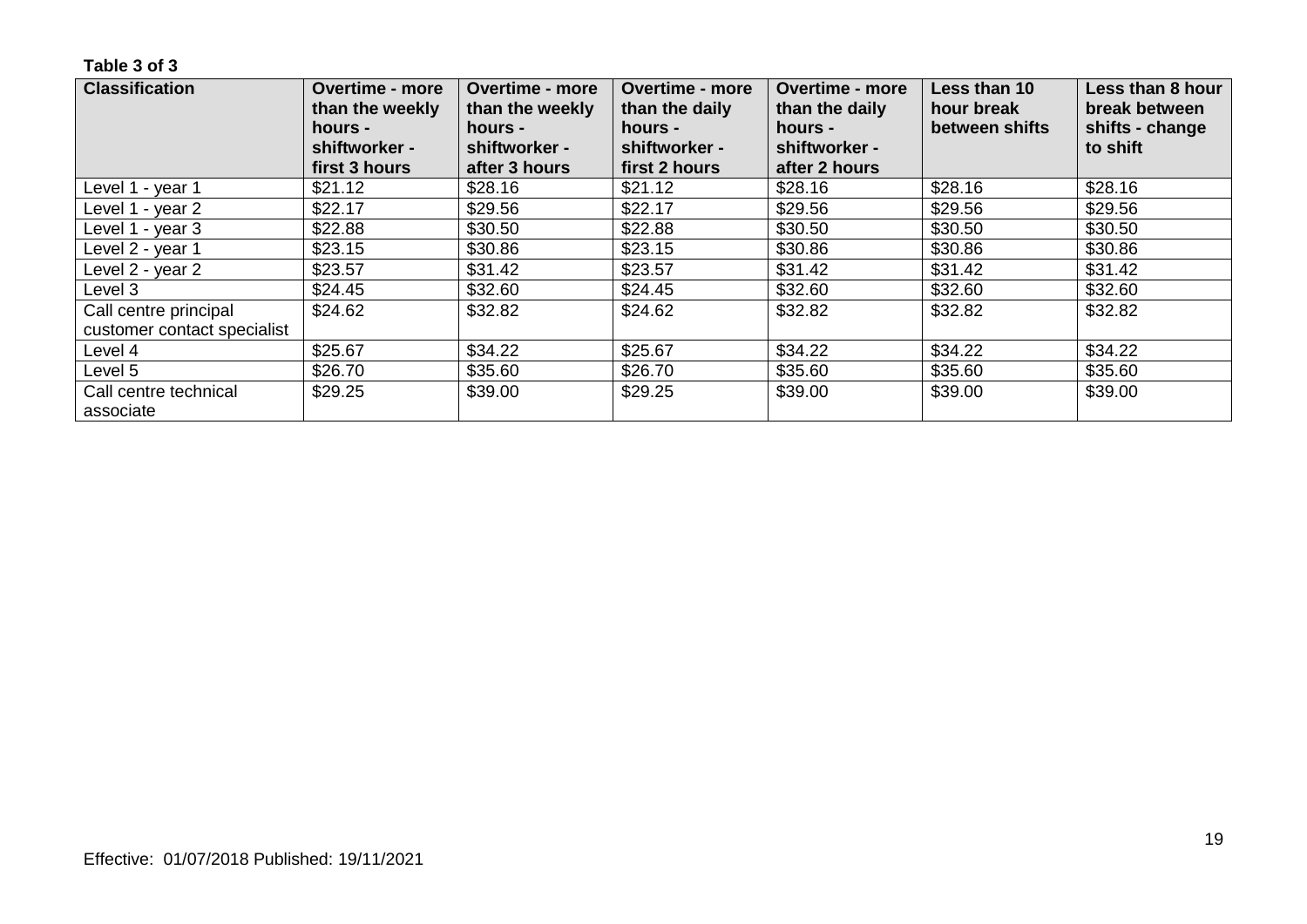# **Junior - Full-time & part-time - 19 years**

| <b>Classification</b>                                | <b>Hourly pay</b><br>rate | Saturday -<br>between<br>7am and<br>$12.30pm -$ | Sunday -<br>not<br>shiftworker | <b>Public</b><br>holiday -<br>not<br>shiftworker | Overtime -<br><b>Monday to</b><br>Saturday -<br>first 2 hours | Overtime -<br><b>Monday to</b><br>Saturday -<br>after 2 | <b>Working</b><br>through a<br>meal break | <b>Afternoon</b><br>shift |
|------------------------------------------------------|---------------------------|-------------------------------------------------|--------------------------------|--------------------------------------------------|---------------------------------------------------------------|---------------------------------------------------------|-------------------------------------------|---------------------------|
|                                                      |                           | not                                             |                                |                                                  | - not                                                         | hours - not                                             |                                           |                           |
|                                                      |                           | shiftworker                                     |                                |                                                  | shiftworker                                                   | shiftworker                                             |                                           |                           |
| Level 1 - year 1                                     | \$16.10                   | \$20.13                                         | \$32.20                        | \$40.25                                          | \$24.15                                                       | \$32.20                                                 | \$32.20                                   | \$18.52                   |
| Level 1 - year 2                                     | \$16.90                   | \$21.13                                         | \$33.80                        | \$42.25                                          | \$25.35                                                       | \$33.80                                                 | \$33.80                                   | \$19.44                   |
| Level 1 - year 3                                     | \$17.42                   | \$21.78                                         | \$34.84                        | \$43.55                                          | \$26.13                                                       | \$34.84                                                 | \$34.84                                   | \$20.03                   |
| Level 2 - year 1                                     | \$17.63                   | \$22.04                                         | \$35.26                        | \$44.08                                          | \$26.45                                                       | \$35.26                                                 | \$35.26                                   | \$20.27                   |
| Level 2 - year 2                                     | \$17.95                   | \$22.44                                         | \$35.90                        | \$44.88                                          | \$26.93                                                       | \$35.90                                                 | \$35.90                                   | \$20.64                   |
| Level 3                                              | \$18.62                   | \$23.28                                         | \$37.24                        | \$46.55                                          | \$27.93                                                       | \$37.24                                                 | \$37.24                                   | \$21.41                   |
| Call centre principal<br>customer contact specialist | \$18.75                   | \$23.44                                         | \$37.50                        | \$46.88                                          | \$28.13                                                       | \$37.50                                                 | \$37.50                                   | \$21.56                   |
| Level 4                                              | \$19.55                   | \$24.44                                         | \$39.10                        | \$48.88                                          | \$29.33                                                       | \$39.10                                                 | \$39.10                                   | \$22.48                   |
| Level 5                                              | \$20.34                   | \$25.43                                         | \$40.68                        | \$50.85                                          | \$30.51                                                       | \$40.68                                                 | \$40.68                                   | \$23.39                   |
| Call centre technical<br>associate                   | \$22.29                   | \$27.86                                         | \$44.58                        | \$55.73                                          | \$33.44                                                       | \$44.58                                                 | \$44.58                                   | \$25.63                   |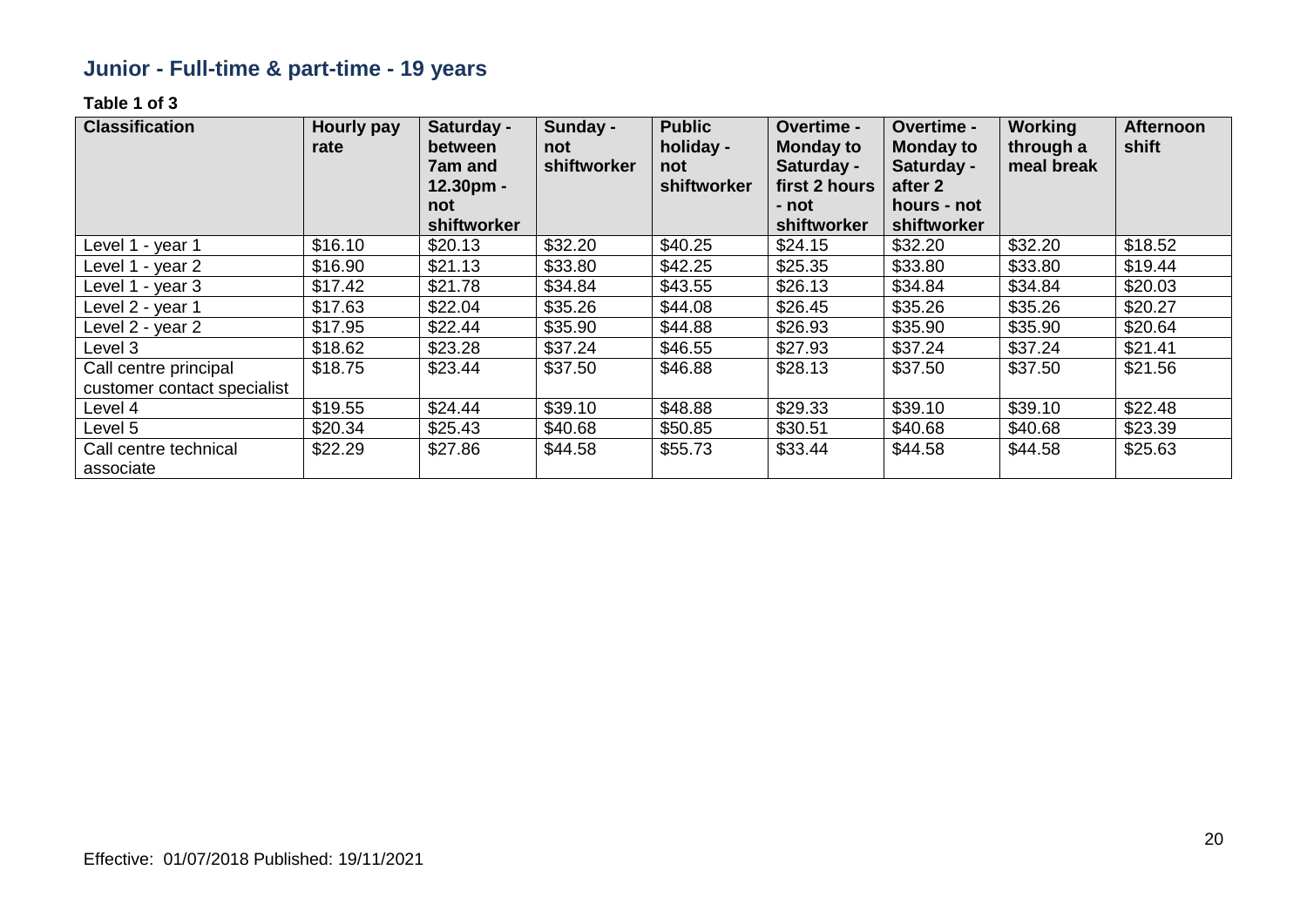| <b>Classification</b>                                | <b>Permanent</b><br>night shift | <b>Night shift</b> | Saturday -<br>shiftworker | Sunday -<br>shiftworker | <b>Public</b><br>holiday -<br>shiftworker | <b>Overtime -</b><br>Saturday -<br>outside<br>ordinary<br>working<br>period -<br>shiftworker | <b>Overtime -</b><br>Sunday -<br>outside<br>ordinary<br>working<br>period -<br>shiftworker | <b>Overtime -</b><br>public<br>holiday -<br>outside<br>ordinary<br>working<br>period -<br>shiftworker |
|------------------------------------------------------|---------------------------------|--------------------|---------------------------|-------------------------|-------------------------------------------|----------------------------------------------------------------------------------------------|--------------------------------------------------------------------------------------------|-------------------------------------------------------------------------------------------------------|
| Level 1 - year 1                                     | \$20.93                         | \$18.52            | \$24.15                   | \$24.15                 | \$24.15                                   | \$32.20                                                                                      | \$32.20                                                                                    | \$32.20                                                                                               |
| Level 1 - year 2                                     | \$21.97                         | \$19.44            | \$25.35                   | \$25.35                 | \$25.35                                   | \$33.80                                                                                      | \$33.80                                                                                    | \$33.80                                                                                               |
| Level 1 - year 3                                     | \$22.65                         | \$20.03            | \$26.13                   | \$26.13                 | \$26.13                                   | \$34.84                                                                                      | \$34.84                                                                                    | \$34.84                                                                                               |
| Level 2 - year 1                                     | \$22.92                         | \$20.27            | \$26.45                   | \$26.45                 | \$26.45                                   | \$35.26                                                                                      | \$35.26                                                                                    | \$35.26                                                                                               |
| Level 2 - year 2                                     | \$23.34                         | \$20.64            | \$26.93                   | \$26.93                 | \$26.93                                   | \$35.90                                                                                      | \$35.90                                                                                    | \$35.90                                                                                               |
| Level 3                                              | \$24.21                         | \$21.41            | \$27.93                   | \$27.93                 | \$27.93                                   | \$37.24                                                                                      | \$37.24                                                                                    | \$37.24                                                                                               |
| Call centre principal<br>customer contact specialist | \$24.38                         | \$21.56            | \$28.13                   | \$28.13                 | \$28.13                                   | \$37.50                                                                                      | \$37.50                                                                                    | \$37.50                                                                                               |
| Level 4                                              | \$25.42                         | \$22.48            | \$29.33                   | \$29.33                 | \$29.33                                   | \$39.10                                                                                      | \$39.10                                                                                    | \$39.10                                                                                               |
| Level 5                                              | \$26.44                         | \$23.39            | \$30.51                   | \$30.51                 | \$30.51                                   | \$40.68                                                                                      | \$40.68                                                                                    | \$40.68                                                                                               |
| Call centre technical<br>associate                   | \$28.98                         | \$25.63            | \$33.44                   | \$33.44                 | \$33.44                                   | \$44.58                                                                                      | \$44.58                                                                                    | \$44.58                                                                                               |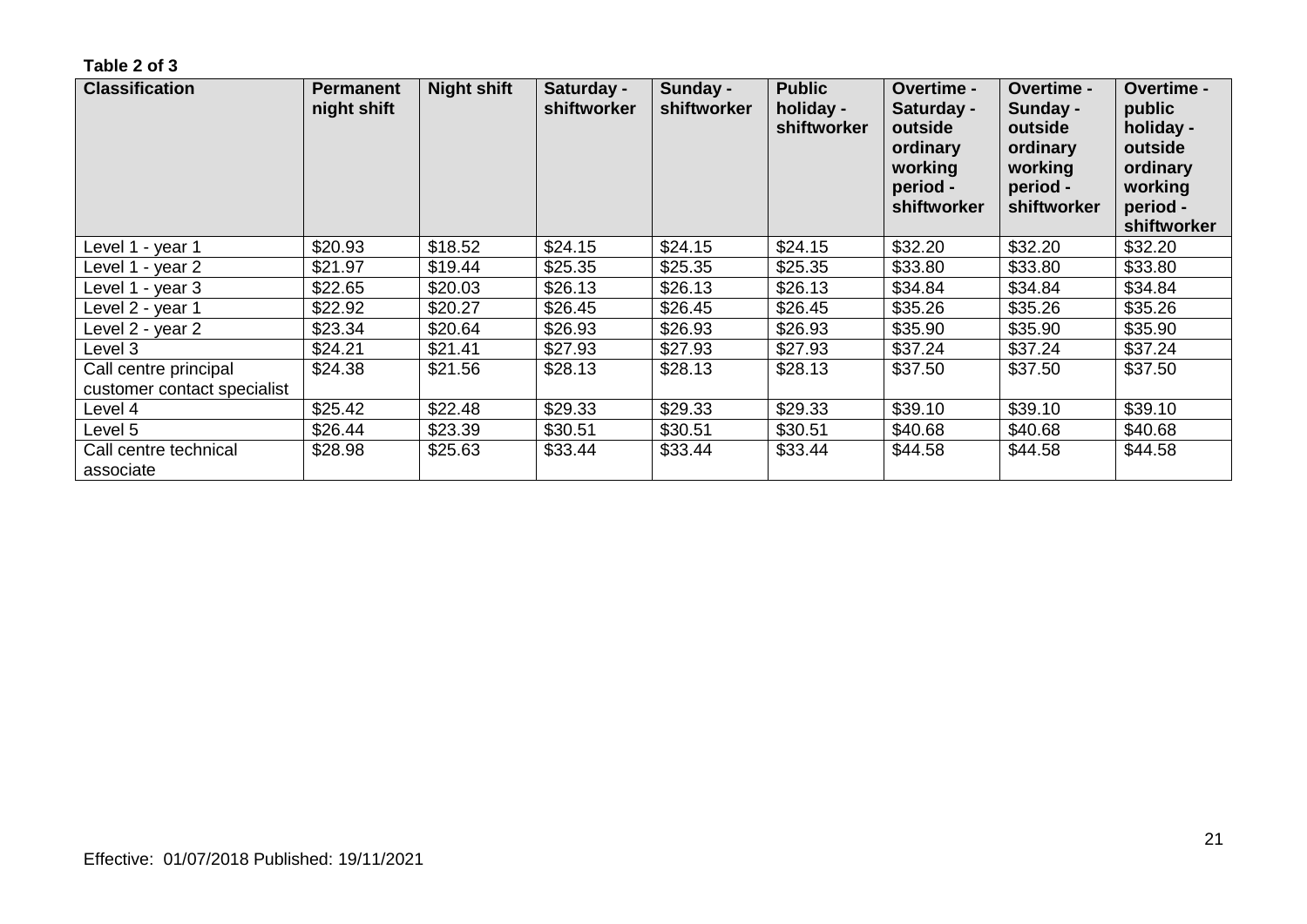| <b>Classification</b>              | <b>Overtime - more</b><br>than the weekly | <b>Overtime - more</b><br>than the weekly | <b>Overtime - more</b><br>than the daily | <b>Overtime - more</b><br>than the daily | Less than 10<br>hour break | Less than 8 hour<br>break between |
|------------------------------------|-------------------------------------------|-------------------------------------------|------------------------------------------|------------------------------------------|----------------------------|-----------------------------------|
|                                    | hours -<br>shiftworker -                  | hours -<br>shiftworker -                  | hours -<br>shiftworker -                 | hours -<br>shiftworker -                 | between shifts             | shifts - change<br>to shift       |
|                                    | first 3 hours                             | after 3 hours                             | first 2 hours                            | after 2 hours                            |                            |                                   |
| Level 1 - year 1                   | \$24.15                                   | \$32.20                                   | \$24.15                                  | \$32.20                                  | \$32.20                    | \$32.20                           |
| Level 1 - year 2                   | \$25.35                                   | \$33.80                                   | \$25.35                                  | \$33.80                                  | \$33.80                    | \$33.80                           |
| Level 1 - year 3                   | \$26.13                                   | \$34.84                                   | \$26.13                                  | \$34.84                                  | \$34.84                    | \$34.84                           |
| Level 2 - year 1                   | \$26.45                                   | \$35.26                                   | \$26.45                                  | \$35.26                                  | \$35.26                    | \$35.26                           |
| Level 2 - year 2                   | \$26.93                                   | \$35.90                                   | \$26.93                                  | \$35.90                                  | \$35.90                    | \$35.90                           |
| Level 3                            | \$27.93                                   | \$37.24                                   | \$27.93                                  | \$37.24                                  | \$37.24                    | \$37.24                           |
| Call centre principal              | \$28.13                                   | \$37.50                                   | \$28.13                                  | \$37.50                                  | \$37.50                    | \$37.50                           |
| customer contact specialist        |                                           |                                           |                                          |                                          |                            |                                   |
| Level 4                            | \$29.33                                   | \$39.10                                   | \$29.33                                  | \$39.10                                  | \$39.10                    | \$39.10                           |
| Level 5                            | \$30.51                                   | \$40.68                                   | \$30.51                                  | \$40.68                                  | \$40.68                    | \$40.68                           |
| Call centre technical<br>associate | \$33.44                                   | \$44.58                                   | \$33.44                                  | \$44.58                                  | \$44.58                    | \$44.58                           |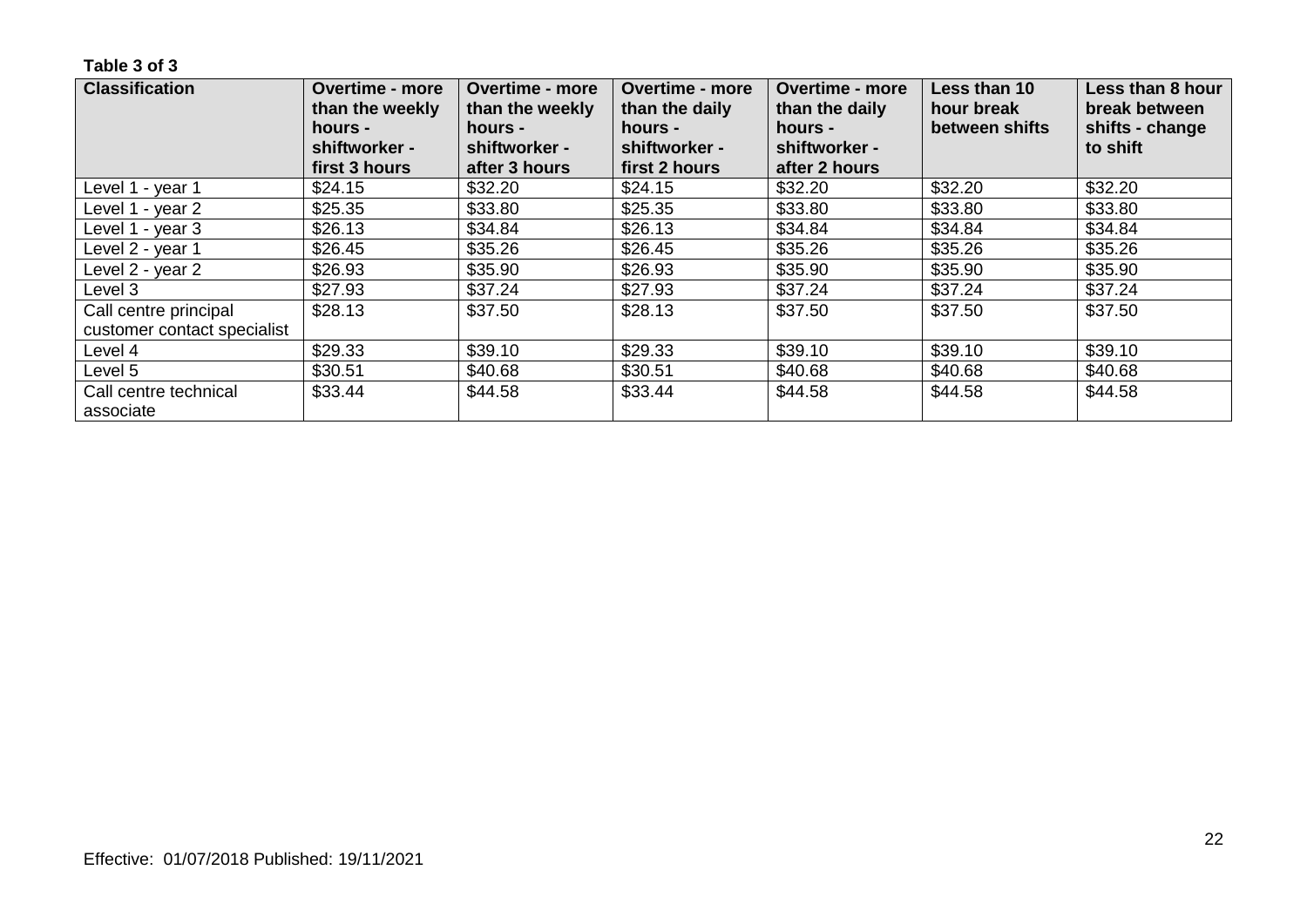# **Junior - Full-time & part-time - 20 years**

| <b>Classification</b>                                | <b>Hourly pay</b><br>rate | Saturday -<br>between<br><b>7am and</b><br>$12.30pm -$<br>not | Sunday -<br>not<br>shiftworker | <b>Public</b><br>holiday -<br>not<br>shiftworker | Overtime -<br><b>Monday to</b><br>Saturday -<br>first 2 hours<br>- not | Overtime -<br><b>Monday to</b><br>Saturday -<br>after 2<br>hours - not | <b>Working</b><br>through a<br>meal break | <b>Afternoon</b><br>shift |
|------------------------------------------------------|---------------------------|---------------------------------------------------------------|--------------------------------|--------------------------------------------------|------------------------------------------------------------------------|------------------------------------------------------------------------|-------------------------------------------|---------------------------|
|                                                      |                           | shiftworker                                                   |                                |                                                  | shiftworker                                                            | shiftworker                                                            |                                           |                           |
| Level 1 - year 1                                     | \$18.11                   | \$22.64                                                       | \$36.22                        | \$45.28                                          | \$27.17                                                                | \$36.22                                                                | \$36.22                                   | \$20.83                   |
| Level 1 - year 2                                     | \$19.01                   | \$23.76                                                       | \$38.02                        | \$47.53                                          | \$28.52                                                                | \$38.02                                                                | \$38.02                                   | \$21.86                   |
| Level 1 - year 3                                     | \$19.60                   | \$24.50                                                       | \$39.20                        | \$49.00                                          | \$29.40                                                                | \$39.20                                                                | \$39.20                                   | \$22.54                   |
| Level 2 - year 1                                     | \$19.84                   | \$24.80                                                       | \$39.68                        | \$49.60                                          | \$29.76                                                                | \$39.68                                                                | \$39.68                                   | \$22.82                   |
| Level 2 - year 2                                     | \$20.20                   | \$25.25                                                       | \$40.40                        | \$50.50                                          | \$30.30                                                                | \$40.40                                                                | \$40.40                                   | \$23.23                   |
| Level 3                                              | \$20.95                   | \$26.19                                                       | \$41.90                        | \$52.38                                          | \$31.43                                                                | \$41.90                                                                | \$41.90                                   | \$24.09                   |
| Call centre principal<br>customer contact specialist | \$21.10                   | \$26.38                                                       | \$42.20                        | \$52.75                                          | \$31.65                                                                | \$42.20                                                                | \$42.20                                   | \$24.27                   |
| Level 4                                              | \$22.00                   | \$27.50                                                       | \$44.00                        | \$55.00                                          | \$33.00                                                                | \$44.00                                                                | \$44.00                                   | \$25.30                   |
| Level 5                                              | \$22.89                   | \$28.61                                                       | \$45.78                        | \$57.23                                          | \$34.34                                                                | \$45.78                                                                | \$45.78                                   | \$26.32                   |
| Call centre technical<br>associate                   | \$25.07                   | \$31.34                                                       | \$50.14                        | \$62.68                                          | \$37.61                                                                | \$50.14                                                                | \$50.14                                   | \$28.83                   |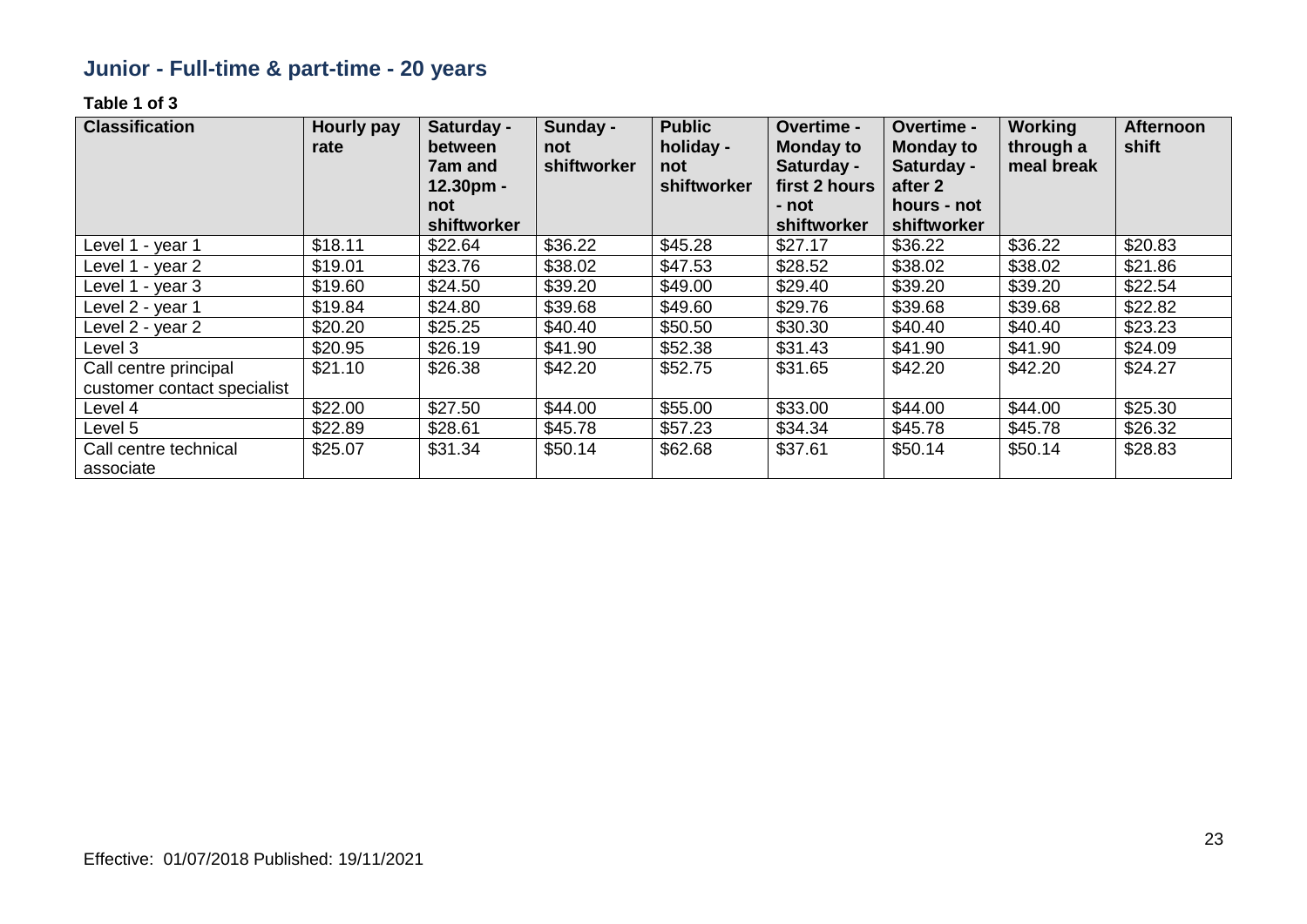| <b>Classification</b>                                | <b>Permanent</b><br>night shift | <b>Night shift</b> | Saturday -<br>shiftworker | Sunday -<br>shiftworker | <b>Public</b><br>holiday -<br>shiftworker | <b>Overtime -</b><br>Saturday -<br>outside<br>ordinary<br>working<br>period -<br>shiftworker | <b>Overtime -</b><br>Sunday -<br>outside<br>ordinary<br>working<br>period -<br>shiftworker | <b>Overtime -</b><br>public<br>holiday -<br>outside<br>ordinary<br>working<br>period -<br>shiftworker |
|------------------------------------------------------|---------------------------------|--------------------|---------------------------|-------------------------|-------------------------------------------|----------------------------------------------------------------------------------------------|--------------------------------------------------------------------------------------------|-------------------------------------------------------------------------------------------------------|
| Level 1 - year 1                                     | \$23.54                         | \$20.83            | \$27.17                   | \$27.17                 | \$27.17                                   | \$36.22                                                                                      | \$36.22                                                                                    | \$36.22                                                                                               |
| Level 1 - year 2                                     | \$24.71                         | \$21.86            | \$28.52                   | \$28.52                 | \$28.52                                   | \$38.02                                                                                      | \$38.02                                                                                    | \$38.02                                                                                               |
| Level 1 - year 3                                     | \$25.48                         | \$22.54            | \$29.40                   | \$29.40                 | \$29.40                                   | \$39.20                                                                                      | \$39.20                                                                                    | \$39.20                                                                                               |
| Level 2 - year 1                                     | \$25.79                         | \$22.82            | \$29.76                   | \$29.76                 | \$29.76                                   | \$39.68                                                                                      | \$39.68                                                                                    | \$39.68                                                                                               |
| Level 2 - year 2                                     | \$26.26                         | \$23.23            | \$30.30                   | \$30.30                 | \$30.30                                   | \$40.40                                                                                      | \$40.40                                                                                    | \$40.40                                                                                               |
| Level 3                                              | \$27.24                         | \$24.09            | \$31.43                   | \$31.43                 | \$31.43                                   | \$41.90                                                                                      | \$41.90                                                                                    | \$41.90                                                                                               |
| Call centre principal<br>customer contact specialist | \$27.43                         | \$24.27            | \$31.65                   | \$31.65                 | \$31.65                                   | \$42.20                                                                                      | \$42.20                                                                                    | \$42.20                                                                                               |
| Level 4                                              | \$28.60                         | \$25.30            | \$33.00                   | \$33.00                 | \$33.00                                   | \$44.00                                                                                      | \$44.00                                                                                    | \$44.00                                                                                               |
| Level 5                                              | \$29.76                         | \$26.32            | \$34.34                   | \$34.34                 | \$34.34                                   | \$45.78                                                                                      | \$45.78                                                                                    | \$45.78                                                                                               |
| Call centre technical<br>associate                   | \$32.59                         | \$28.83            | \$37.61                   | \$37.61                 | \$37.61                                   | \$50.14                                                                                      | \$50.14                                                                                    | \$50.14                                                                                               |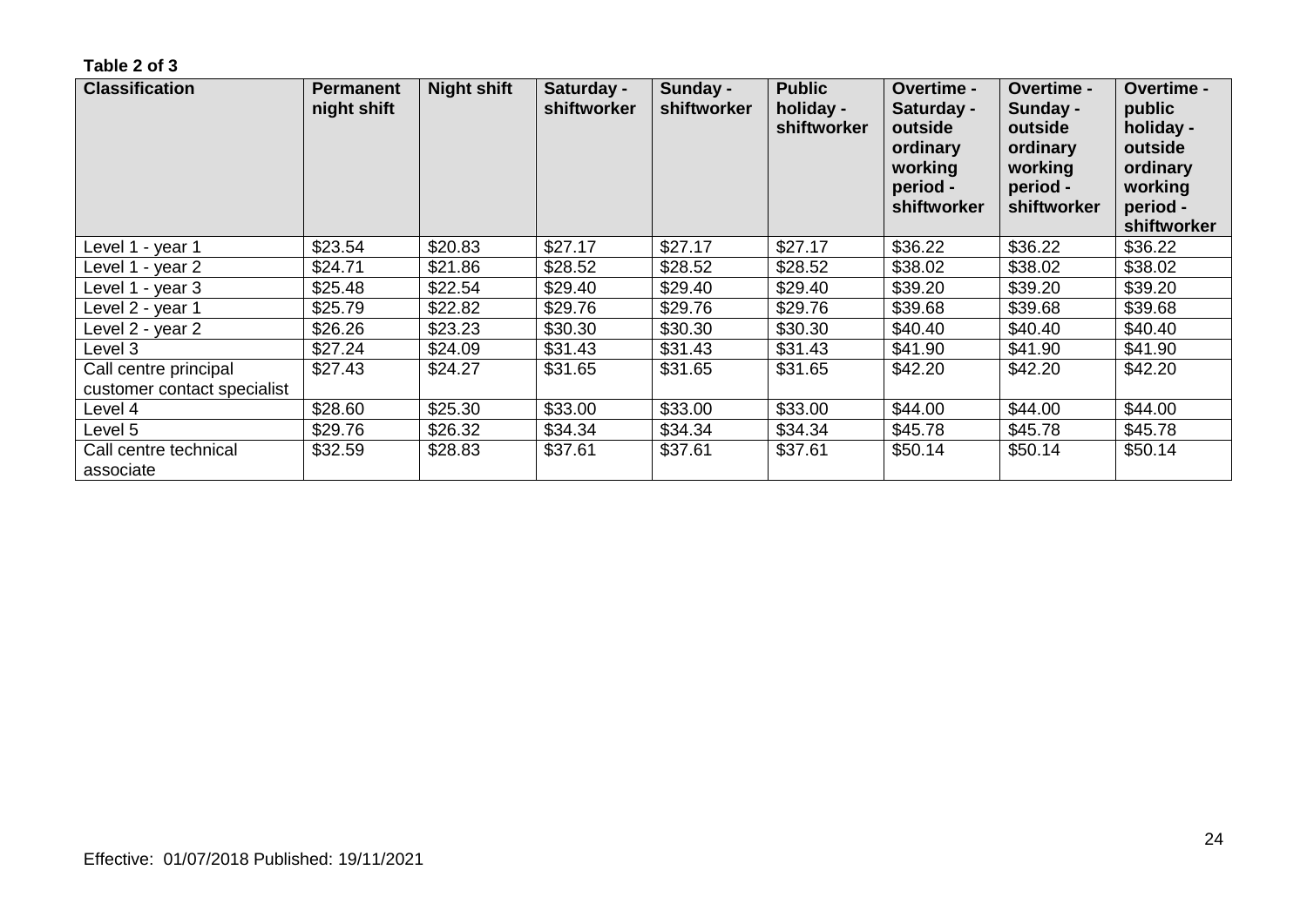| <b>Classification</b>              | <b>Overtime - more</b><br>than the weekly<br>hours - | <b>Overtime - more</b><br>than the weekly<br>hours - | <b>Overtime - more</b><br>than the daily<br>hours - | <b>Overtime - more</b><br>than the daily<br>hours - | Less than 10<br>hour break<br>between shifts | Less than 8 hour<br>break between<br>shifts - change |
|------------------------------------|------------------------------------------------------|------------------------------------------------------|-----------------------------------------------------|-----------------------------------------------------|----------------------------------------------|------------------------------------------------------|
|                                    | shiftworker -<br>first 3 hours                       | shiftworker -<br>after 3 hours                       | shiftworker -<br>first 2 hours                      | shiftworker -<br>after 2 hours                      |                                              | to shift                                             |
| Level 1 - year 1                   | \$27.17                                              | \$36.22                                              | \$27.17                                             | \$36.22                                             | \$36.22                                      | \$36.22                                              |
| Level 1 - year 2                   | \$28.52                                              | \$38.02                                              | \$28.52                                             | \$38.02                                             | \$38.02                                      | \$38.02                                              |
| Level 1 - year 3                   | \$29.40                                              | \$39.20                                              | \$29.40                                             | \$39.20                                             | \$39.20                                      | \$39.20                                              |
| Level 2 - year 1                   | \$29.76                                              | \$39.68                                              | \$29.76                                             | \$39.68                                             | \$39.68                                      | \$39.68                                              |
| Level 2 - year 2                   | \$30.30                                              | \$40.40                                              | \$30.30                                             | \$40.40                                             | \$40.40                                      | \$40.40                                              |
| Level 3                            | \$31.43                                              | \$41.90                                              | \$31.43                                             | \$41.90                                             | \$41.90                                      | \$41.90                                              |
| Call centre principal              | \$31.65                                              | \$42.20                                              | \$31.65                                             | \$42.20                                             | \$42.20                                      | \$42.20                                              |
| customer contact specialist        |                                                      |                                                      |                                                     |                                                     |                                              |                                                      |
| Level 4                            | \$33.00                                              | \$44.00                                              | \$33.00                                             | \$44.00                                             | \$44.00                                      | \$44.00                                              |
| Level 5                            | \$34.34                                              | \$45.78                                              | \$34.34                                             | \$45.78                                             | \$45.78                                      | \$45.78                                              |
| Call centre technical<br>associate | \$37.61                                              | \$50.14                                              | \$37.61                                             | \$50.14                                             | \$50.14                                      | \$50.14                                              |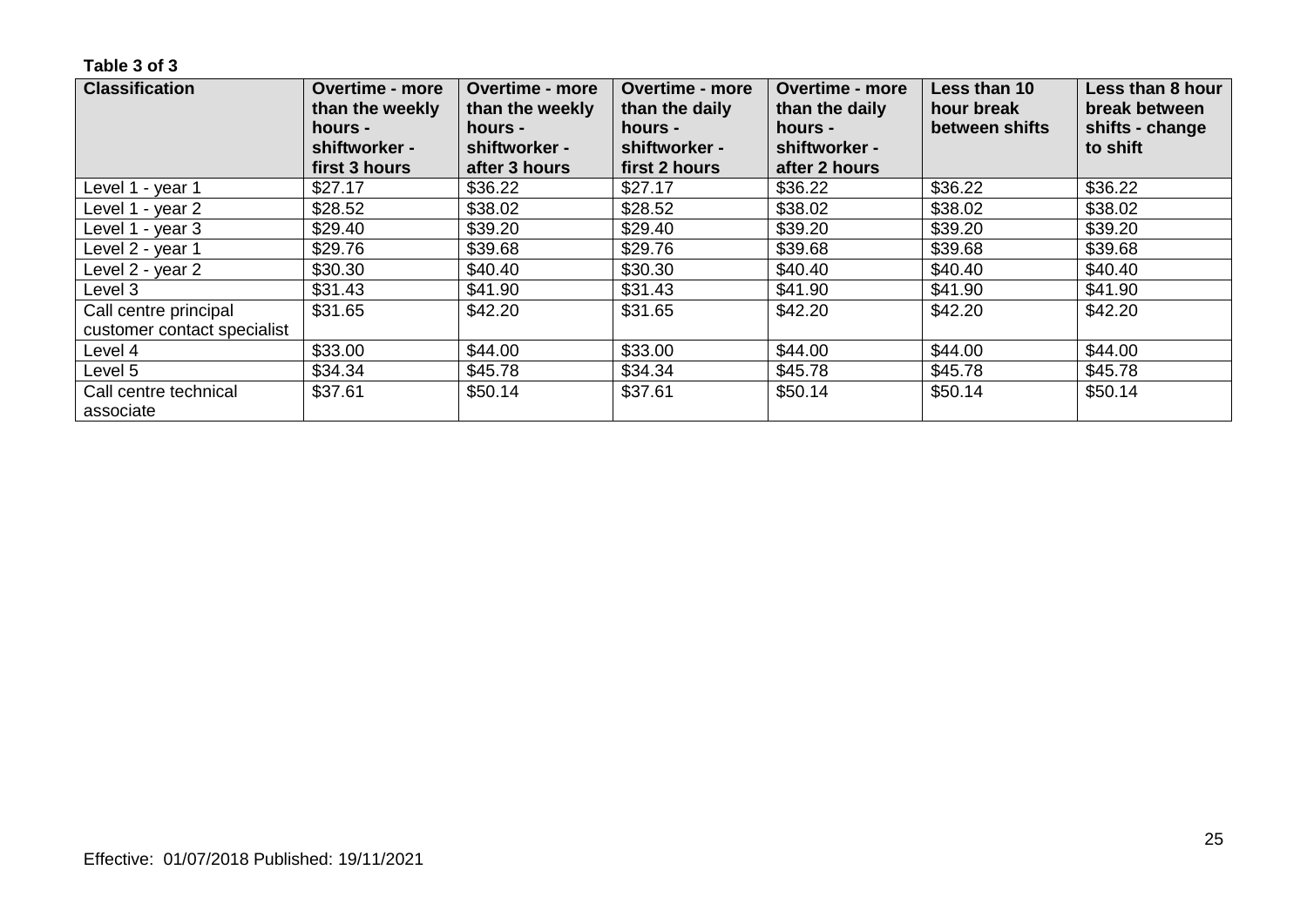# **Junior - Casual - Under 16 years**

| <b>Classification</b>                                | <b>Hourly pay</b><br>rate | Saturday -<br>between<br><b>7am and</b><br>$12.30pm -$<br>not | Sunday -<br>not<br>shiftworker | <b>Public</b><br>holiday -<br>not<br>shiftworker | Overtime -<br><b>Monday to</b><br>Saturday -<br>first 2 hours<br>- not | Overtime -<br><b>Monday to</b><br>Saturday -<br>after 2<br>hours - not | <b>Working</b><br>through a<br>meal break | <b>Afternoon</b><br>shift |
|------------------------------------------------------|---------------------------|---------------------------------------------------------------|--------------------------------|--------------------------------------------------|------------------------------------------------------------------------|------------------------------------------------------------------------|-------------------------------------------|---------------------------|
|                                                      |                           | shiftworker                                                   |                                |                                                  | shiftworker                                                            | shiftworker                                                            |                                           |                           |
| Level 1 - year 1                                     | \$11.31                   | \$13.58                                                       | \$20.36                        | \$24.89                                          | \$15.84                                                                | \$20.36                                                                | \$20.36                                   | \$12.67                   |
| Level 1 - year 2                                     | \$11.88                   | \$14.25                                                       | \$21.38                        | \$26.13                                          | \$16.63                                                                | \$21.38                                                                | \$21.38                                   | \$13.30                   |
| Level 1 - year 3                                     | \$12.25                   | \$14.70                                                       | \$22.05                        | \$26.95                                          | \$17.15                                                                | \$22.05                                                                | \$22.05                                   | \$13.72                   |
| Level 2 - year 1                                     | \$12.40                   | \$14.88                                                       | \$22.32                        | \$27.28                                          | \$17.36                                                                | \$22.32                                                                | \$22.32                                   | \$13.89                   |
| Level 2 - year 2                                     | \$12.63                   | \$15.15                                                       | \$22.73                        | \$27.78                                          | \$17.68                                                                | \$22.73                                                                | \$22.73                                   | \$14.14                   |
| Level 3                                              | \$13.10                   | \$15.72                                                       | \$23.58                        | \$28.82                                          | \$18.34                                                                | \$23.58                                                                | \$23.58                                   | \$14.67                   |
| Call centre principal<br>customer contact specialist | \$13.19                   | \$15.83                                                       | \$23.74                        | \$29.01                                          | \$18.46                                                                | \$23.74                                                                | \$23.74                                   | \$14.77                   |
| Level 4                                              | \$13.75                   | \$16.50                                                       | \$24.75                        | \$30.25                                          | \$19.25                                                                | \$24.75                                                                | \$24.75                                   | \$15.40                   |
| Level 5                                              | \$14.30                   | \$17.16                                                       | \$25.74                        | \$31.46                                          | \$20.02                                                                | \$25.74                                                                | \$25.74                                   | \$16.02                   |
| Call centre technical<br>associate                   | \$15.68                   | \$18.81                                                       | \$28.22                        | \$34.49                                          | \$21.95                                                                | \$28.22                                                                | \$28.22                                   | \$17.56                   |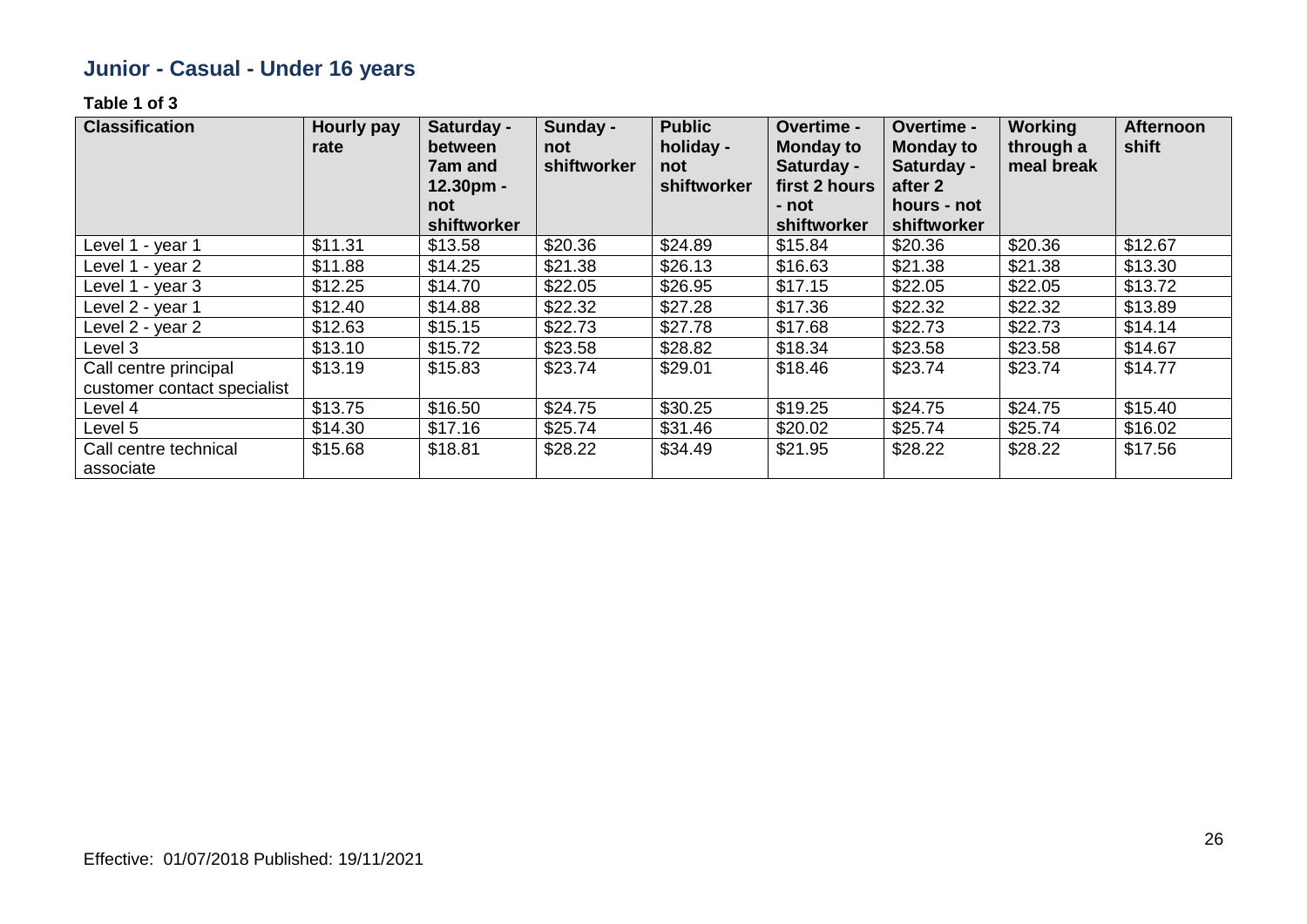| <b>Classification</b>                                | <b>Permanent</b><br>night shift | <b>Night shift</b> | Saturday -<br>shiftworker | Sunday -<br>shiftworker | <b>Public</b><br>holiday -<br>shiftworker | <b>Overtime -</b><br>Saturday -<br>outside<br>ordinary<br>working<br>period -<br>shiftworker | Overtime -<br>Sunday -<br>outside<br>ordinary<br>working<br>period -<br>shiftworker | Overtime -<br>public<br>holiday -<br>outside<br>ordinary<br>working<br>period -<br>shiftworker |
|------------------------------------------------------|---------------------------------|--------------------|---------------------------|-------------------------|-------------------------------------------|----------------------------------------------------------------------------------------------|-------------------------------------------------------------------------------------|------------------------------------------------------------------------------------------------|
| Level 1 - year 1                                     | \$14.03                         | \$12.67            | \$15.84                   | \$15.84                 | \$15.84                                   | \$20.36                                                                                      | \$20.36                                                                             | \$20.36                                                                                        |
| Level 1 - year 2                                     | \$14.73                         | \$13.30            | \$16.63                   | \$16.63                 | \$16.63                                   | \$21.38                                                                                      | \$21.38                                                                             | \$21.38                                                                                        |
| Level 1 - year 3                                     | \$15.19                         | \$13.72            | \$17.15                   | \$17.15                 | \$17.15                                   | \$22.05                                                                                      | \$22.05                                                                             | \$22.05                                                                                        |
| Level 2 - year 1                                     | \$15.38                         | \$13.89            | \$17.36                   | \$17.36                 | \$17.36                                   | \$22.32                                                                                      | \$22.32                                                                             | \$22.32                                                                                        |
| Level 2 - year 2                                     | \$15.66                         | \$14.14            | \$17.68                   | \$17.68                 | \$17.68                                   | \$22.73                                                                                      | \$22.73                                                                             | \$22.73                                                                                        |
| Level 3                                              | \$16.24                         | \$14.67            | \$18.34                   | \$18.34                 | \$18.34                                   | \$23.58                                                                                      | \$23.58                                                                             | \$23.58                                                                                        |
| Call centre principal<br>customer contact specialist | \$16.35                         | \$14.77            | \$18.46                   | \$18.46                 | \$18.46                                   | \$23.74                                                                                      | \$23.74                                                                             | \$23.74                                                                                        |
| Level 4                                              | \$17.05                         | \$15.40            | \$19.25                   | \$19.25                 | \$19.25                                   | \$24.75                                                                                      | \$24.75                                                                             | \$24.75                                                                                        |
| Level 5                                              | \$17.73                         | \$16.02            | \$20.02                   | \$20.02                 | \$20.02                                   | \$25.74                                                                                      | \$25.74                                                                             | \$25.74                                                                                        |
| Call centre technical<br>associate                   | \$19.44                         | \$17.56            | \$21.95                   | \$21.95                 | \$21.95                                   | \$28.22                                                                                      | \$28.22                                                                             | \$28.22                                                                                        |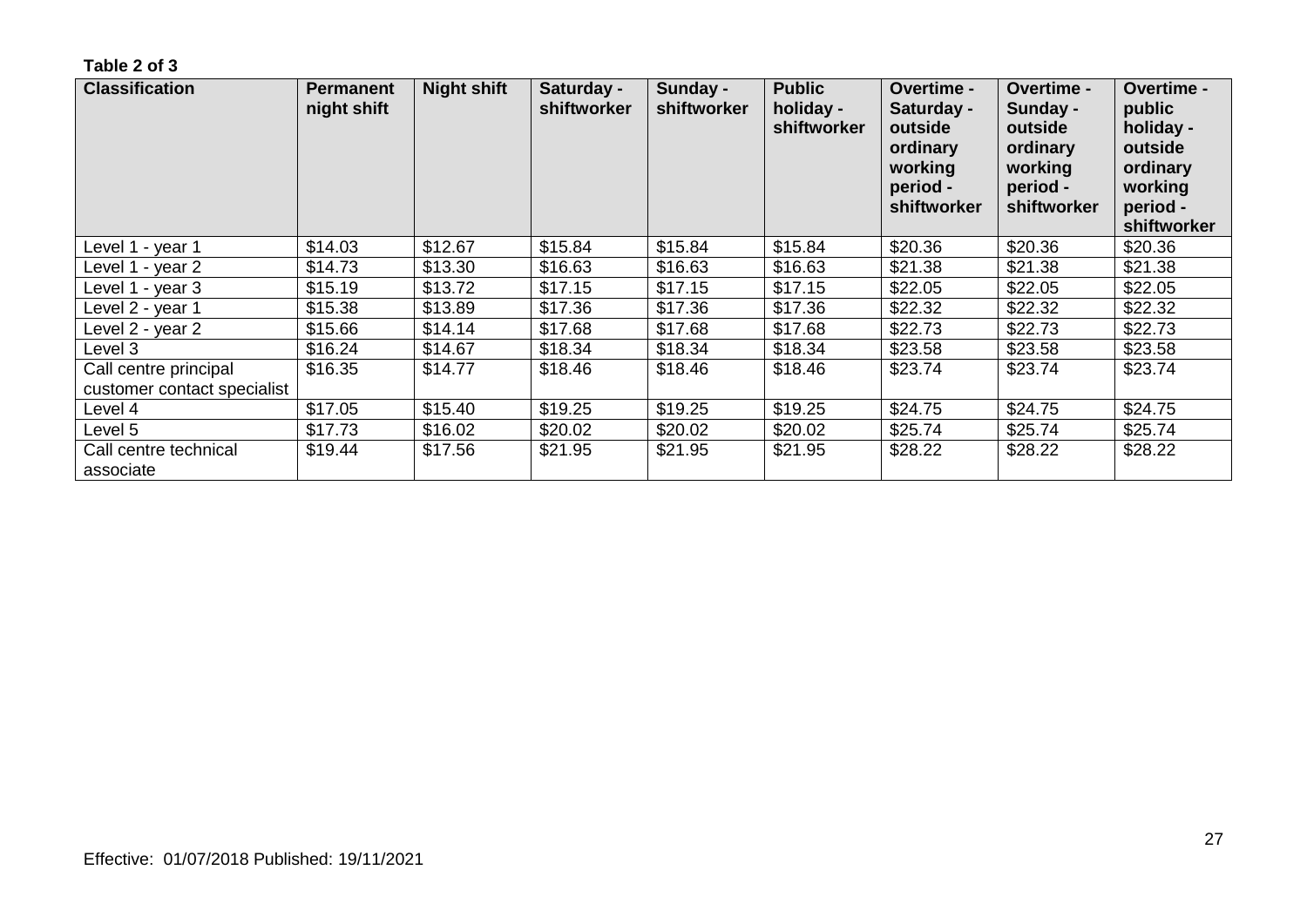| <b>Classification</b>       | Overtime - more than the                      | Overtime - more than the                      | Overtime - more than the                     | Overtime - more than the                     |
|-----------------------------|-----------------------------------------------|-----------------------------------------------|----------------------------------------------|----------------------------------------------|
|                             | weekly hours -<br>shiftworker - first 3 hours | weekly hours -<br>shiftworker - after 3 hours | daily hours - shiftworker -<br>first 2 hours | daily hours - shiftworker -<br>after 2 hours |
| Level 1 - year 1            | \$15.84                                       | \$20.36                                       | \$15.84                                      | \$20.36                                      |
| Level 1 - year 2            | \$16.63                                       | \$21.38                                       | \$16.63                                      | \$21.38                                      |
| Level 1 - year 3            | \$17.15                                       | \$22.05                                       | \$17.15                                      | \$22.05                                      |
| Level 2 - year 1            | \$17.36                                       | \$22.32                                       | \$17.36                                      | \$22.32                                      |
| Level 2 - year 2            | \$17.68                                       | \$22.73                                       | \$17.68                                      | \$22.73                                      |
| Level 3                     | \$18.34                                       | \$23.58                                       | \$18.34                                      | \$23.58                                      |
| Call centre principal       | \$18.46                                       | \$23.74                                       | \$18.46                                      | \$23.74                                      |
| customer contact specialist |                                               |                                               |                                              |                                              |
| Level 4                     | \$19.25                                       | \$24.75                                       | \$19.25                                      | \$24.75                                      |
| Level 5                     | \$20.02                                       | \$25.74                                       | \$20.02                                      | \$25.74                                      |
| Call centre technical       | \$21.95                                       | \$28.22                                       | \$21.95                                      | \$28.22                                      |
| associate                   |                                               |                                               |                                              |                                              |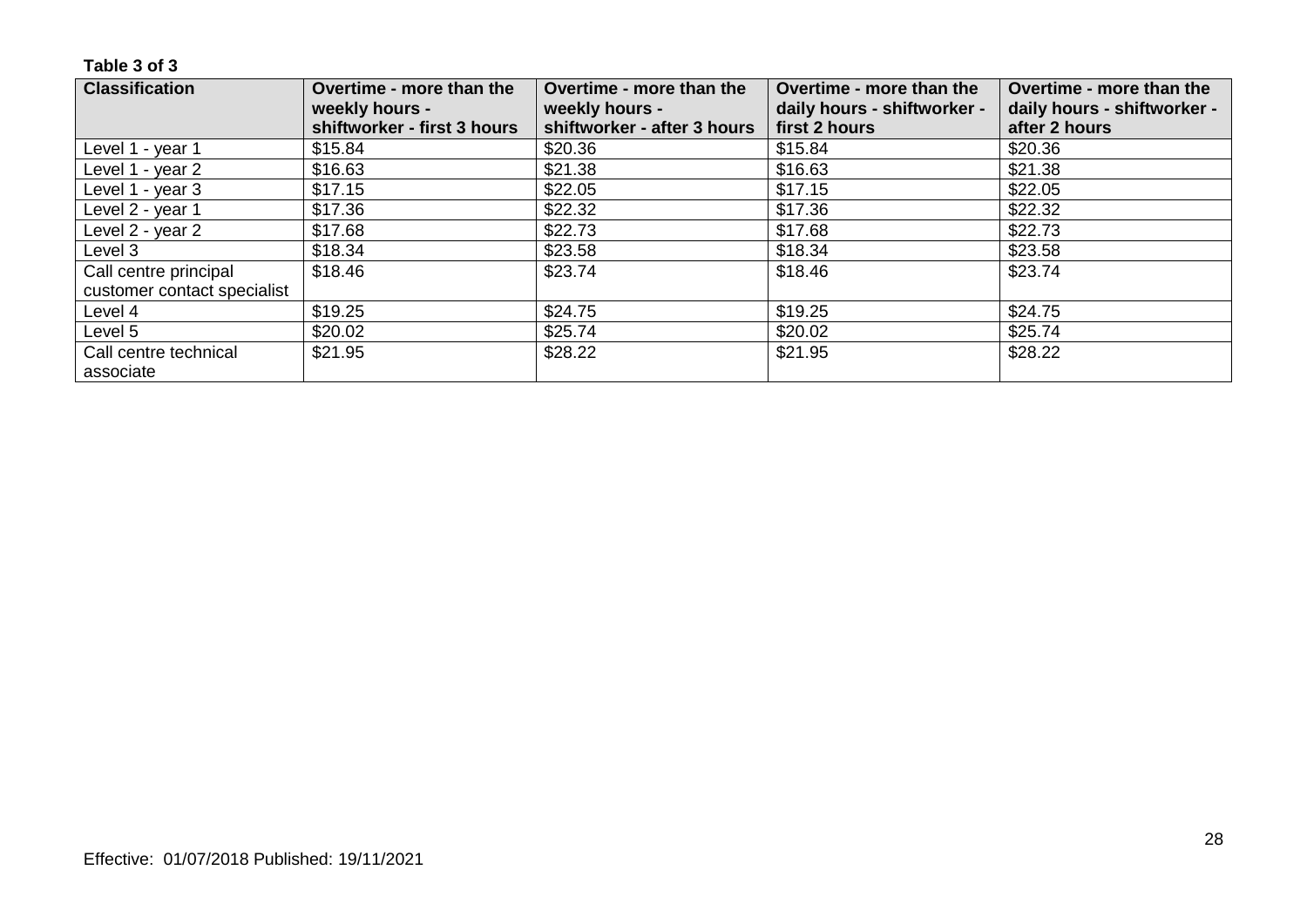# **Junior - Casual - 16 years**

| <b>Classification</b>                                | <b>Hourly pay</b><br>rate | Saturday -<br>between<br>7am and<br>$12.30pm -$ | Sunday -<br>not<br>shiftworker | <b>Public</b><br>holiday -<br>not<br>shiftworker | <b>Overtime -</b><br><b>Monday to</b><br>Saturday -<br>first 2 hours | Overtime -<br><b>Monday to</b><br>Saturday -<br>after 2 | <b>Working</b><br>through a<br>meal break | <b>Afternoon</b><br>shift |
|------------------------------------------------------|---------------------------|-------------------------------------------------|--------------------------------|--------------------------------------------------|----------------------------------------------------------------------|---------------------------------------------------------|-------------------------------------------|---------------------------|
|                                                      |                           | not<br>shiftworker                              |                                |                                                  | - not<br>shiftworker                                                 | hours - not<br>shiftworker                              |                                           |                           |
| Level 1 - year 1                                     | \$12.58                   | \$15.09                                         | \$22.64                        | \$27.67                                          | \$17.61                                                              | \$22.64                                                 | \$22.64                                   | \$14.08                   |
| Level 1 - year 2                                     | \$13.20                   | \$15.84                                         | \$23.76                        | \$29.04                                          | \$18.48                                                              | \$23.76                                                 | \$23.76                                   | \$14.78                   |
| Level 1 - year 3                                     | \$13.61                   | \$16.34                                         | \$24.50                        | \$29.95                                          | \$19.06                                                              | \$24.50                                                 | \$24.50                                   | \$15.25                   |
| Level 2 - year 1                                     | \$13.78                   | \$16.53                                         | \$24.80                        | \$30.31                                          | \$19.29                                                              | \$24.80                                                 | \$24.80                                   | \$15.43                   |
| Level 2 - year 2                                     | \$14.03                   | \$16.83                                         | \$25.25                        | \$30.86                                          | \$19.64                                                              | \$25.25                                                 | \$25.25                                   | \$15.71                   |
| Level 3                                              | \$14.55                   | \$17.46                                         | \$26.19                        | \$32.01                                          | \$20.37                                                              | \$26.19                                                 | \$26.19                                   | \$16.30                   |
| Call centre principal<br>customer contact specialist | \$14.65                   | \$17.58                                         | \$26.37                        | \$32.23                                          | \$20.51                                                              | \$26.37                                                 | \$26.37                                   | \$16.41                   |
| Level 4                                              | \$15.28                   | \$18.33                                         | \$27.50                        | \$33.61                                          | \$21.39                                                              | \$27.50                                                 | \$27.50                                   | \$17.11                   |
| Level 5                                              | \$15.90                   | \$19.08                                         | \$28.62                        | \$34.98                                          | \$22.26                                                              | \$28.62                                                 | \$28.62                                   | \$17.81                   |
| Call centre technical<br>associate                   | \$17.41                   | \$20.90                                         | \$31.34                        | \$38.31                                          | \$24.38                                                              | \$31.34                                                 | \$31.34                                   | \$19.50                   |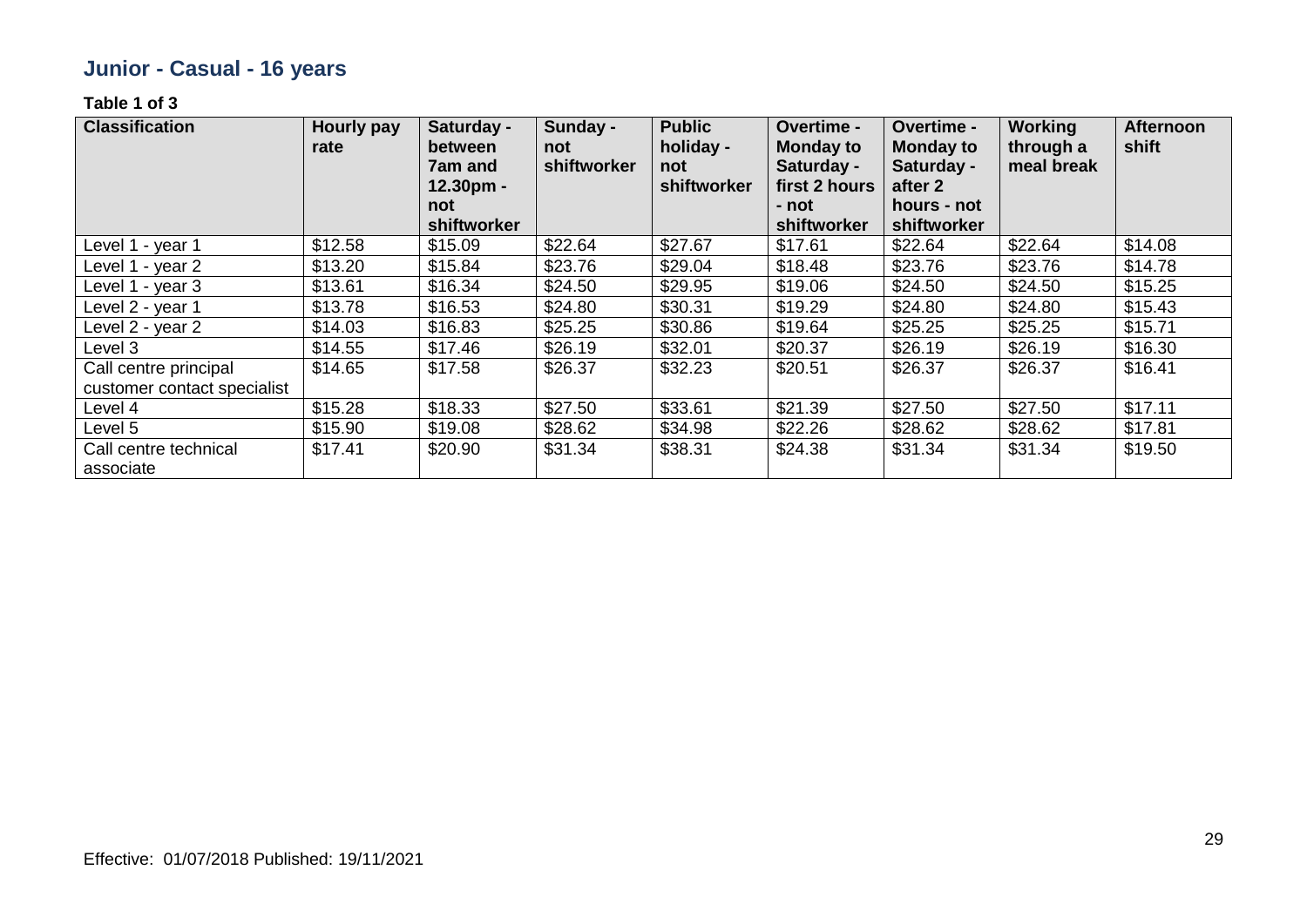| <b>Classification</b>                                | <b>Permanent</b><br>night shift | <b>Night shift</b> | Saturday -<br>shiftworker | Sunday -<br>shiftworker | <b>Public</b><br>holiday -<br>shiftworker | <b>Overtime -</b><br>Saturday -<br>outside<br>ordinary<br>working<br>period -<br>shiftworker | <b>Overtime -</b><br>Sunday -<br>outside<br>ordinary<br>working<br>period -<br>shiftworker | <b>Overtime -</b><br>public<br>holiday -<br>outside<br>ordinary<br>working<br>period -<br>shiftworker |
|------------------------------------------------------|---------------------------------|--------------------|---------------------------|-------------------------|-------------------------------------------|----------------------------------------------------------------------------------------------|--------------------------------------------------------------------------------------------|-------------------------------------------------------------------------------------------------------|
| Level 1 - year 1                                     | \$15.59                         | \$14.08            | \$17.61                   | \$17.61                 | \$17.61                                   | \$22.64                                                                                      | \$22.64                                                                                    | \$22.64                                                                                               |
| Level 1 - year 2                                     | \$16.37                         | \$14.78            | \$18.48                   | \$18.48                 | \$18.48                                   | \$23.76                                                                                      | \$23.76                                                                                    | \$23.76                                                                                               |
| Level 1 - year 3                                     | \$16.88                         | \$15.25            | \$19.06                   | \$19.06                 | \$19.06                                   | \$24.50                                                                                      | \$24.50                                                                                    | \$24.50                                                                                               |
| Level 2 - year 1                                     | \$17.08                         | \$15.43            | \$19.29                   | \$19.29                 | \$19.29                                   | \$24.80                                                                                      | \$24.80                                                                                    | \$24.80                                                                                               |
| ∟evel 2 - year 2                                     | \$17.39                         | \$15.71            | \$19.64                   | \$19.64                 | \$19.64                                   | \$25.25                                                                                      | \$25.25                                                                                    | \$25.25                                                                                               |
| Level 3                                              | \$18.04                         | \$16.30            | \$20.37                   | \$20.37                 | \$20.37                                   | \$26.19                                                                                      | \$26.19                                                                                    | \$26.19                                                                                               |
| Call centre principal<br>customer contact specialist | \$18.17                         | \$16.41            | \$20.51                   | \$20.51                 | \$20.51                                   | \$26.37                                                                                      | \$26.37                                                                                    | \$26.37                                                                                               |
| Level 4                                              | \$18.94                         | \$17.11            | \$21.39                   | \$21.39                 | \$21.39                                   | \$27.50                                                                                      | \$27.50                                                                                    | \$27.50                                                                                               |
| Level 5                                              | \$19.72                         | \$17.81            | \$22.26                   | \$22.26                 | \$22.26                                   | \$28.62                                                                                      | \$28.62                                                                                    | \$28.62                                                                                               |
| Call centre technical<br>associate                   | \$21.59                         | \$19.50            | \$24.38                   | \$24.38                 | \$24.38                                   | \$31.34                                                                                      | \$31.34                                                                                    | \$31.34                                                                                               |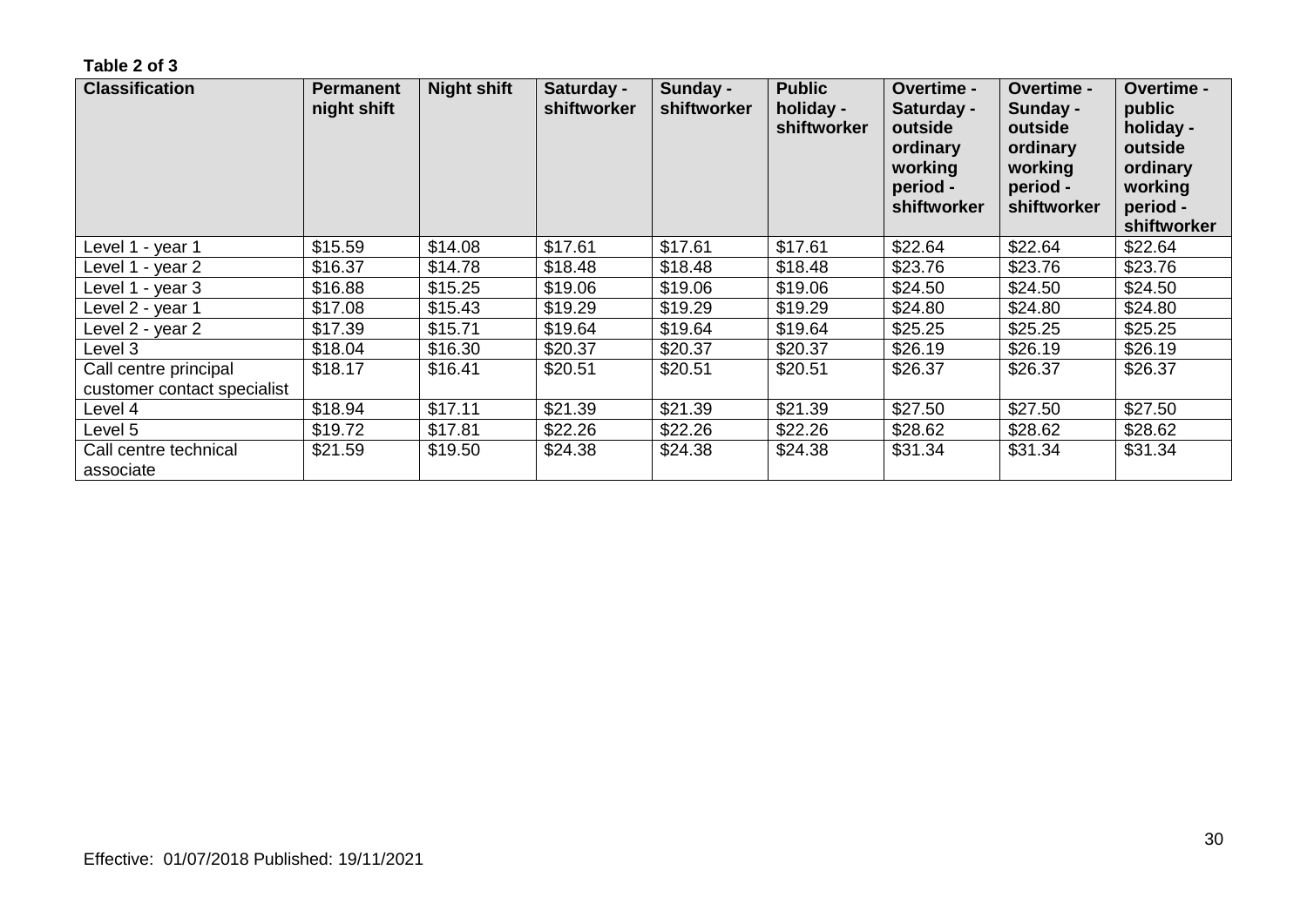| <b>Classification</b>       | Overtime - more than the<br>weekly hours - | Overtime - more than the<br>weekly hours - | Overtime - more than the<br>daily hours - shiftworker - | Overtime - more than the<br>daily hours - shiftworker - |
|-----------------------------|--------------------------------------------|--------------------------------------------|---------------------------------------------------------|---------------------------------------------------------|
|                             | shiftworker - first 3 hours                | shiftworker - after 3 hours                | first 2 hours                                           | after 2 hours                                           |
| Level 1 - year 1            | \$17.61                                    | \$22.64                                    | \$17.61                                                 | \$22.64                                                 |
| Level 1 - year 2            | \$18.48                                    | \$23.76                                    | \$18.48                                                 | \$23.76                                                 |
| Level 1 - year 3            | \$19.06                                    | \$24.50                                    | \$19.06                                                 | \$24.50                                                 |
| Level 2 - year 1            | \$19.29                                    | \$24.80                                    | \$19.29                                                 | \$24.80                                                 |
| Level 2 - year 2            | \$19.64                                    | \$25.25                                    | \$19.64                                                 | \$25.25                                                 |
| Level 3                     | \$20.37                                    | \$26.19                                    | \$20.37                                                 | \$26.19                                                 |
| Call centre principal       | \$20.51                                    | \$26.37                                    | \$20.51                                                 | \$26.37                                                 |
| customer contact specialist |                                            |                                            |                                                         |                                                         |
| Level 4                     | \$21.39                                    | \$27.50                                    | \$21.39                                                 | \$27.50                                                 |
| Level 5                     | \$22.26                                    | \$28.62                                    | \$22.26                                                 | \$28.62                                                 |
| Call centre technical       | \$24.38                                    | \$31.34                                    | \$24.38                                                 | \$31.34                                                 |
| associate                   |                                            |                                            |                                                         |                                                         |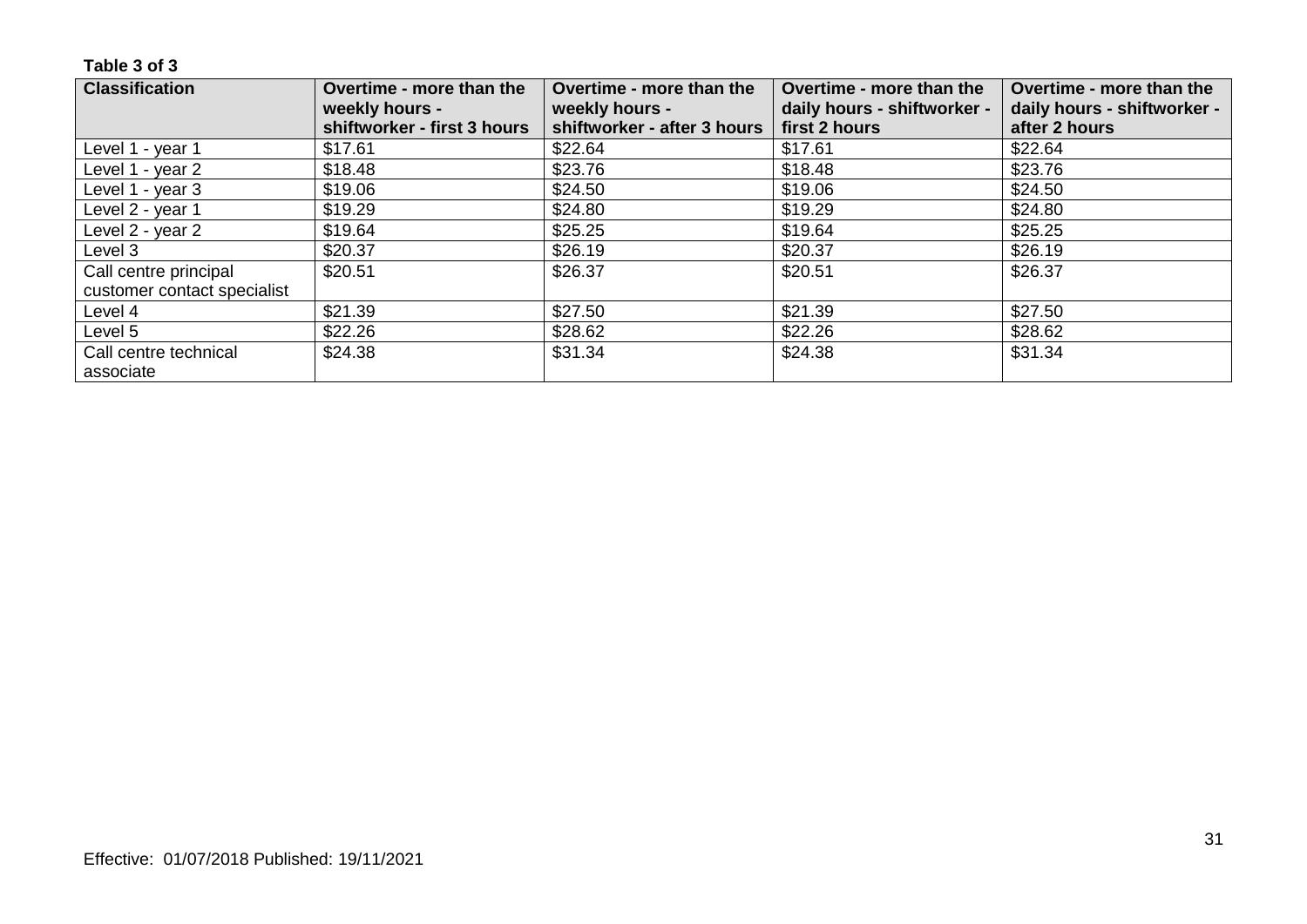# **Junior - Casual - 17 years**

| <b>Classification</b>                                | <b>Hourly pay</b><br>rate | Saturday -<br><b>between</b><br>7am and<br>12.30pm -<br>not | Sunday -<br>not<br>shiftworker | <b>Public</b><br>holiday -<br>not<br>shiftworker | <b>Overtime -</b><br><b>Monday to</b><br>Saturday -<br>first 2<br>hours - not | <b>Overtime -</b><br><b>Monday to</b><br>Saturday -<br>after 2<br>hours - not | <b>Working</b><br>through a<br>meal break | <b>Afternoon</b><br>shift |
|------------------------------------------------------|---------------------------|-------------------------------------------------------------|--------------------------------|--------------------------------------------------|-------------------------------------------------------------------------------|-------------------------------------------------------------------------------|-------------------------------------------|---------------------------|
|                                                      |                           | shiftworker                                                 |                                |                                                  | shiftworker                                                                   | shiftworker                                                                   |                                           |                           |
| Level 1 - year 1                                     | \$15.09                   | \$18.11                                                     | \$27.16                        | \$33.19                                          | \$21.12                                                                       | \$27.16                                                                       | \$27.16                                   | \$16.90                   |
| Level 1 - year 2                                     | \$15.84                   | \$19.01                                                     | \$28.51                        | \$34.84                                          | \$22.17                                                                       | \$28.51                                                                       | \$28.51                                   | \$17.74                   |
| Level 1 - year 3                                     | \$16.34                   | \$19.61                                                     | \$29.41                        | \$35.94                                          | \$22.87                                                                       | \$29.41                                                                       | \$29.41                                   | \$18.30                   |
| Level 2 - year 1                                     | \$16.53                   | \$19.83                                                     | \$29.75                        | \$36.36                                          | \$23.14                                                                       | \$29.75                                                                       | \$29.75                                   | \$18.51                   |
| Level 2 - year 2                                     | \$16.83                   | \$20.19                                                     | \$30.29                        | \$37.02                                          | \$23.56                                                                       | \$30.29                                                                       | \$30.29                                   | \$18.84                   |
| Level 3                                              | \$17.46                   | \$20.96                                                     | \$31.43                        | \$38.42                                          | \$24.45                                                                       | \$31.43                                                                       | \$31.43                                   | \$19.56                   |
| Call centre principal customer<br>contact specialist | \$17.58                   | \$21.09                                                     | \$31.64                        | \$38.67                                          | \$24.61                                                                       | \$31.64                                                                       | \$31.64                                   | \$19.68                   |
| Level 4                                              | \$18.33                   | \$21.99                                                     | \$32.99                        | \$40.32                                          | \$25.66                                                                       | \$32.99                                                                       | \$32.99                                   | \$20.52                   |
| Level 5                                              | \$19.08                   | \$22.89                                                     | \$34.34                        | \$41.97                                          | \$26.71                                                                       | \$34.34                                                                       | \$34.34                                   | \$21.36                   |
| Call centre technical<br>associate                   | \$20.90                   | \$25.08                                                     | \$37.62                        | \$45.98                                          | \$29.26                                                                       | \$37.62                                                                       | \$37.62                                   | \$23.41                   |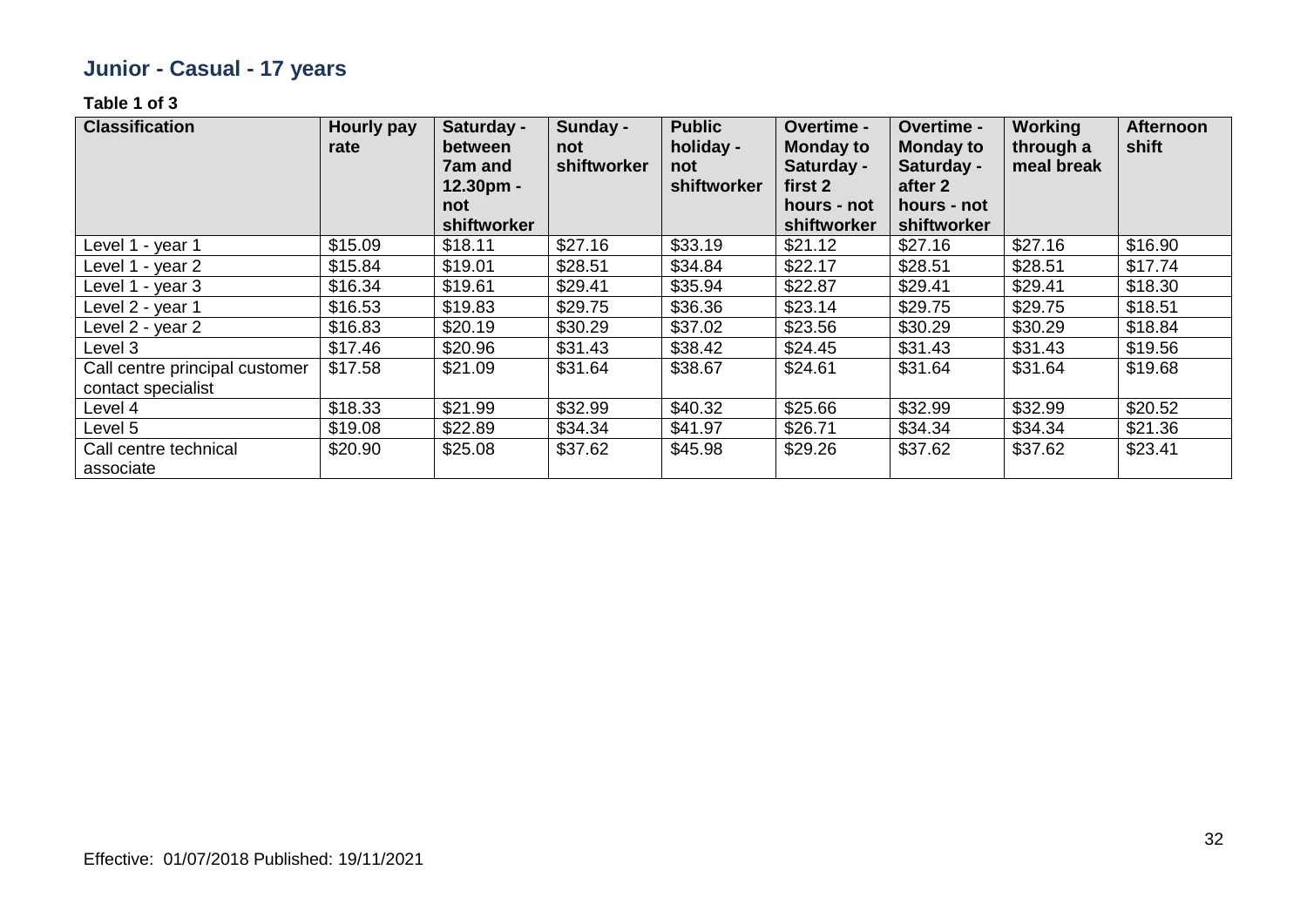| <b>Classification</b>                                | <b>Permanent</b><br>night shift | <b>Night shift</b> | Saturday -<br>shiftworker | Sunday -<br>shiftworker | <b>Public</b><br>holiday -<br>shiftworker | <b>Overtime -</b><br>Saturday -<br>outside<br>ordinary<br>working<br>period -<br>shiftworker | <b>Overtime -</b><br>Sunday -<br>outside<br>ordinary<br>working<br>period -<br>shiftworker | <b>Overtime -</b><br>public<br>holiday -<br>outside<br>ordinary<br>working<br>period -<br>shiftworker |
|------------------------------------------------------|---------------------------------|--------------------|---------------------------|-------------------------|-------------------------------------------|----------------------------------------------------------------------------------------------|--------------------------------------------------------------------------------------------|-------------------------------------------------------------------------------------------------------|
| ∟evel 1 - year 1                                     | \$18.71                         | \$16.90            | \$21.12                   | \$21.12                 | \$21.12                                   | \$27.16                                                                                      | \$27.16                                                                                    | \$27.16                                                                                               |
| Level 1 - year 2                                     | \$19.64                         | \$17.74            | \$22.17                   | \$22.17                 | \$22.17                                   | \$28.51                                                                                      | \$28.51                                                                                    | \$28.51                                                                                               |
| Level 1 - year 3                                     | \$20.26                         | \$18.30            | \$22.87                   | \$22.87                 | \$22.87                                   | \$29.41                                                                                      | \$29.41                                                                                    | \$29.41                                                                                               |
| Level 2 - year 1                                     | \$20.49                         | \$18.51            | \$23.14                   | \$23.14                 | \$23.14                                   | \$29.75                                                                                      | \$29.75                                                                                    | \$29.75                                                                                               |
| Level 2 - year 2                                     | \$20.86                         | \$18.84            | \$23.56                   | \$23.56                 | \$23.56                                   | \$30.29                                                                                      | \$30.29                                                                                    | \$30.29                                                                                               |
| Level 3                                              | \$21.65                         | \$19.56            | \$24.45                   | \$24.45                 | \$24.45                                   | \$31.43                                                                                      | \$31.43                                                                                    | \$31.43                                                                                               |
| Call centre principal<br>customer contact specialist | \$21.79                         | \$19.68            | \$24.61                   | \$24.61                 | \$24.61                                   | \$31.64                                                                                      | \$31.64                                                                                    | \$31.64                                                                                               |
| Level 4                                              | \$22.72                         | \$20.52            | \$25.66                   | \$25.66                 | \$25.66                                   | \$32.99                                                                                      | \$32.99                                                                                    | \$32.99                                                                                               |
| Level 5                                              | \$23.65                         | \$21.36            | \$26.71                   | \$26.71                 | \$26.71                                   | \$34.34                                                                                      | \$34.34                                                                                    | \$34.34                                                                                               |
| Call centre technical<br>associate                   | \$25.92                         | \$23.41            | \$29.26                   | \$29.26                 | \$29.26                                   | \$37.62                                                                                      | \$37.62                                                                                    | \$37.62                                                                                               |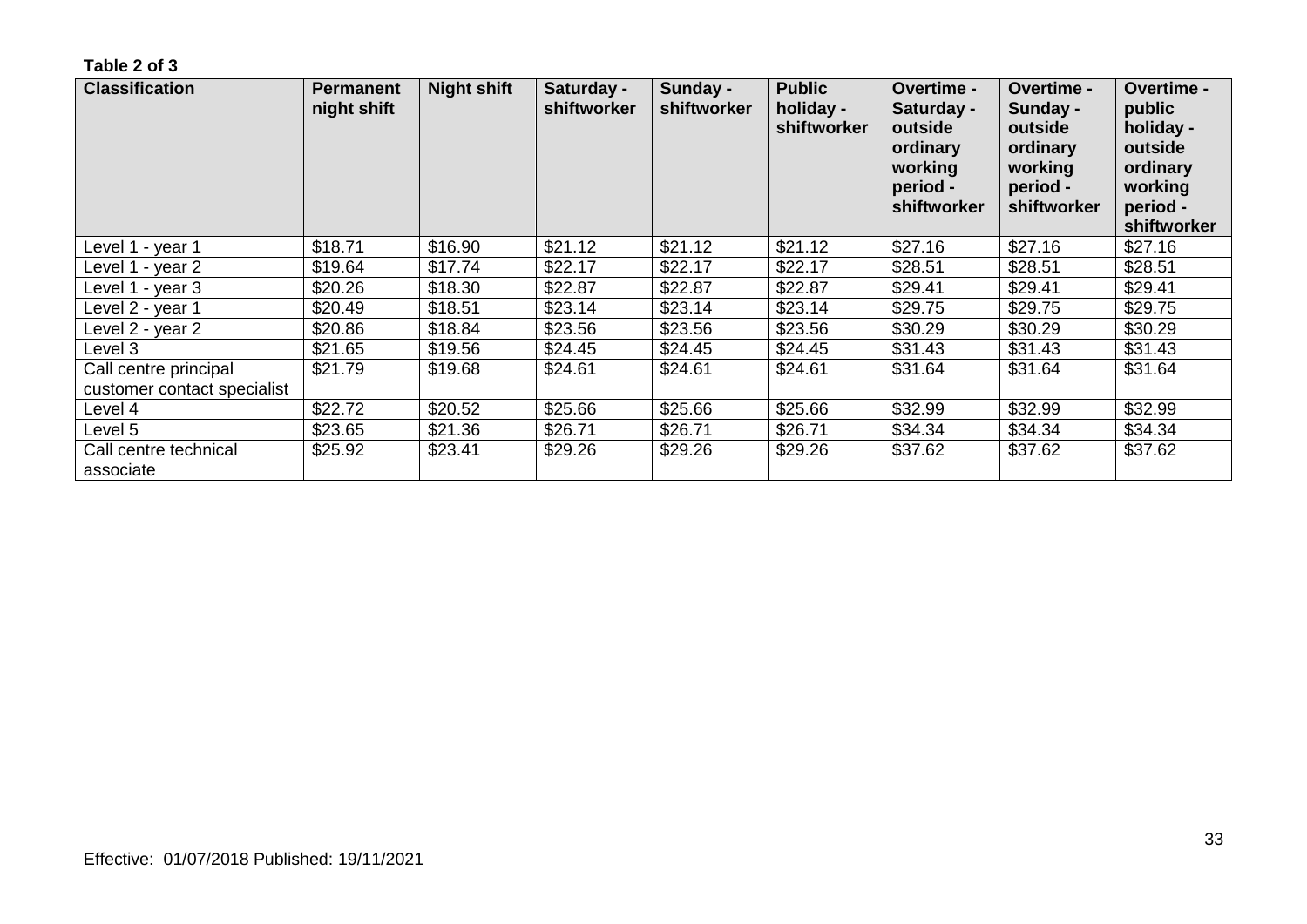| <b>Classification</b>       | Overtime - more than the                      | Overtime - more than the                      | Overtime - more than the                     | Overtime - more than the                     |
|-----------------------------|-----------------------------------------------|-----------------------------------------------|----------------------------------------------|----------------------------------------------|
|                             | weekly hours -<br>shiftworker - first 3 hours | weekly hours -<br>shiftworker - after 3 hours | daily hours - shiftworker -<br>first 2 hours | daily hours - shiftworker -<br>after 2 hours |
| Level 1 - year 1            | \$21.12                                       | \$27.16                                       | \$21.12                                      | \$27.16                                      |
| Level 1 - year 2            | \$22.17                                       | \$28.51                                       | \$22.17                                      | \$28.51                                      |
| Level 1 - year 3            | \$22.87                                       | \$29.41                                       | \$22.87                                      | \$29.41                                      |
| Level 2 - year 1            | \$23.14                                       | \$29.75                                       | \$23.14                                      | \$29.75                                      |
| Level 2 - year 2            | \$23.56                                       | \$30.29                                       | \$23.56                                      | \$30.29                                      |
| Level 3                     | \$24.45                                       | \$31.43                                       | \$24.45                                      | \$31.43                                      |
| Call centre principal       | \$24.61                                       | \$31.64                                       | \$24.61                                      | \$31.64                                      |
| customer contact specialist |                                               |                                               |                                              |                                              |
| Level 4                     | \$25.66                                       | \$32.99                                       | \$25.66                                      | \$32.99                                      |
| Level 5                     | \$26.71                                       | \$34.34                                       | \$26.71                                      | \$34.34                                      |
| Call centre technical       | \$29.26                                       | \$37.62                                       | \$29.26                                      | \$37.62                                      |
| associate                   |                                               |                                               |                                              |                                              |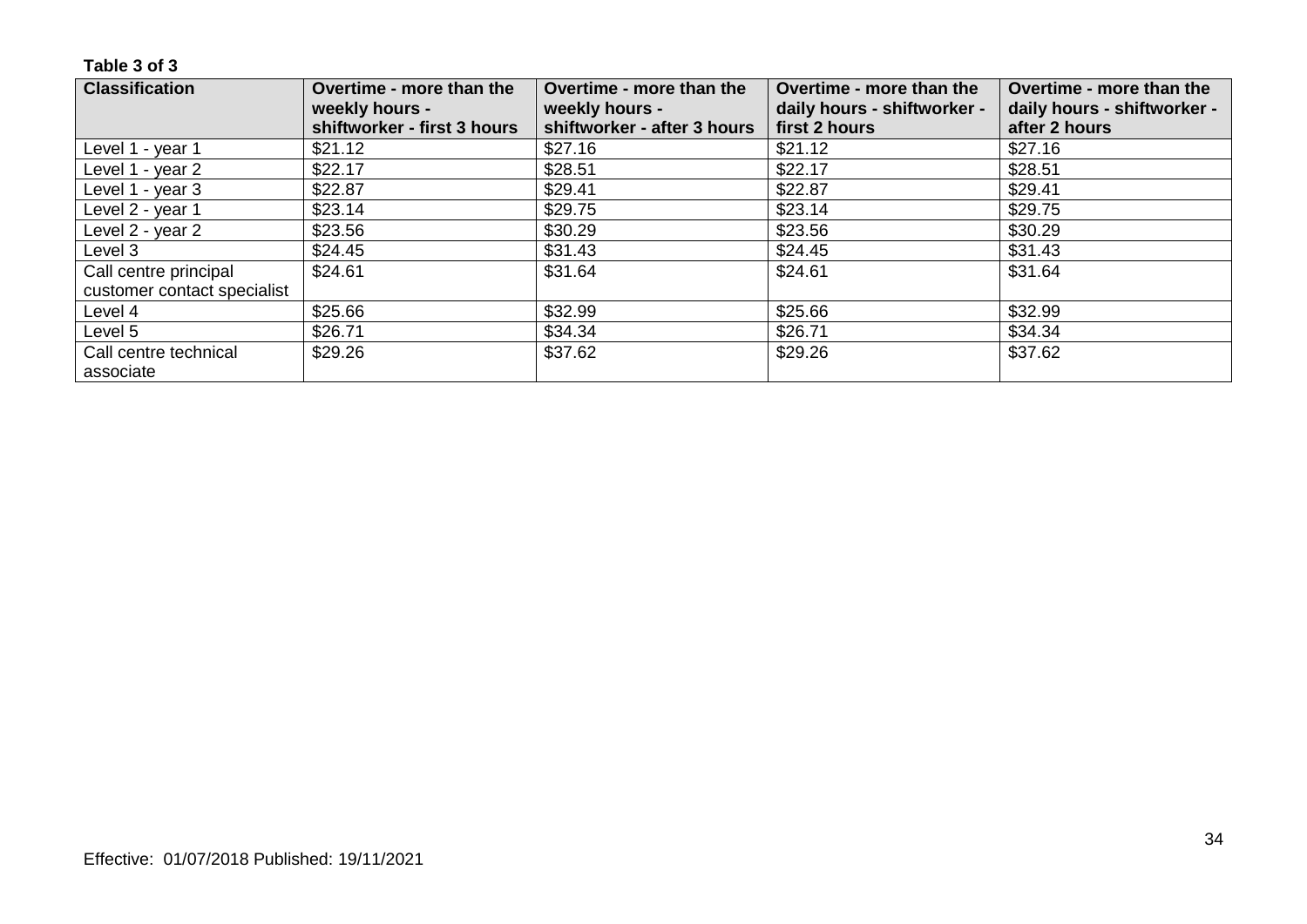# **Junior - Casual - 18 years**

| <b>Classification</b>                                | <b>Hourly pay</b><br>rate | Saturday -<br>between<br>7am and<br>$12.30pm -$<br>not | Sunday -<br>not<br>shiftworker | <b>Public</b><br>holiday -<br>not<br>shiftworker | Overtime -<br><b>Monday to</b><br>Saturday -<br>first 2 hours<br>- not | Overtime -<br><b>Monday to</b><br>Saturday -<br>after 2<br>hours - not | <b>Working</b><br>through a<br>meal break | <b>Afternoon</b><br>shift |
|------------------------------------------------------|---------------------------|--------------------------------------------------------|--------------------------------|--------------------------------------------------|------------------------------------------------------------------------|------------------------------------------------------------------------|-------------------------------------------|---------------------------|
|                                                      |                           | shiftworker                                            |                                |                                                  | shiftworker                                                            | shiftworker                                                            |                                           |                           |
| Level 1 - year 1                                     | \$17.60                   | \$21.12                                                | \$31.68                        | \$38.72                                          | \$24.64                                                                | \$31.68                                                                | \$31.68                                   | \$19.71                   |
| Level 1 - year 2                                     | \$18.48                   | \$22.17                                                | \$33.26                        | \$40.65                                          | \$25.87                                                                | \$33.26                                                                | \$33.26                                   | \$20.69                   |
| Level 1 - year 3                                     | \$19.06                   | \$22.88                                                | \$34.31                        | \$41.94                                          | \$26.69                                                                | \$34.31                                                                | \$34.31                                   | \$21.35                   |
| Level 2 - year 1                                     | \$19.29                   | \$23.15                                                | \$34.72                        | \$42.43                                          | \$27.00                                                                | \$34.72                                                                | \$34.72                                   | \$21.60                   |
| Level 2 - year 2                                     | \$19.64                   | \$23.57                                                | \$35.35                        | \$43.20                                          | \$27.49                                                                | \$35.35                                                                | \$35.35                                   | \$21.99                   |
| Level 3                                              | \$20.38                   | \$24.45                                                | \$36.68                        | \$44.83                                          | \$28.53                                                                | \$36.68                                                                | \$36.68                                   | \$22.82                   |
| Call centre principal<br>customer contact specialist | \$20.51                   | \$24.62                                                | \$36.92                        | \$45.13                                          | \$28.72                                                                | \$36.92                                                                | \$36.92                                   | \$22.97                   |
| Level 4                                              | \$21.39                   | \$25.67                                                | \$38.50                        | \$47.05                                          | \$29.94                                                                | \$38.50                                                                | \$38.50                                   | \$23.95                   |
| Level 5                                              | \$22.25                   | \$26.70                                                | \$40.05                        | \$48.95                                          | \$31.15                                                                | \$40.05                                                                | \$40.05                                   | \$24.92                   |
| Call centre technical<br>associate                   | \$24.38                   | \$29.25                                                | \$43.88                        | \$53.63                                          | \$34.13                                                                | \$43.88                                                                | \$43.88                                   | \$27.30                   |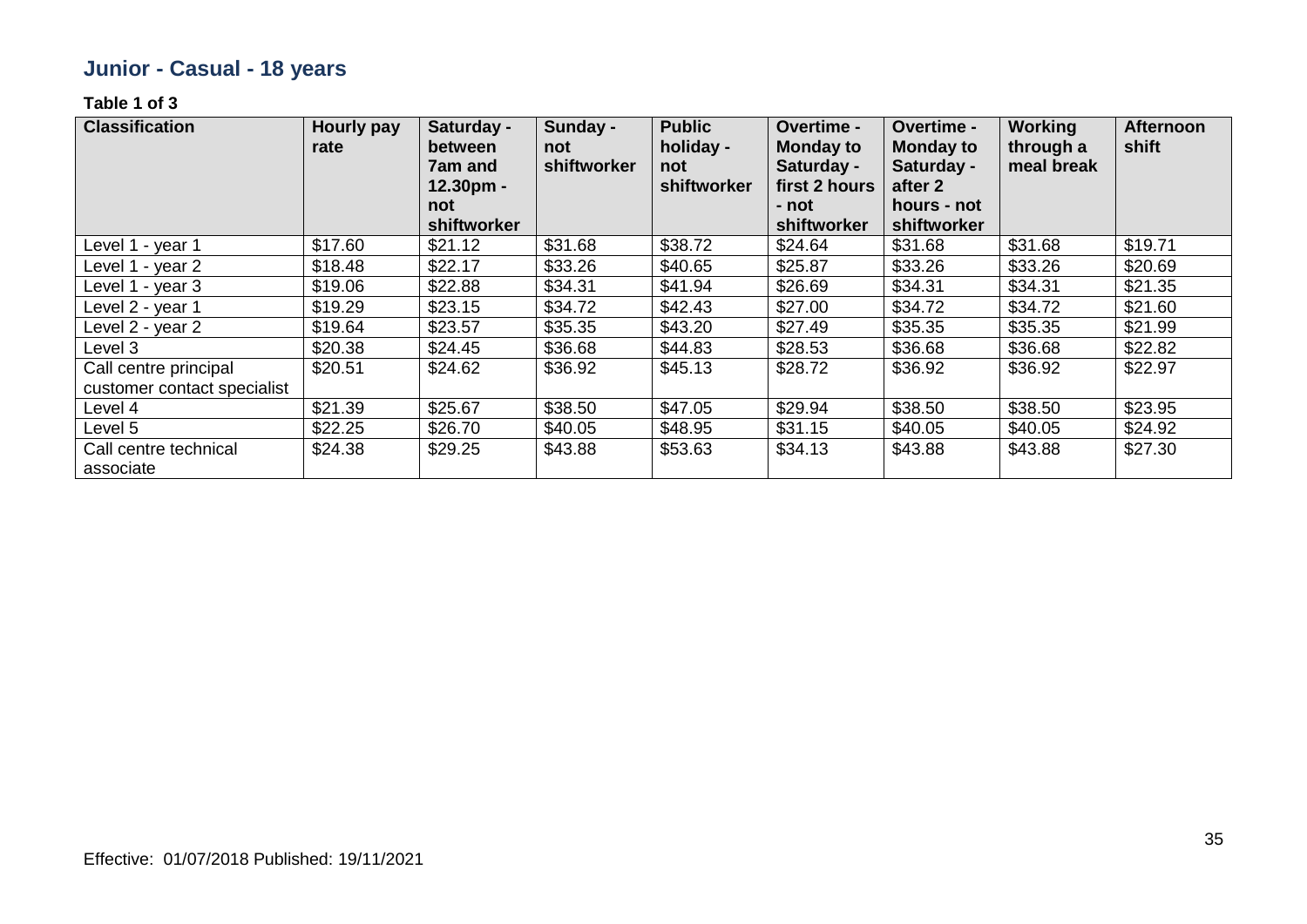| <b>Classification</b>                                | <b>Permanent</b><br>night shift | <b>Night shift</b> | Saturday -<br>shiftworker | Sunday -<br>shiftworker | <b>Public</b><br>holiday -<br>shiftworker | Overtime -<br>Saturday -<br>outside<br>ordinary<br>working<br>period -<br>shiftworker | <b>Overtime -</b><br>Sunday -<br>outside<br>ordinary<br>working<br>period -<br>shiftworker | <b>Overtime -</b><br>public<br>holiday -<br>outside<br>ordinary<br>working<br>period -<br>shiftworker |
|------------------------------------------------------|---------------------------------|--------------------|---------------------------|-------------------------|-------------------------------------------|---------------------------------------------------------------------------------------|--------------------------------------------------------------------------------------------|-------------------------------------------------------------------------------------------------------|
| Level 1 - year 1                                     | \$21.82                         | \$19.71            | \$24.64                   | \$24.64                 | \$24.64                                   | \$31.68                                                                               | \$31.68                                                                                    | \$31.68                                                                                               |
| Level 1 - year 2                                     | \$22.91                         | \$20.69            | \$25.87                   | \$25.87                 | \$25.87                                   | \$33.26                                                                               | \$33.26                                                                                    | \$33.26                                                                                               |
| Level 1 - year 3                                     | \$23.64                         | \$21.35            | \$26.69                   | \$26.69                 | \$26.69                                   | \$34.31                                                                               | \$34.31                                                                                    | \$34.31                                                                                               |
| Level 2 - year 1                                     | \$23.92                         | \$21.60            | \$27.00                   | \$27.00                 | \$27.00                                   | \$34.72                                                                               | \$34.72                                                                                    | \$34.72                                                                                               |
| ∟evel 2 - year 2                                     | \$24.35                         | \$21.99            | \$27.49                   | \$27.49                 | \$27.49                                   | \$35.35                                                                               | \$35.35                                                                                    | \$35.35                                                                                               |
| Level 3                                              | \$25.27                         | \$22.82            | \$28.53                   | \$28.53                 | \$28.53                                   | \$36.68                                                                               | \$36.68                                                                                    | \$36.68                                                                                               |
| Call centre principal<br>customer contact specialist | \$25.44                         | \$22.97            | \$28.72                   | \$28.72                 | \$28.72                                   | \$36.92                                                                               | \$36.92                                                                                    | \$36.92                                                                                               |
| Level 4                                              | \$26.52                         | \$23.95            | \$29.94                   | \$29.94                 | \$29.94                                   | \$38.50                                                                               | \$38.50                                                                                    | \$38.50                                                                                               |
| Level 5                                              | \$27.59                         | \$24.92            | \$31.15                   | \$31.15                 | \$31.15                                   | \$40.05                                                                               | \$40.05                                                                                    | \$40.05                                                                                               |
| Call centre technical<br>associate                   | \$30.23                         | \$27.30            | \$34.13                   | \$34.13                 | \$34.13                                   | \$43.88                                                                               | \$43.88                                                                                    | \$43.88                                                                                               |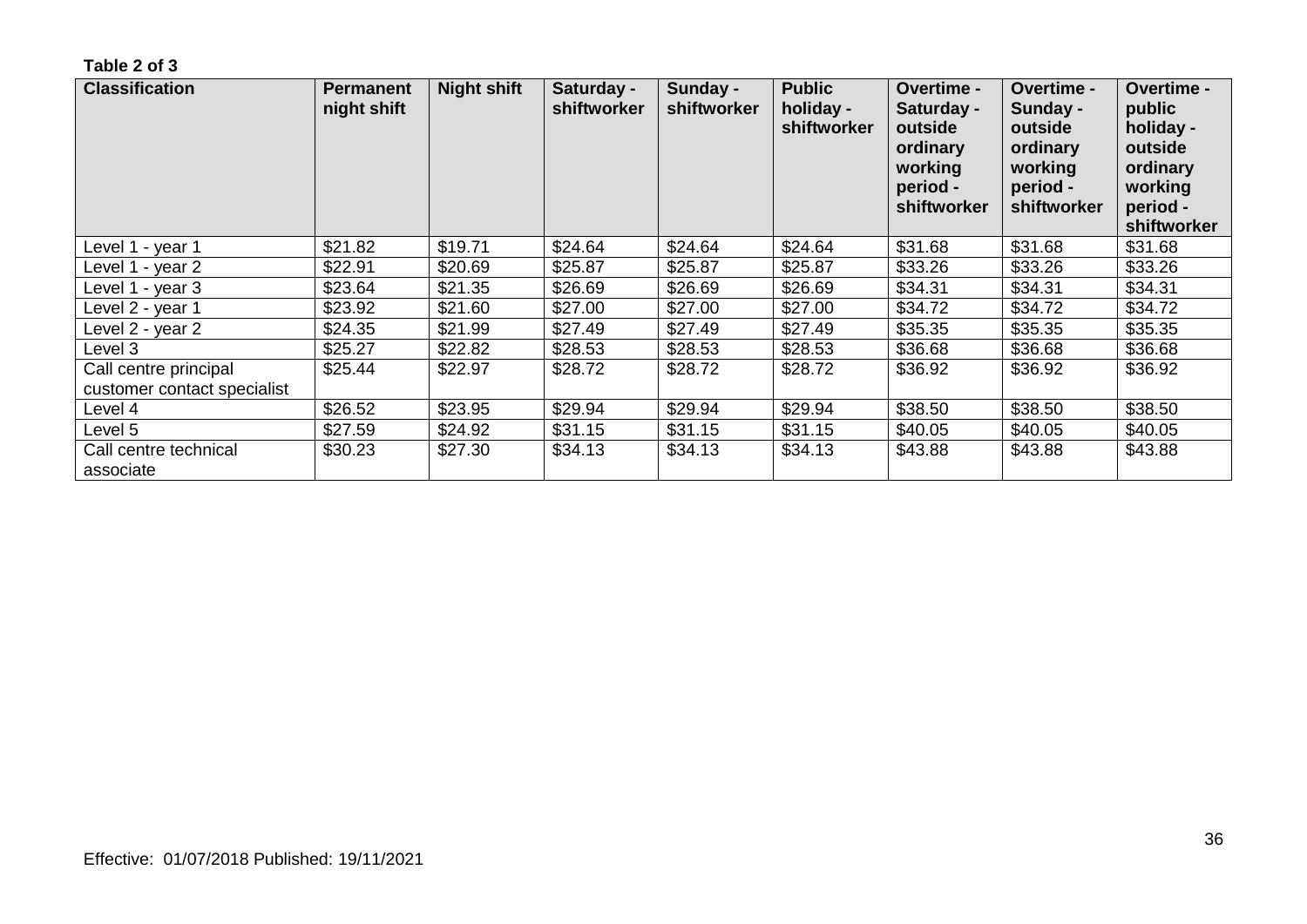| <b>Classification</b>       | Overtime - more than the<br>weekly hours - | Overtime - more than the<br>weekly hours - | Overtime - more than the<br>daily hours - shiftworker - | Overtime - more than the<br>daily hours - shiftworker - |
|-----------------------------|--------------------------------------------|--------------------------------------------|---------------------------------------------------------|---------------------------------------------------------|
|                             | shiftworker - first 3 hours                | shiftworker - after 3 hours                | first 2 hours                                           | after 2 hours                                           |
| Level 1 - year 1            | \$24.64                                    | \$31.68                                    | \$24.64                                                 | \$31.68                                                 |
| Level 1 - year 2            | \$25.87                                    | \$33.26                                    | \$25.87                                                 | \$33.26                                                 |
| Level 1 - year 3            | \$26.69                                    | \$34.31                                    | \$26.69                                                 | \$34.31                                                 |
| Level 2 - year 1            | \$27.00                                    | \$34.72                                    | \$27.00                                                 | \$34.72                                                 |
| Level 2 - year 2            | \$27.49                                    | \$35.35                                    | \$27.49                                                 | \$35.35                                                 |
| Level 3                     | \$28.53                                    | \$36.68                                    | \$28.53                                                 | \$36.68                                                 |
| Call centre principal       | \$28.72                                    | \$36.92                                    | \$28.72                                                 | \$36.92                                                 |
| customer contact specialist |                                            |                                            |                                                         |                                                         |
| Level 4                     | \$29.94                                    | \$38.50                                    | \$29.94                                                 | \$38.50                                                 |
| Level 5                     | \$31.15                                    | \$40.05                                    | \$31.15                                                 | \$40.05                                                 |
| Call centre technical       | \$34.13                                    | \$43.88                                    | \$34.13                                                 | \$43.88                                                 |
| associate                   |                                            |                                            |                                                         |                                                         |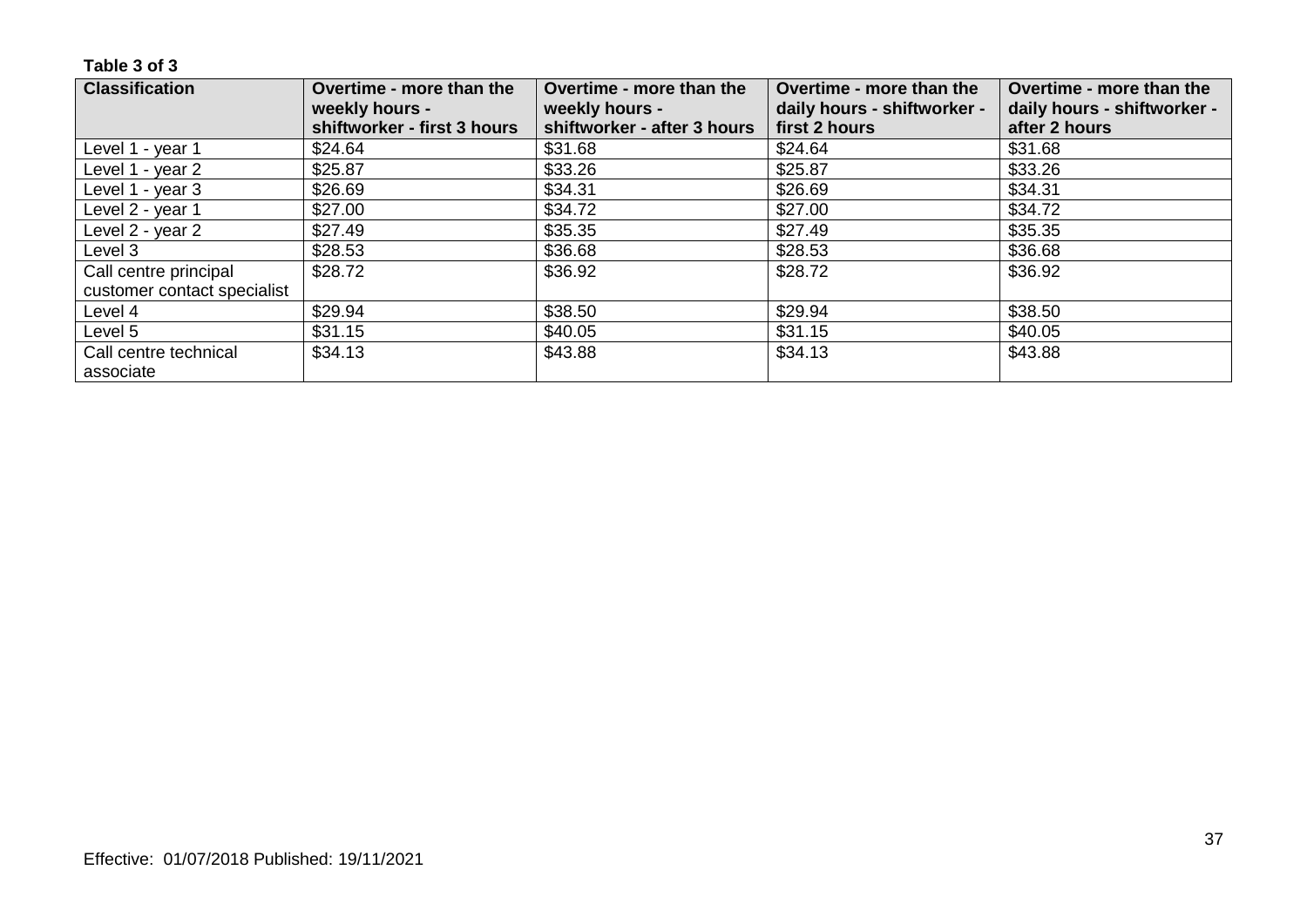# **Junior - Casual - 19 years**

| <b>Classification</b>                                | <b>Hourly pay</b><br>rate | Saturday -<br>between<br>7am and<br>$12.30pm -$ | Sunday -<br>not<br>shiftworker | <b>Public</b><br>holiday -<br>not<br>shiftworker | Overtime -<br><b>Monday to</b><br>Saturday -<br>first 2 hours | Overtime -<br><b>Monday to</b><br>Saturday -<br>after 2 | <b>Working</b><br>through a<br>meal break | <b>Afternoon</b><br>shift |
|------------------------------------------------------|---------------------------|-------------------------------------------------|--------------------------------|--------------------------------------------------|---------------------------------------------------------------|---------------------------------------------------------|-------------------------------------------|---------------------------|
|                                                      |                           | not<br>shiftworker                              |                                |                                                  | - not<br>shiftworker                                          | hours - not<br>shiftworker                              |                                           |                           |
| Level 1 - year 1                                     | \$20.13                   | \$24.15                                         | \$36.23                        | \$44.28                                          | \$28.18                                                       | \$36.23                                                 | \$36.23                                   | \$22.54                   |
| Level 1 - year 2                                     | \$21.13                   | \$25.35                                         | \$38.03                        | \$46.48                                          | \$29.58                                                       | \$38.03                                                 | \$38.03                                   | \$23.66                   |
| Level 1 - year 3                                     | \$21.78                   | \$26.13                                         | \$39.20                        | \$47.91                                          | \$30.49                                                       | \$39.20                                                 | \$39.20                                   | \$24.39                   |
| Level 2 - year 1                                     | \$22.04                   | \$26.45                                         | \$39.67                        | \$48.48                                          | \$30.85                                                       | \$39.67                                                 | \$39.67                                   | \$24.68                   |
| Level 2 - year 2                                     | \$22.44                   | \$26.93                                         | \$40.39                        | \$49.36                                          | \$31.41                                                       | \$40.39                                                 | \$40.39                                   | \$25.13                   |
| Level 3                                              | \$23.28                   | \$27.93                                         | \$41.90                        | \$51.21                                          | \$32.59                                                       | \$41.90                                                 | \$41.90                                   | \$26.07                   |
| Call centre principal<br>customer contact specialist | \$23.44                   | \$28.13                                         | \$42.19                        | \$51.56                                          | \$32.81                                                       | \$42.19                                                 | \$42.19                                   | \$26.25                   |
| Level 4                                              | \$24.44                   | \$29.33                                         | \$43.99                        | \$53.76                                          | \$34.21                                                       | \$43.99                                                 | \$43.99                                   | \$27.37                   |
| Level 5                                              | \$25.43                   | \$30.51                                         | \$45.77                        | \$55.94                                          | \$35.60                                                       | \$45.77                                                 | \$45.77                                   | \$28.48                   |
| Call centre technical<br>associate                   | \$27.86                   | \$33.44                                         | \$50.15                        | \$61.30                                          | \$39.01                                                       | \$50.15                                                 | \$50.15                                   | \$31.21                   |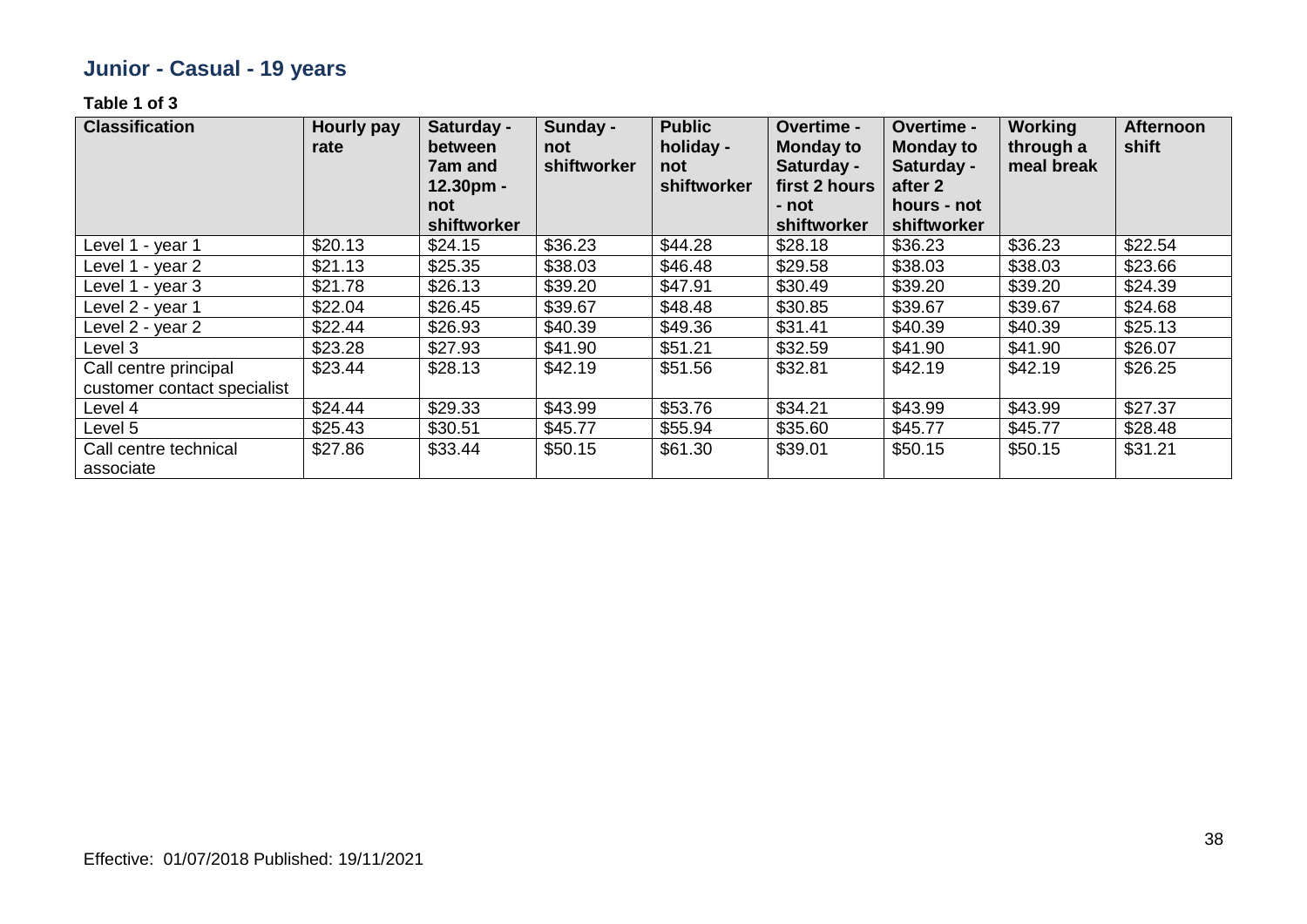| <b>Classification</b>                                | <b>Permanent</b><br>night shift | <b>Night shift</b> | Saturday -<br>shiftworker | Sunday -<br>shiftworker | <b>Public</b><br>holiday -<br>shiftworker | <b>Overtime -</b><br>Saturday -<br>outside<br>ordinary<br>working<br>period -<br>shiftworker | <b>Overtime -</b><br>Sunday -<br>outside<br>ordinary<br>working<br>period -<br>shiftworker | <b>Overtime -</b><br>public<br>holiday -<br>outside<br>ordinary<br>working<br>period -<br>shiftworker |
|------------------------------------------------------|---------------------------------|--------------------|---------------------------|-------------------------|-------------------------------------------|----------------------------------------------------------------------------------------------|--------------------------------------------------------------------------------------------|-------------------------------------------------------------------------------------------------------|
| Level 1 - year 1                                     | \$24.96                         | \$22.54            | \$28.18                   | \$28.18                 | \$28.18                                   | \$36.23                                                                                      | \$36.23                                                                                    | \$36.23                                                                                               |
| Level 1 - year 2                                     | \$26.20                         | \$23.66            | \$29.58                   | \$29.58                 | \$29.58                                   | \$38.03                                                                                      | \$38.03                                                                                    | \$38.03                                                                                               |
| Level 1 - year 3                                     | \$27.00                         | \$24.39            | \$30.49                   | \$30.49                 | \$30.49                                   | \$39.20                                                                                      | \$39.20                                                                                    | \$39.20                                                                                               |
| Level 2 - year 1                                     | \$27.33                         | \$24.68            | \$30.85                   | \$30.85                 | \$30.85                                   | \$39.67                                                                                      | \$39.67                                                                                    | \$39.67                                                                                               |
| Level 2 - year 2                                     | \$27.82                         | \$25.13            | \$31.41                   | \$31.41                 | \$31.41                                   | \$40.39                                                                                      | \$40.39                                                                                    | \$40.39                                                                                               |
| Level 3                                              | \$28.86                         | \$26.07            | \$32.59                   | \$32.59                 | \$32.59                                   | \$41.90                                                                                      | \$41.90                                                                                    | \$41.90                                                                                               |
| Call centre principal<br>customer contact specialist | \$29.06                         | \$26.25            | \$32.81                   | \$32.81                 | \$32.81                                   | \$42.19                                                                                      | \$42.19                                                                                    | \$42.19                                                                                               |
| Level 4                                              | \$30.30                         | \$27.37            | \$34.21                   | \$34.21                 | \$34.21                                   | \$43.99                                                                                      | \$43.99                                                                                    | \$43.99                                                                                               |
| Level 5                                              | \$31.53                         | \$28.48            | \$35.60                   | \$35.60                 | \$35.60                                   | \$45.77                                                                                      | \$45.77                                                                                    | \$45.77                                                                                               |
| Call centre technical<br>associate                   | \$34.55                         | \$31.21            | \$39.01                   | \$39.01                 | \$39.01                                   | \$50.15                                                                                      | \$50.15                                                                                    | \$50.15                                                                                               |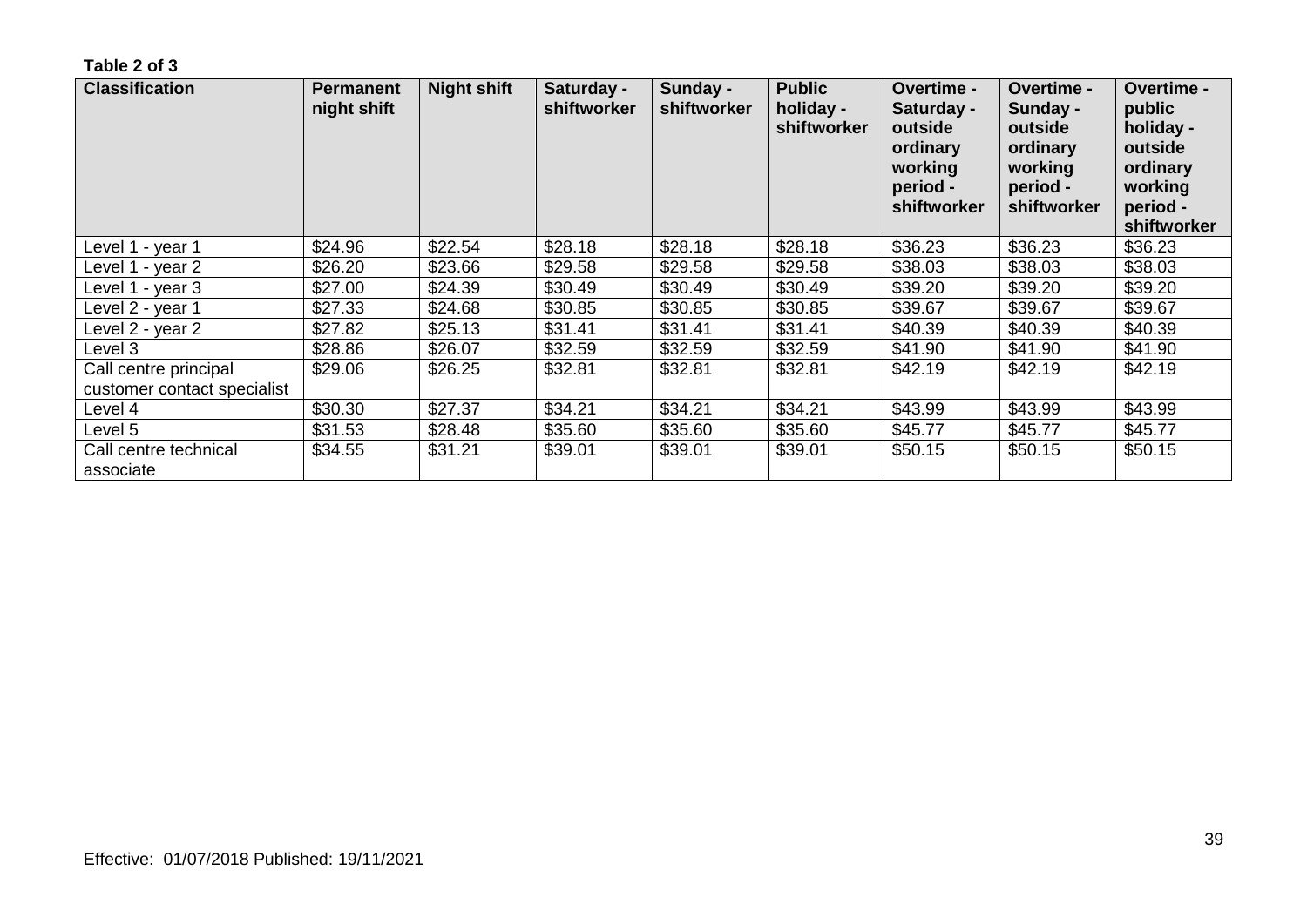| <b>Classification</b>       | Overtime - more than the    | Overtime - more than the    | Overtime - more than the    | Overtime - more than the    |
|-----------------------------|-----------------------------|-----------------------------|-----------------------------|-----------------------------|
|                             | weekly hours -              | weekly hours -              | daily hours - shiftworker - | daily hours - shiftworker - |
|                             | shiftworker - first 3 hours | shiftworker - after 3 hours | first 2 hours               | after 2 hours               |
| Level 1 - year 1            | \$28.18                     | \$36.23                     | \$28.18                     | \$36.23                     |
| Level 1 - year 2            | \$29.58                     | \$38.03                     | \$29.58                     | \$38.03                     |
| Level 1 - year 3            | \$30.49                     | \$39.20                     | \$30.49                     | \$39.20                     |
| Level 2 - year 1            | \$30.85                     | \$39.67                     | \$30.85                     | \$39.67                     |
| Level 2 - year 2            | \$31.41                     | \$40.39                     | \$31.41                     | \$40.39                     |
| Level 3                     | \$32.59                     | \$41.90                     | \$32.59                     | \$41.90                     |
| Call centre principal       | \$32.81                     | \$42.19                     | \$32.81                     | \$42.19                     |
| customer contact specialist |                             |                             |                             |                             |
| Level 4                     | \$34.21                     | \$43.99                     | \$34.21                     | \$43.99                     |
| Level 5                     | \$35.60                     | \$45.77                     | \$35.60                     | \$45.77                     |
| Call centre technical       | \$39.01                     | \$50.15                     | \$39.01                     | \$50.15                     |
| associate                   |                             |                             |                             |                             |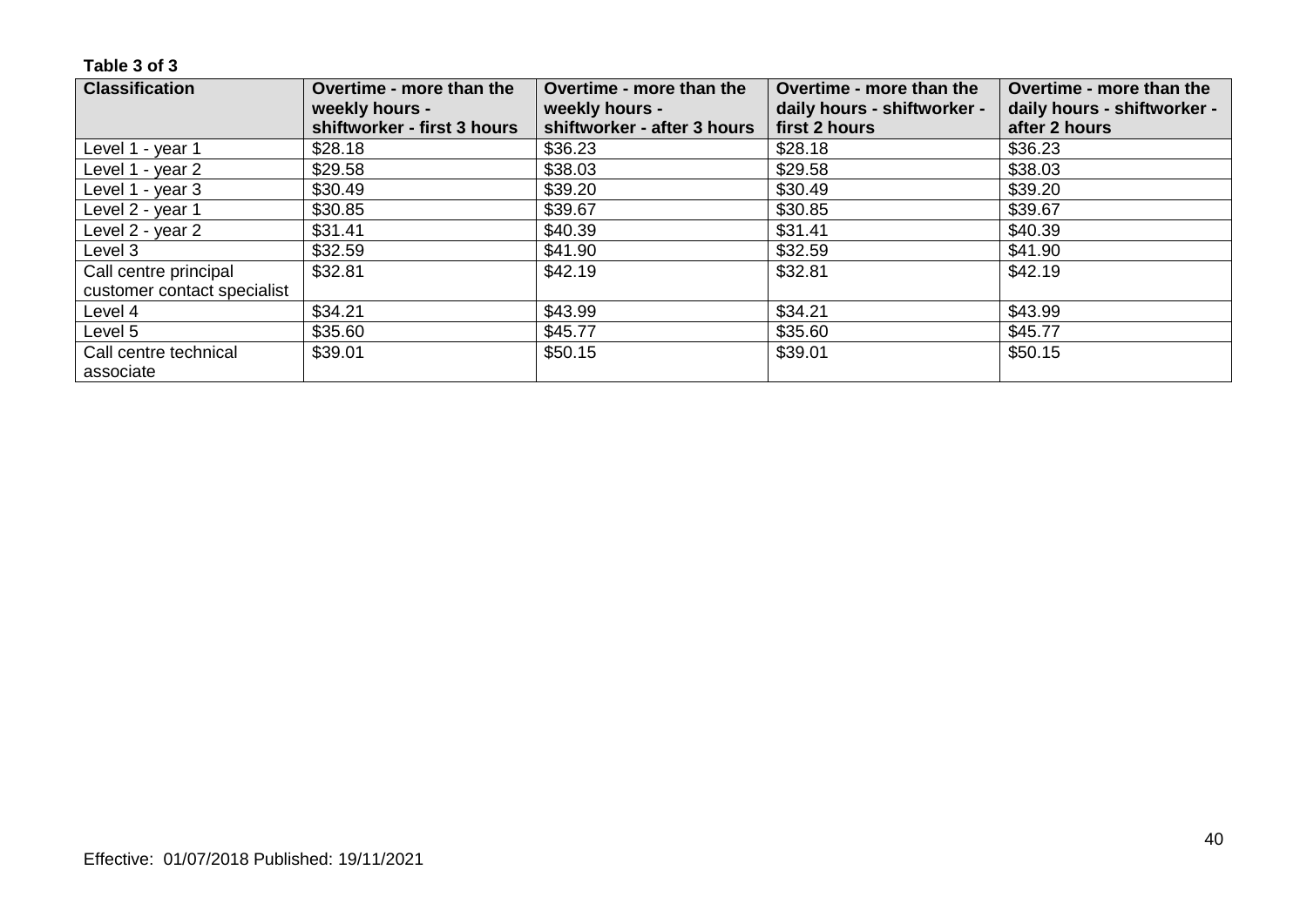# **Junior - Casual - 20 years**

| <b>Classification</b>                                | <b>Hourly pay</b><br>rate | Saturday -<br>between<br>7am and<br>$12.30pm -$ | Sunday -<br>not<br>shiftworker | <b>Public</b><br>holiday -<br>not<br>shiftworker | Overtime -<br><b>Monday to</b><br>Saturday -<br>first 2 hours | Overtime -<br><b>Monday to</b><br>Saturday -<br>after 2 | <b>Working</b><br>through a<br>meal break | <b>Afternoon</b><br>shift |
|------------------------------------------------------|---------------------------|-------------------------------------------------|--------------------------------|--------------------------------------------------|---------------------------------------------------------------|---------------------------------------------------------|-------------------------------------------|---------------------------|
|                                                      |                           | not<br>shiftworker                              |                                |                                                  | - not<br>shiftworker                                          | hours - not<br>shiftworker                              |                                           |                           |
| Level 1 - year 1                                     | \$22.64                   | \$27.17                                         | \$40.75                        | \$49.80                                          | \$31.69                                                       | \$40.75                                                 | \$40.75                                   | \$25.35                   |
| Level 1 - year 2                                     | \$23.76                   | \$28.52                                         | \$42.77                        | \$52.28                                          | \$33.27                                                       | \$42.77                                                 | \$42.77                                   | \$26.61                   |
| Level 1 - year 3                                     | \$24.50                   | \$29.40                                         | \$44.10                        | \$53.90                                          | \$34.30                                                       | \$44.10                                                 | \$44.10                                   | \$27.44                   |
| Level 2 - year 1                                     | \$24.80                   | \$29.76                                         | \$44.64                        | \$54.56                                          | \$34.72                                                       | \$44.64                                                 | \$44.64                                   | \$27.78                   |
| Level 2 - year 2                                     | \$25.25                   | \$30.30                                         | \$45.45                        | \$55.55                                          | \$35.35                                                       | \$45.45                                                 | \$45.45                                   | \$28.28                   |
| Level 3                                              | \$26.19                   | \$31.43                                         | \$47.14                        | \$57.61                                          | \$36.66                                                       | \$47.14                                                 | \$47.14                                   | \$29.33                   |
| Call centre principal<br>customer contact specialist | \$26.38                   | \$31.65                                         | \$47.48                        | \$58.03                                          | \$36.93                                                       | \$47.48                                                 | \$47.48                                   | \$29.54                   |
| Level 4                                              | \$27.50                   | \$33.00                                         | \$49.50                        | \$60.50                                          | \$38.50                                                       | \$49.50                                                 | \$49.50                                   | \$30.80                   |
| Level 5                                              | \$28.61                   | \$34.34                                         | \$51.50                        | \$62.95                                          | \$40.06                                                       | \$51.50                                                 | \$51.50                                   | \$32.05                   |
| Call centre technical<br>associate                   | \$31.34                   | \$37.61                                         | \$56.41                        | \$68.94                                          | \$43.87                                                       | \$56.41                                                 | \$56.41                                   | \$35.10                   |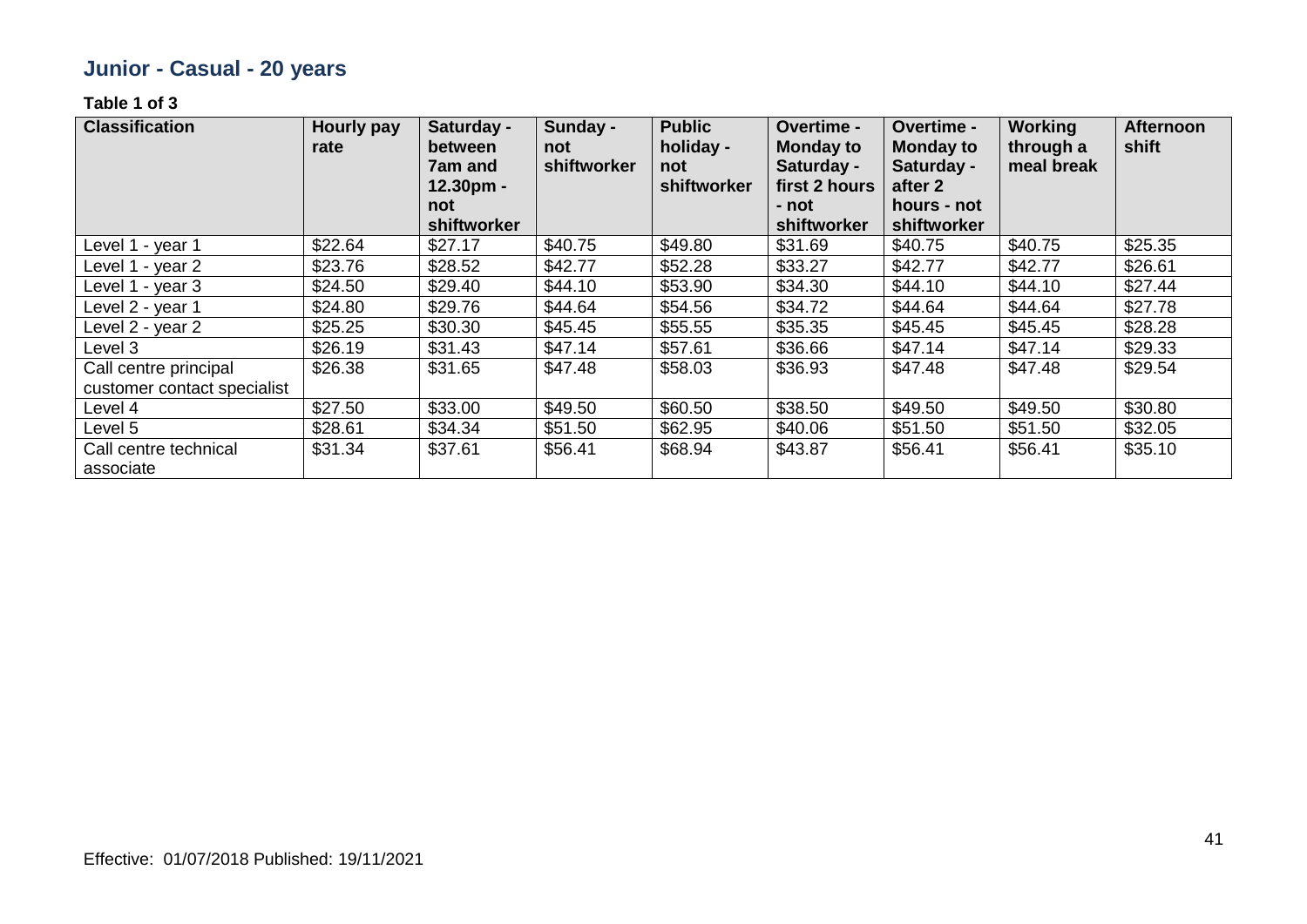| <b>Classification</b>                                | <b>Permanent</b><br>night shift | <b>Night shift</b> | Saturday -<br>shiftworker | Sunday -<br>shiftworker | <b>Public</b><br>holiday -<br>shiftworker | <b>Overtime -</b><br>Saturday -<br>outside<br>ordinary<br>working<br>period -<br>shiftworker | <b>Overtime -</b><br>Sunday -<br>outside<br>ordinary<br>working<br>period -<br>shiftworker | <b>Overtime -</b><br>public<br>holiday -<br>outside<br>ordinary<br>working<br>period -<br>shiftworker |
|------------------------------------------------------|---------------------------------|--------------------|---------------------------|-------------------------|-------------------------------------------|----------------------------------------------------------------------------------------------|--------------------------------------------------------------------------------------------|-------------------------------------------------------------------------------------------------------|
| Level 1 - year 1                                     | \$28.07                         | \$25.35            | \$31.69                   | \$31.69                 | \$31.69                                   | \$40.75                                                                                      | \$40.75                                                                                    | \$40.75                                                                                               |
| Level 1 - year 2                                     | \$29.47                         | \$26.61            | \$33.27                   | \$33.27                 | \$33.27                                   | \$42.77                                                                                      | \$42.77                                                                                    | \$42.77                                                                                               |
| Level 1 - year 3                                     | \$30.38                         | \$27.44            | \$34.30                   | \$34.30                 | \$34.30                                   | \$44.10                                                                                      | \$44.10                                                                                    | \$44.10                                                                                               |
| Level 2 - year 1                                     | \$30.75                         | \$27.78            | \$34.72                   | \$34.72                 | \$34.72                                   | \$44.64                                                                                      | \$44.64                                                                                    | \$44.64                                                                                               |
| Level 2 - year 2                                     | \$31.31                         | \$28.28            | \$35.35                   | \$35.35                 | \$35.35                                   | \$45.45                                                                                      | \$45.45                                                                                    | \$45.45                                                                                               |
| Level 3                                              | \$32.47                         | \$29.33            | \$36.66                   | \$36.66                 | \$36.66                                   | \$47.14                                                                                      | \$47.14                                                                                    | \$47.14                                                                                               |
| Call centre principal<br>customer contact specialist | \$32.71                         | \$29.54            | \$36.93                   | \$36.93                 | \$36.93                                   | \$47.48                                                                                      | \$47.48                                                                                    | \$47.48                                                                                               |
| Level 4                                              | \$34.10                         | \$30.80            | \$38.50                   | \$38.50                 | \$38.50                                   | \$49.50                                                                                      | \$49.50                                                                                    | \$49.50                                                                                               |
| Level 5                                              | \$35.48                         | \$32.05            | \$40.06                   | \$40.06                 | \$40.06                                   | \$51.50                                                                                      | \$51.50                                                                                    | \$51.50                                                                                               |
| Call centre technical<br>associate                   | \$38.86                         | \$35.10            | \$43.87                   | \$43.87                 | \$43.87                                   | \$56.41                                                                                      | \$56.41                                                                                    | \$56.41                                                                                               |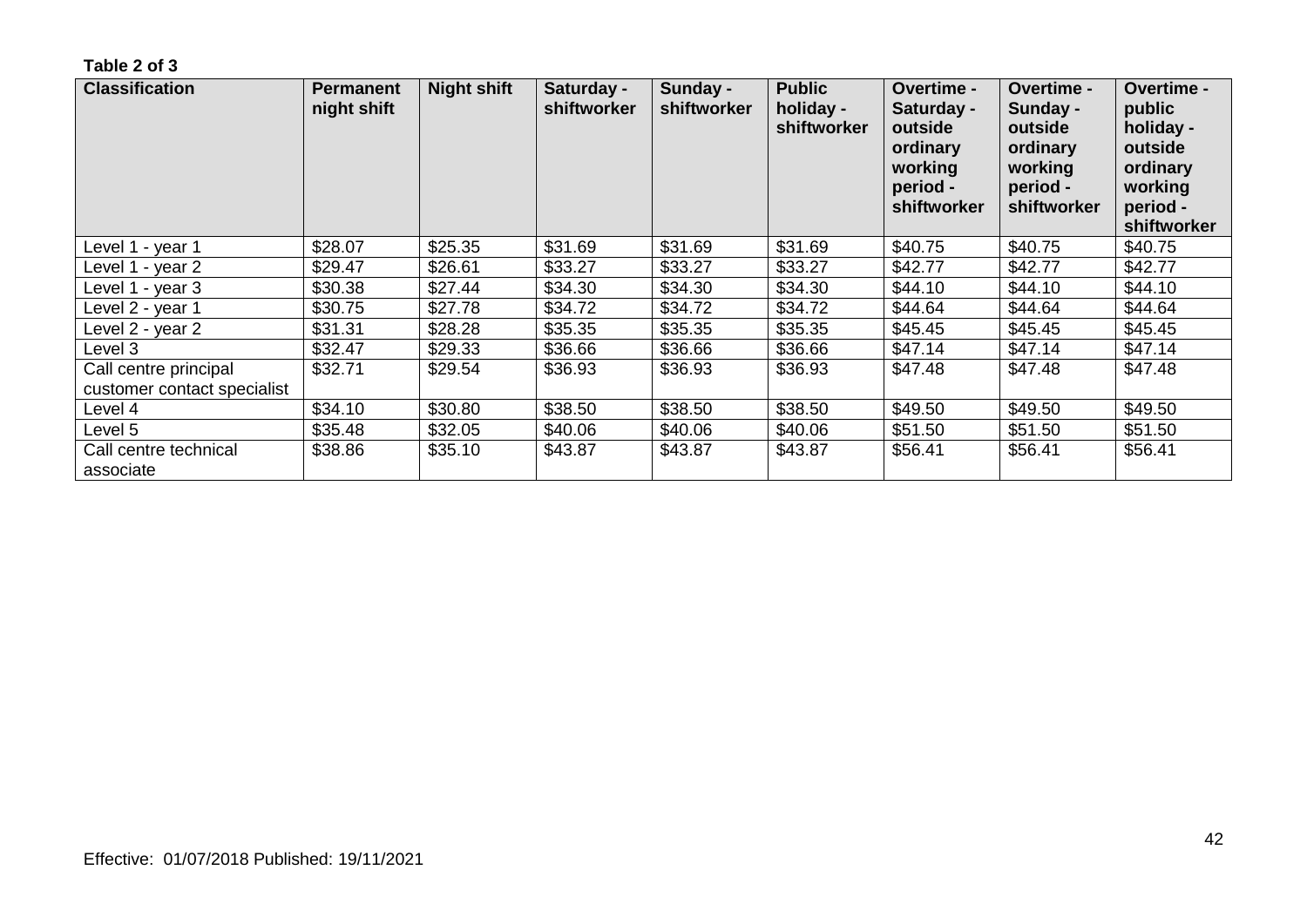| <b>Classification</b>       | Overtime - more than the<br>weekly hours -<br>shiftworker - first 3 hours | Overtime - more than the<br>weekly hours -<br>shiftworker - after 3 hours | Overtime - more than the<br>daily hours - shiftworker -<br>first 2 hours | Overtime - more than the<br>daily hours - shiftworker -<br>after 2 hours |
|-----------------------------|---------------------------------------------------------------------------|---------------------------------------------------------------------------|--------------------------------------------------------------------------|--------------------------------------------------------------------------|
| Level 1 - year 1            | \$31.69                                                                   | \$40.75                                                                   | \$31.69                                                                  | \$40.75                                                                  |
| Level 1 - year 2            | \$33.27                                                                   | \$42.77                                                                   | \$33.27                                                                  | \$42.77                                                                  |
| Level 1 - year 3            | \$34.30                                                                   | \$44.10                                                                   | \$34.30                                                                  | \$44.10                                                                  |
| Level 2 - year 1            | \$34.72                                                                   | \$44.64                                                                   | \$34.72                                                                  | \$44.64                                                                  |
| Level 2 - year 2            | \$35.35                                                                   | \$45.45                                                                   | \$35.35                                                                  | \$45.45                                                                  |
| Level 3                     | \$36.66                                                                   | \$47.14                                                                   | \$36.66                                                                  | \$47.14                                                                  |
| Call centre principal       | \$36.93                                                                   | \$47.48                                                                   | \$36.93                                                                  | \$47.48                                                                  |
| customer contact specialist |                                                                           |                                                                           |                                                                          |                                                                          |
| Level 4                     | \$38.50                                                                   | \$49.50                                                                   | \$38.50                                                                  | \$49.50                                                                  |
| Level 5                     | \$40.06                                                                   | \$51.50                                                                   | \$40.06                                                                  | \$51.50                                                                  |
| Call centre technical       | \$43.87                                                                   | \$56.41                                                                   | \$43.87                                                                  | \$56.41                                                                  |
| associate                   |                                                                           |                                                                           |                                                                          |                                                                          |